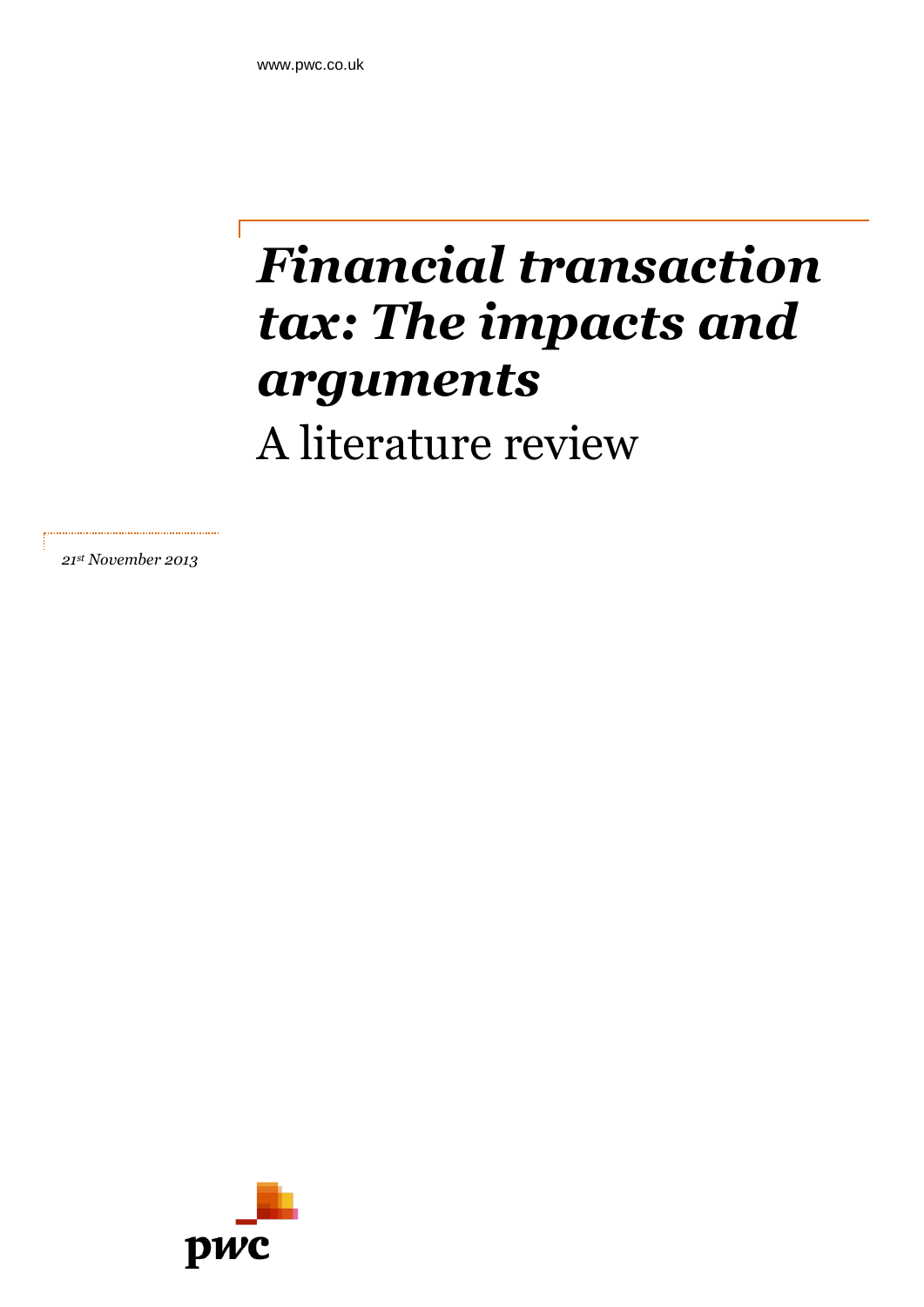# Г *Contents*

| 1. Executive summary                                                       |    |
|----------------------------------------------------------------------------|----|
| 2. Key findings                                                            |    |
| <b>Annexes</b>                                                             |    |
| Annex 1 – Key arguments for and against the European Commission's proposal | 13 |
| Annex 2 – Outline of the European Commission's proposal                    | 17 |
| Annex $3$ – The impact of the FTT on EU-11 financial markets               | 21 |
| Annex $4$ – The wider impact of the FTT                                    | 26 |
| Annex $5$ – Lessons from national FTTs                                     | 32 |
| Annex $6$ – Bibliography                                                   | 42 |
| Annex $7$ – List of commissioning organisations                            | 49 |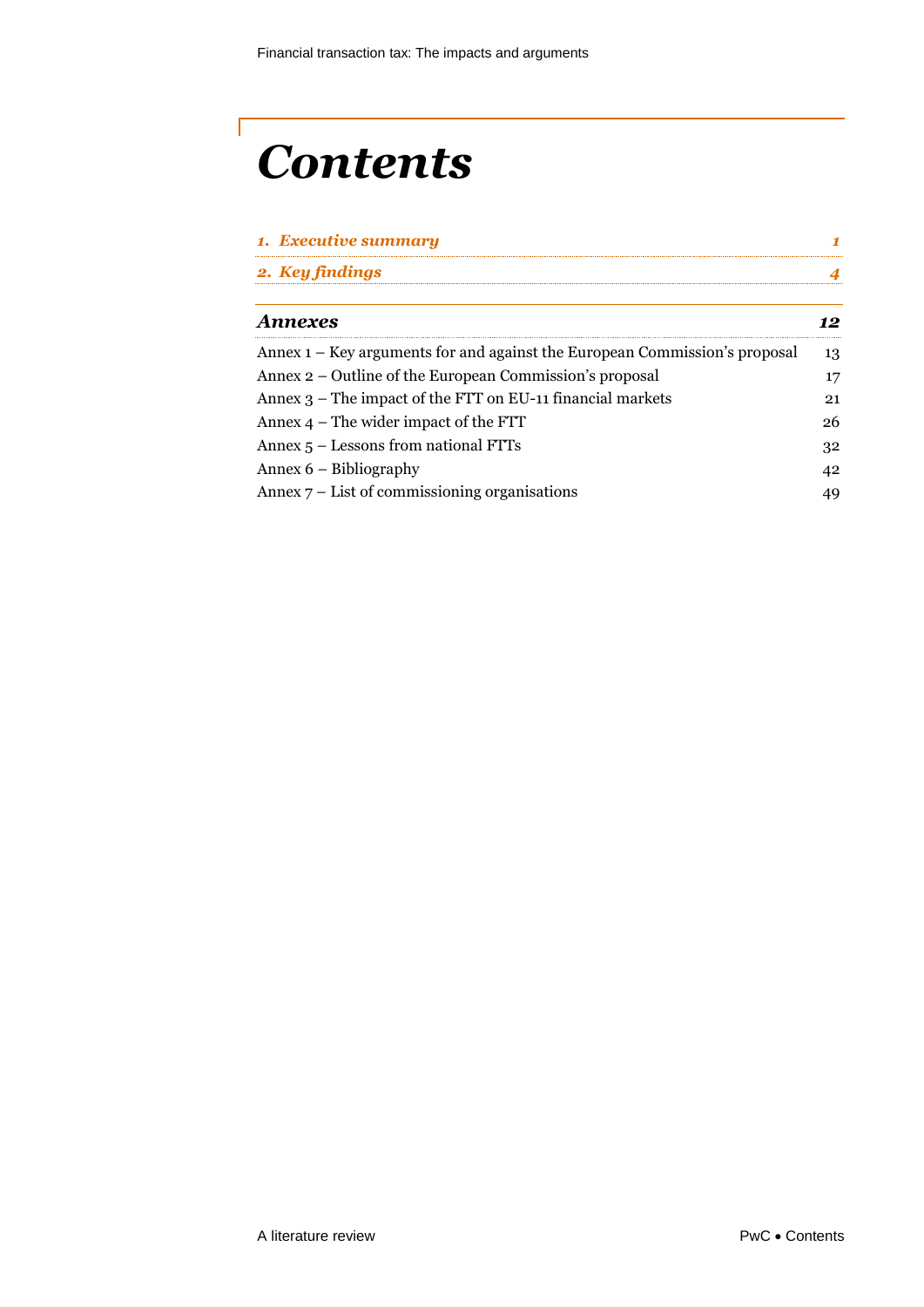# <span id="page-2-0"></span>*1. Executive summary*

# *1.1 Background*

This report has been authored by PricewaterhouseCoopers LLP (PwC) and was jointly commissioned by a group of European business associations that represent corporate and institutional consumers of financial services as well as the providers of such services and exchanges. A list of the commissioning organisations can be found in Annex 7.

The purpose of this report is to independently review and distil the main points from the large body of literature that has been generated to date on the European Commission's (EC) initial proposal for a harmonised Financial Transaction Tax (FTT) in the European Union (EU) and the subsequent authorised proposal for a FTT put forward by eleven countries within the European Union (EU-11); <sup>1</sup> and, bearing in mind that many reports focus only on a particular asset class, to use that review to provide an indication of the expected impact of the FTT across the financial services sector and its constituent product groups.

In furtherance of the objectives set out above, this report considers – drawing from the large body of published literature – the nature of the EC's proposal, the impact of the FTT on financial markets both within and outside the EU-11, the key arguments for and against the EC's proposal and the experiences of implementation of several historical and contemporary national FTTs.

This report has been specifically structured to facilitate access to the information contained in it. The first section will synthesise the key findings of the literature review in order to serve as a briefing note for policymakers and senior officials, with subsequent sections serving as technical annexes covering the full findings of the literature review as they relate to specific areas of interest.

# *1.2 What is a financial transaction tax?*

Despite the recent attention given to the concept of a tax on financial transactions, it is far from a new idea. Indeed, several countries, such as the United Kingdom, have levied stamp duties on certain financial transactions for several centuries. However, the concept of a FTT was only fully articulated in 1936 by the renowned economist John Maynard Keynes. Keynes' rationale for a FTT centred on its potential to bring stability to markets and raise additional revenue for government.

More recently, Nobel Laureate economist James Tobin's proposal for a specific currency transaction tax (CTT) in the 1970s as a way of managing exchange-rate volatility has been conflated with Keynes' FTT, and the term 'Tobin Tax' is used interchangeably to describe either tax.

Although the debate surrounding FTTs is clearly not a new one, substantial impetus has been added to it by the wake of the financial crisis. Financial market stability has become a key priority for governments and regulators, resulting in a resurgence of proposals for the implementation of FTTs or similar taxes due to their suggested volatility-reducing properties and ability to dissuade investors from entering into unproductive trades. Most prominent among these recent proposals has been the EC's plan to implement a FTT in the EU-11.

<sup>1</sup> The EC's initial proposal and the subsequent authorisation of the proposal from the EU-11 pre-dates Croatia's accession to the EU on 1st July 2013 as the 28th Member State. Consequently, any references to EU Member states and the economic impacts of the EC's FTT on Member States contained in this report are based on a definition of the EU that pre-dates Croatia's accession.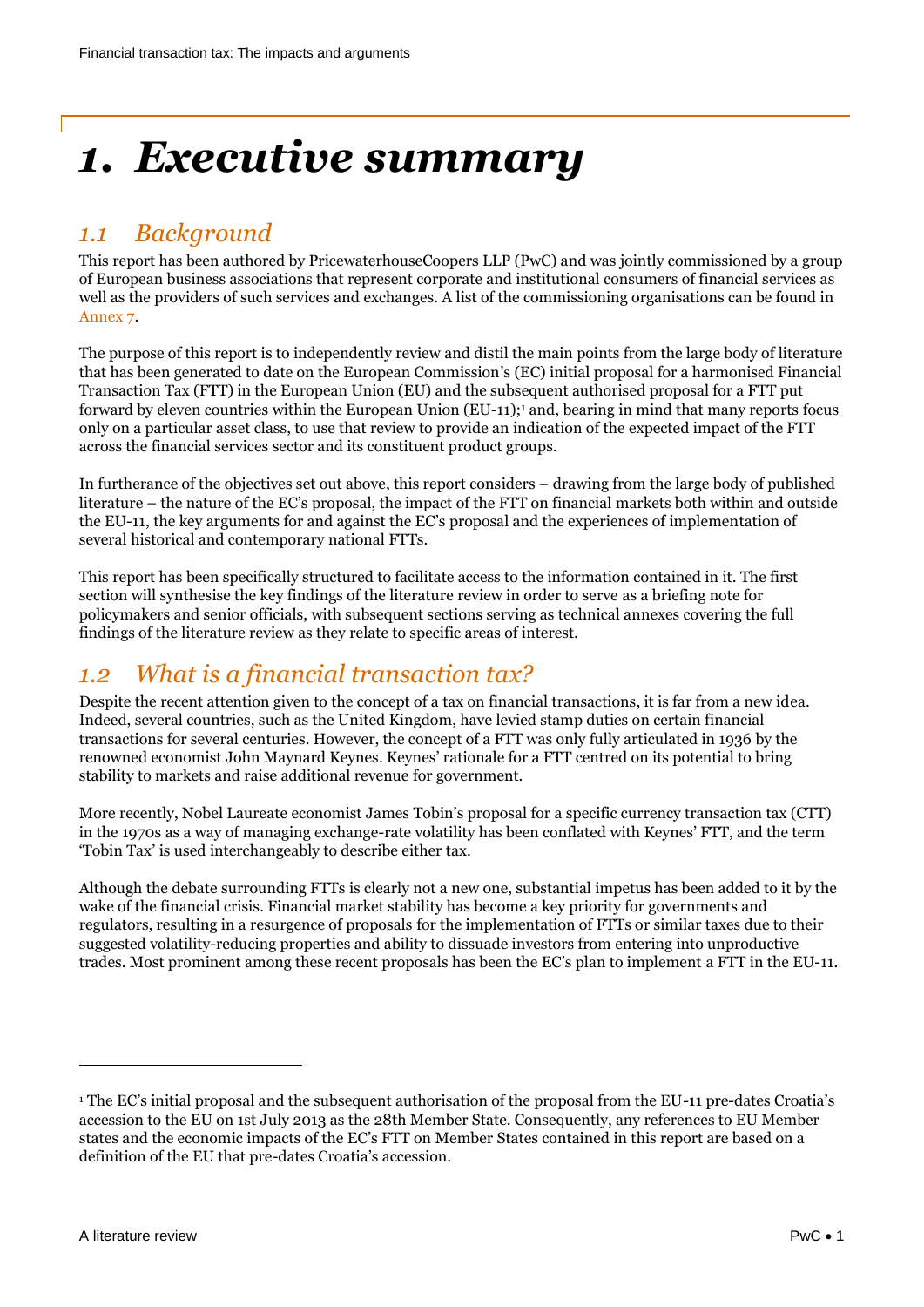# *1.3 The European Commission's proposal*

On 28th September 2011 the EC tabled an initial proposal for the implementation of a harmonised FTT in the EU that would cover a wide range of financial transactions. The objectives of this initial proposal (EC, 2011a) were to:

- 1. "harmonise legislation concerning indirect taxation on financial transactions"
- 2. "ensure that financial institutions make a fair and substantial contribution to covering the costs of the recent crisis and create a level playing field with other sectors from a taxation point of view"
- 3. "create appropriate disincentives for transactions that do not enhance the efficiency of financial markets"

EU-27 Finance Ministers failed to reach unanimous agreement and this initial proposal was ultimately unsuccessful. However, 11 Member States, known as the EU-11, expressed willingness to implement the EC's proposal and were granted permission to do so on 22nd January 2013 under the EU's enhanced cooperation procedure (EC, 2013a). The Eu-11 is made up of Belgium, Germany, Estonia, Greece, Spain, France, Italy, Austria, Portugal, Slovenia and Slovakia.

As the EU-11's proposal currently stands, a minimum tax rate of 0.1% will be levied on non-derivative transactions, including sovereign debt securities, and a minimum rate of 0.01% on the notional value of derivative transactions applicable to most trading in equity, sovereign debt, corporate debt, repurchase agreements (repo) and derivatives (EC, 2013a). It is proposed that the tax will function on the residence principle and elements of the issuance principle. Additionally, a tax liability will be generated on every 'material modification' in a transaction settlement chain (EC, 2013a), creating a 'cascade effect'.

The potential for the proposal to generate extra-territorial impacts has been the subject of legal debate, with Englisch *et al*. (2013) highlighting that this is potentially in conflict with both customary international law and existing EU Treaties governing the use of the enhanced cooperation procedure. At the time of writing, the EU-11's proposal is subject to a legal challenge from the UK (Case C-209/13 UK v Council) and the legal basis of the FTT has been recently challenged by the European Council's Legal Service which is in contrast to the EC Legal Service's opinion supporting the proposal's legal basis (Barker, 2013).

A more detailed examination of the EC's proposal and a discussion of the cascade effect can be found in Annex 2.

## *1.4 Key findings*

The key findings of this report are as follows:

- **Highly polarised debate:** Financial transaction taxes have long been a subject of debate in academic and business communities. However, the debate around the current EC proposal remains highly polarised, building into the wider contemporary debate on financial services (FS) sector taxation and the use of tax as a means of regulation. The EC's proposal has found mixed reception among politicians, academics, the business community and civil society. The debate in the literature has so far concentrated on the taxation of the FS sector, the sector's role in the financial crisis and the anticipated impacts of the FTT, although more recently the legal basis of the EC's proposal has been questioned, with the UK's legal challenge and the European Council Legal Service's criticism serving as prominent examples. The arguments for and against 9 key areas of the debate on the EC's proposal are set out in Annex 1.
- **Anticipated impact on the EU economy:** Despite its intention to raise revenue and reduce risk in financial markets, it is not clear from the available evidence as to whether these objectives will be achieved. The proposed FTT is predicted, by both supporters and opponents, to impact adversely on GDP (discussed in Annex 4), although the impact could be lessened if revenues are used for growth-enhancing initiatives as the EC has suggested. A number of financial markets located in the EU-11 are likely to be negatively affected, although the impacts are highly market-specific and are far from certain (discussed in Annex 3). It should also be noted that some of the adverse impacts on financial markets are conceptually intentional as the EC wishes to use the FTT as a means to curb socially undesirable transactions by making them economically unfeasible. Furthermore, the empirical support for the ability of FTTs to bring stability to financial markets is debatable, with some studies finding evidence to suggest volatility reduction in equity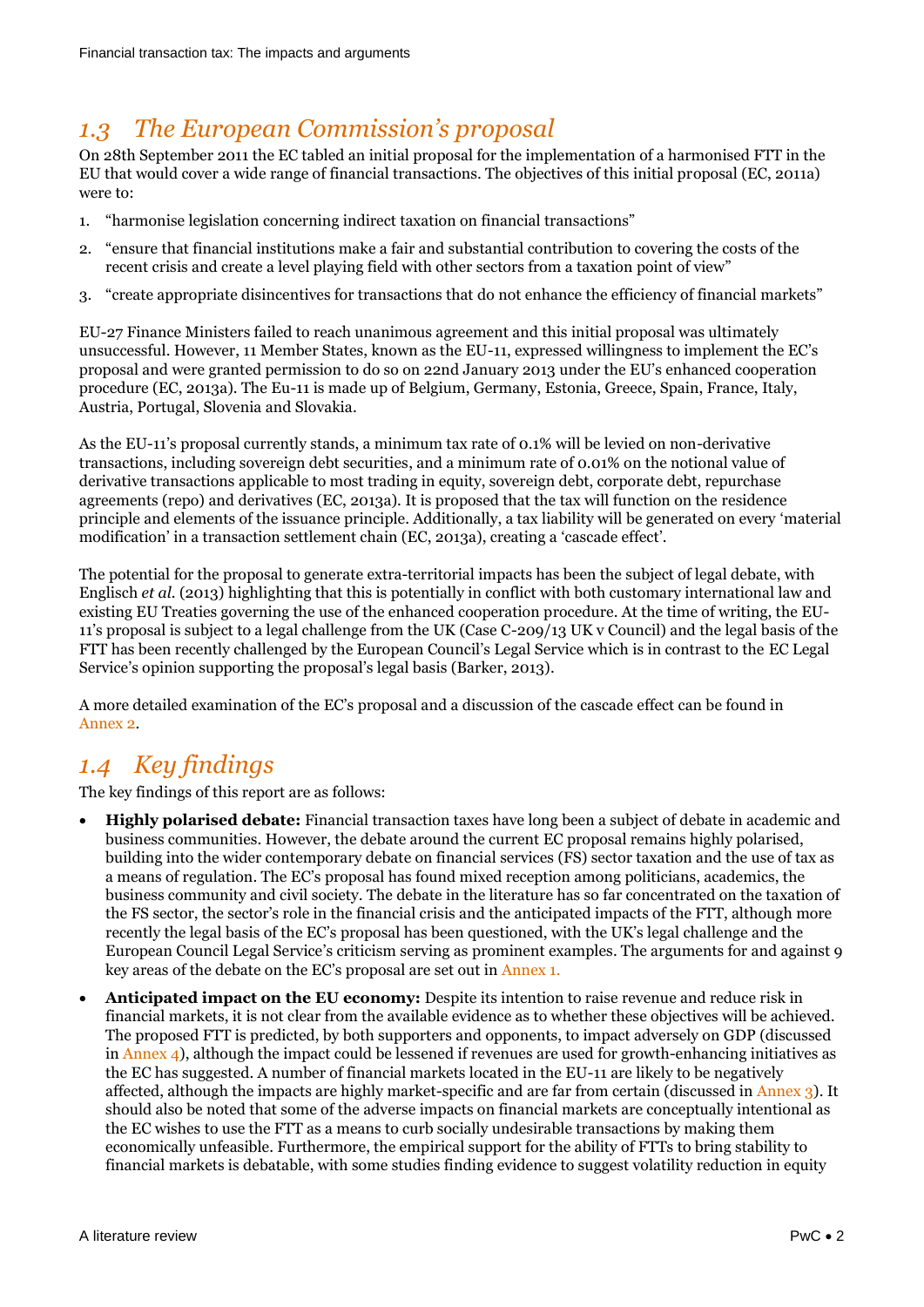markets as a result of the imposition of a FTT, some finding an increase in volatility and others finding no such relationship (discussed in Annex 4).

- **Anticipated wider impacts:** The EC's proposal is also anticipated to generate impacts that reach beyond both the conceptual and geographical scope of the FTT. As the EC's proposal currently stands, ring-fencing measures to insulate non-financial business and households from the incidence of the tax are in place. However, it has been suggested that despite these measures, households and non-financial businesses will be negatively affected by its imposition. Some have suggested that this could translate into adverse effects on pensions and impairment of the risk management capability of businesses (discussed in Annex 3). In its current form, it has also been suggested that the proposal may generate adverse extra-territorial effects for non-participating jurisdictions, such as by influencing the cost of funding for sovereign and corporate issuers of debt or by influencing the location of financial activity. However, the use of the issuance principle in the EC's proposal and the need for the servers of high-frequency traders to be located close to the servers of exchanges could discourage relocation of financial activity (discussed in Annex 4). The potential to generate extra-territorial effects has prompted the current legal challenge from the UK government and the European Council Legal Service's criticism of the legal basis of the proposal. More detail on the anticipated wider impacts of the EC's proposal can be found in Annex 4.
- **Mixed experiences of national FTTs:** There are numerous examples of unilaterally implemented FTTs. Some, such as Sweden's FTT, generated significant adverse impacts and were eventually abolished, whereas others, such as the UK's stamp duty have been less problematic. It has been suggested that the existence of numerous historical and contemporary FTTs, particularly those that were implemented successfully, provide the EC with a large body of international precedents to draw on when implementing their FTT. A review of this body of experience illustrates that FTTs have the potential to generate economic impacts that deviate from those predicted in impact assessments, with their impacts demonstrating high levels of heterogeneity. As has been suggested, the mixed successes and limited geographical scope of national FTTs may prove to be ultimately less instructive for the EC, suggesting the need for caution when generalising with regard to their current proposal. An in depth discussion of the nature and experiences of implementation of several national FTTs can be found in Annex 5.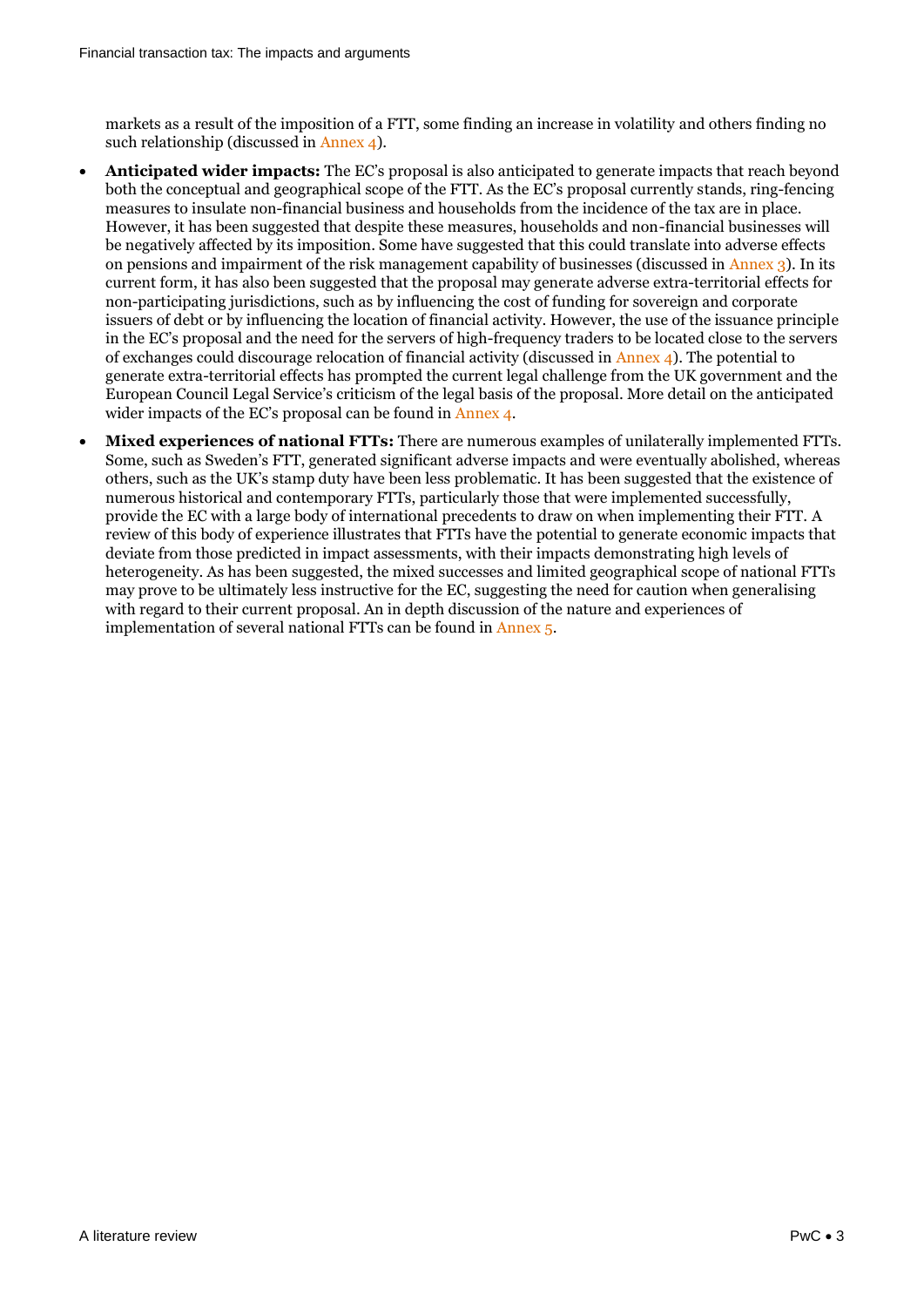# <span id="page-5-0"></span>*2Key findings*

# *2.1 Introduction*

In this section of the report we present a high-level overview of the key findings of the literature review as they relate to the arguments for and against the EC's proposal, the anticipated impact on EU-11 financial markets, the anticipated wider impacts and the experiences of the implementation of contemporary and historical examples of national FTTs.

This section has been structured in the following way. Section 2.2 outlines the literature review process. Section 2.3 presents the key arguments for and against the EC's proposal. Section 2.4 outlines the background and key attributes of the EC's proposal. Section 2.5 presents a summary of the key findings of the literature review. Section 2.6 draws on the previous sections to provide a high-level synthesis of a broad range of issues raised in the literature. The areas of discussion in this section are supported by detailed technical annexes that can be found later in the body of this report.

#### *2.2 The literature*

A wide range of literature relating to the EC's proposal and FTT's more generally has been reviewed during the drafting of this report. A careful selection process, emphasising credibility and reliability, has resulted in the inclusion of 147 different pieces of literature drawn from a variety of sources in this report. A full bibliography of the literature reviewed in this report can be found in Annex 6 and the proportion of literature used by type of source is shown in Figure 1. As is evident, this report has drawn heavily from reports published by international finance institutions, research institutions and journal articles together with government reports and private sector research to provide a balanced approach to the literature.



#### *Figure 1: Breakdown of utilised literature by type of source*

Due to the breadth of literature generated to date on the subjects of the EC's proposal and the theoretical concept of FTTs, authors have tended to focus their attentions on very specific areas, such as issues relating to particular markets or implementation issues rather than the FTT as a whole. This has meant that a full metaanalysis was not possible in the interests of maximising the amount of content included in this report.

In the process of reviewing the literature, structural trends have emerged which have given way to a distinct grouping around conceptual discussions of FTTs and the commentaries on the specificities of FTT design, with very few sources combining elements of the two groups. This has in part contributed to the polarisation of the debate, but has more directly led to a complex body of literature that does not readily lend itself to uniform application to the EC's proposal.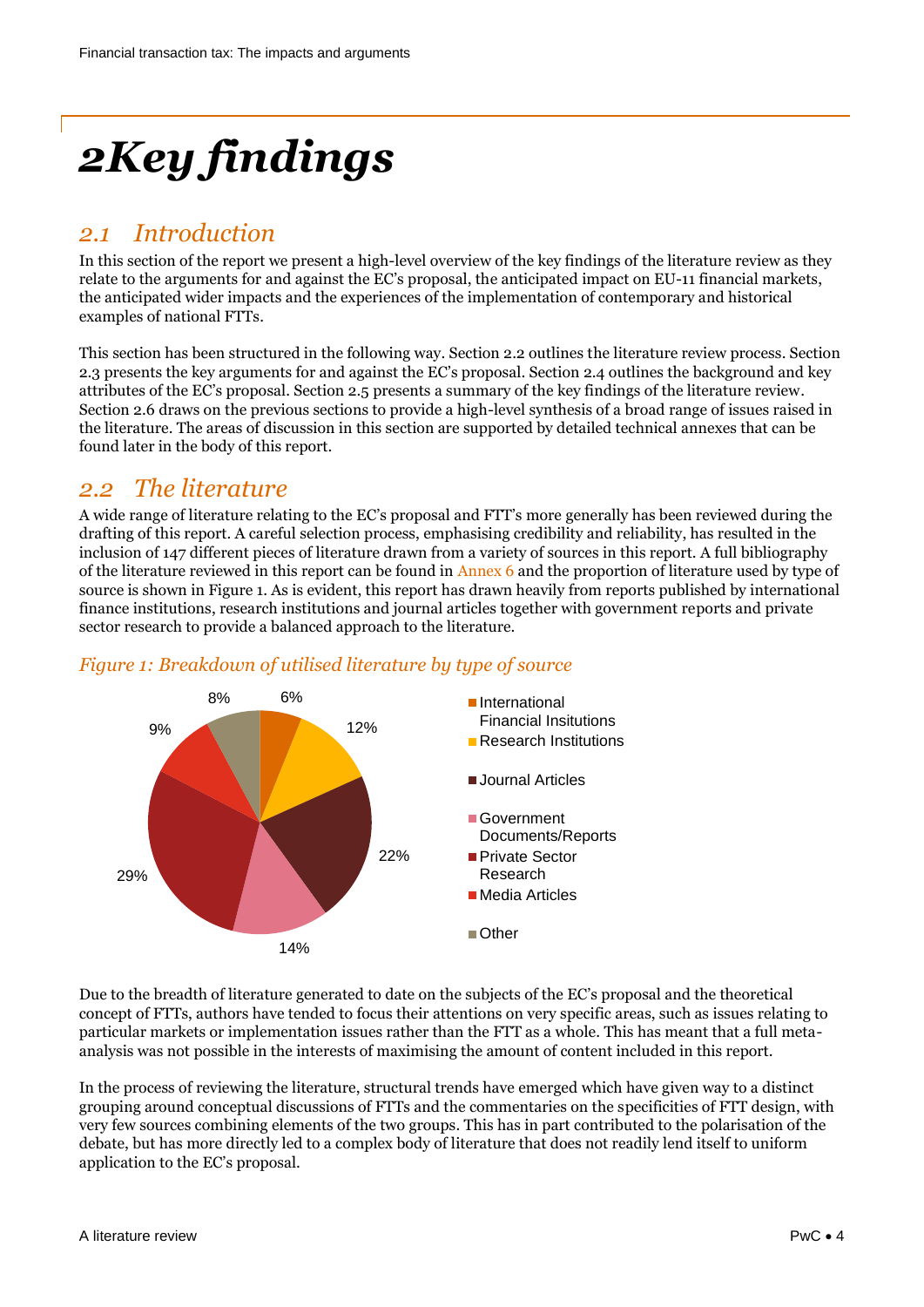# *2.3 Key arguments for and against the EC's proposal*

The EC's proposal has been subject to an intense debate which is reflected in the literature, with many arguments and counterarguments for and against the FTT being put forward.

The key arguments put forward in support of the EC's proposal are:

- **Aids recovery from financial crises:** That the introduction of a FTT in the EU-11 may help Member States to recover the costs of the recent financial crisis and potential future financial crises by aiding fiscal consolidation (EC, 2011b).
- **Compensates for VAT exempt status:** That the introduction of the proposed FTT would compensate for the current VAT exemption of financial services in the EU-11, which the EC claims creates a tax advantage of  $E18$ bn per year for the financial sector (EC, 2011c).
- **Reduces the profitability of criticised investment behaviour:** That the EC's proposal would discourage certain types of order flow that have been the subject of criticism, such as high frequency trading (HFT), by reducing the profitability of such activity (EC, 2011b; Buckley, 2012).
- **Existing international precedents:** That there are many taxes on financial transactions currently implemented in different jurisdictions and so it should not be regarded as unacceptable for EC to introduce one (EC, 2013b; Persaud, 2013), although nearly all of the existing FTTs are significantly narrower in scope than the Commission's proposal and, in most cases, centre on some form of stamp duty on equity and equity-related transactions.

The key counterarguments put forward against the EC's proposal include:

- **Likely negative impact on GDP:** Impact assessments of both the EC's original proposal and the EU-11's current proposal suggest that the implementation of the EC's proposal is likely to have a negative impact on GDP growth. Estimates range from 0.28% (EC, 2013b) for the current proposal to 2.42% (Oxera, 2011) for the EC's original proposal. The EC and Oxera both estimate that the loss of GDP will be greater than the expected tax revenue from the FTT, which is an estimated 0.25% of EU-27 GDP (EC, 2013b; Oxera, 2012).
- **The FS sector currently has a high tax burden:** That the European FS sector, in spite of a VAT exemption estimated to have conferred a potential tax advantage of between €18.1bn and €23.6bn in 2009 (EC, 2011b), currently bears a higher than average tax burden which has made it a significant contributor to government revenues (PwC, 2013). Research has suggested that the VAT exemption in fact burdens the European FS sector with irrecoverable VAT, estimated to be  $\epsilon_{33}$ bn in 2007 (PwC, 2011), which creates a significant economic distortion (Gottfried and Wiegard, 1991; de la Feria and Lockwood, 2010; Adam, 2011). The EC has accepted that, *"the extent to which the [VAT] exemption constitutes a tax advantage for the financial sector is an unsettled empirical question"* (EC, 2011b).
- **Incompatibility with EU treaties:** The range of extraterritorial impacts due to the residence and issuance principles of the proposal may make it "fundamentally incompatible" with EU treaties (The Law Society, 2013). For example, it may be incompatible with procedures of enhanced cooperation (CBI, 2013; Englisch *et al*., 2013) and/or the free movement principles established in the Treaty of Rome (e.g. distorting capital flows). Additionally, the proposal *"would amount to a barrier to trade between Member States"*  (The Law Society, 2011) and *"would create a distortion for competition"* (House of Lords EU Committee, 2013). The proposal is currently subject to a legal challenge from the UK Government (Case C-209/13 UK v Council) and the legal basis has been questioned by the European Council Legal Service (Barker, 2013).
- **Ability to pass burden to final consumers:** Although the question of the incidence of the EC's FTT is empirically unresolved, many have suggested that it will be borne by the final consumer of financial services rather than the financial service provider itself. *"The belief that the cost of additional taxation of the financial sector will be absorbed by the sector is a misconception of the way financial activities are managed"* (EBF, 2012). Furthermore, it has been suggested that the design and scale of the planned adoption of the EC's proposal would allow the costs of the tax to be passed onto final consumers, shifting the tax burden away from the earnings of the FS sector (Oliver Wyman, 2013; IMF, 2010). It was these concerns that led the IMF (2010) to favour the use of a financial activities tax (FAT) rather than a FTT in a submission to the G-20.However, when considering such arguments it must be borne in mind that the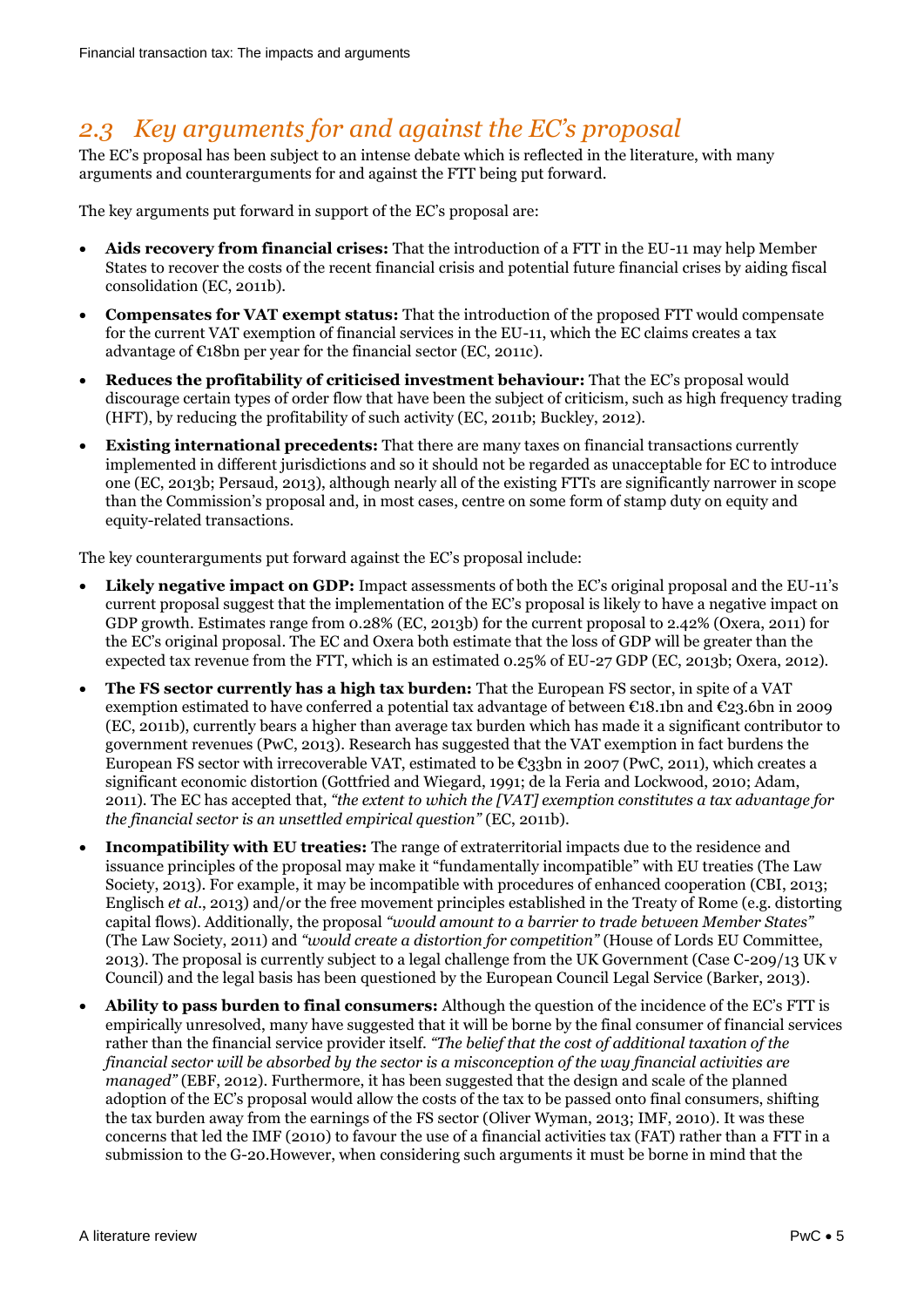extent to which the burden is passed onto the final consumer depends to a large extent on the profitability and competitive dynamics of the FS sector and the elasticity of certain financial products.

- **Lack of focus on core sources of financial instability:** That the design of the EC's proposal, as with other FTTs, does not target key attributes – such as institution size, interconnectedness, and substitutability – that give rise to systemic risk (IMF, 2010). In fact, as Comotto (2013) suggests, financial stability may be directly compromised as a result of adverse interactions with the current regulatory framework of the FS sector. Additionally, the evidence regarding the volatility-reducing nature of FTTs is mixed.
- **Impact on financial markets:** That the scope of the EC's proposal covers a broad range of asset classes, including sovereign debt which (EC, 2013a), when coupled with the ability for the FTT to cascade (Vella, 2012), means that it has the potential to generate significant impacts in the financial markets of both the EU-11 and non-participating jurisdictions. A high-level discussion of these impacts can be found in sections 2.5.2 and 2.5.3, with a more detailed discussion in annexes 3 and 4.

## *2.4 Background to the FTT*

The origins of the EC's current proposal for a FTT can be traced back to an initial proposal for a harmonised FTT for the European Union (EU) put before the Commission on 28th September 2011 (EC, 2011a). The EC's initial proposal had the following objectives:

- 1. "harmonise legislation concerning indirect taxation on financial transactions"
- 2. "ensure that financial institutions make a fair and substantial contribution to covering the costs of the recent crisis and create a level playing field with other sectors from a taxation point of view"
- 3. "create appropriate disincentives for transactions that do not enhance the efficiency of financial markets"

The legal basis of the EC's proposal can be found in Article 113 or Article 115 of the Treaty on the Functioning of the European Union (TFEU) which provides the grounds for the implementation of measures to harmonise certain areas of tax legislation in order to promote the functioning of the internal market (EC, 2011b). It was in this vein that the EC acted to protect against the emergence of a patchwork of taxes on financial transactions unilaterally imposed by Member States that could compromise the functioning of the internal market, such as through double taxation. At the time of writing of the EC's first impact assessment, ten Member States had unilaterally implemented country-specific taxes on the financial sector and several others were considering the imposition of such taxes. As a result the EC concluded that (EC,2011b):

#### *"the EU should lead efforts (...) for introducing systems for levies and taxes on financial institutions".*

EU-27 Finance Ministers failed to reach unanimous agreement on this initial proposal, but 11 Member States expressed willingness to implement a harmonised FTT among themselves under the EU's enhanced cooperation procedure (EC, 2013a). The 11 Member States, known as the "EU-11", are: Belgium, Germany, Estonia, Greece, Spain, France, Italy, Austria, Portugal, Slovenia and Slovakia.

Following a request to implement a FTT based on the scope and objectives of the EC's initial proposal, the Economic and Financial Affairs Council adopted a decision authorising the EU-11 to proceed with their plans under the enhanced cooperation procedure on 22nd January 2013 (EC, 2013a).

The EC's authorisation of the EU-11's proposal evoked a mixed reception throughout a wide range of quarters and, to a large extent, served to add impetus to the academic debate on FTTs and the principles of financial service (FS) sector taxation. As would be anticipated, the business community, in particular the FS sector, has reacted strongly to the proposal by launching a concerted effort to highlight the adverse consequences of EC's proposal for a FTT. Civil society on the other hand has demonstrated a high level of broad support for FTTs, with non-governmental organisations (NGOs) and humanitarian and religious leaders propounding the redistributive potentials of FTTs (CEPR, 2013). The support from civil society is best typified by the 2010 'Robin Hood Tax' campaign which drew support from a range of civil society actors including Christian Aid, Friends of the Earth, Oxfam and UNICEF.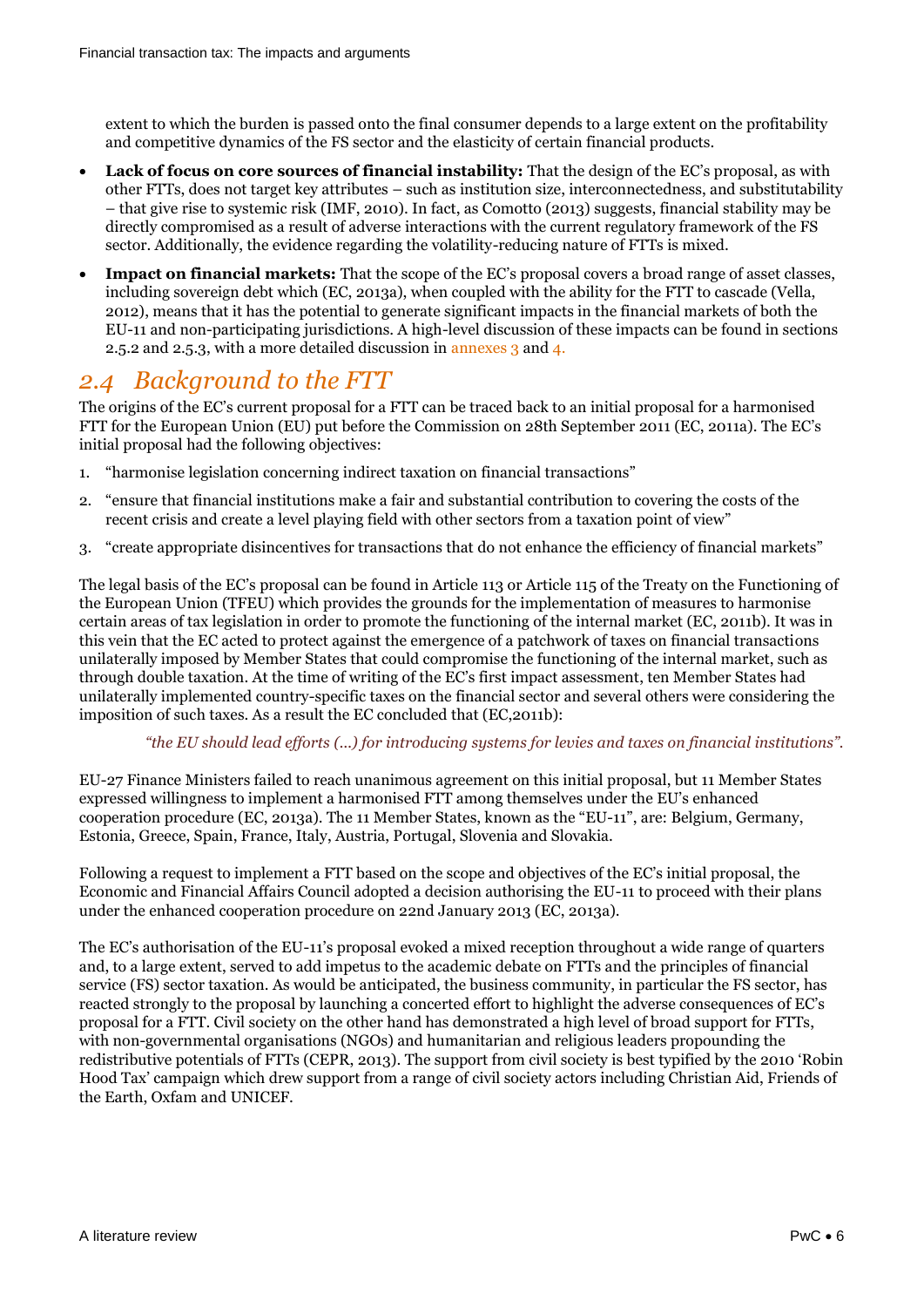In contrast to this, the academic community has largely retained an undecided stance on FTTs in light of the EU-11 proposal. However, several prominent economists, such as Griffith-Jones, Krugman, Persaud, Sachs, Stiglitz and Summers openly support the general concept of a FTT (CEPR, 2013), whilst others specifically support the implementation of a FTT with a broad geographical scope, such as Schulmeister (2012):

*"A general FTT has the potential to become the first supranational (European) tax and finally the first global tax"*

Perhaps the most notable divergence of opinions on the EU-11's proposal has occurred within the European Union itself, as several Member States, such as the UK and Sweden, have been openly critical. The EC's proposal and its possible future implications relating to the international tax system has been subject to much debate within the UK government, with the House of Lords European Union Select Committee (2013) stating that:

*"In our last report, we concluded that ... the Commission's argument that an EU-wide FTT would pave the way for the introduction of a global tax was wholly unrealistic ... This remains our view"*

Indeed, at the time of writing, the EU-11's proposal is in the discussion stage and is subject to a legal challenge from the UK (Case C-209/13 UK v Council). Furthermore, the European Council's Legal Service has also recently questioned the legal basis for the FTT, suggesting that the extraterritorial impacts generated by the tax would infringe upon the tax sovereignty of non-participating Member States (Barker, 2013).

The proposed FTT would apply to a broad range of asset classes and would function on the residence principle and elements of the issuance principle (a full discussion of the proposal can be found in Annex 2). The current proposal states that the FTT will apply to most trading in equity, sovereign debt, corporate debt, repurchase agreements (repo) and derivatives (EC, 2013a). As the EU-11's proposal currently stands, minimum rates of 0.1% will be levied on non-derivative transactions, including sovereign debt securities, and 0.01% on the notional value of derivative transactions.

The proposed tax will apply on both the sell and buy side. A stated objective of the EC's proposal is to make all intermediaries in the transaction chain subject to the proposed FTT, creating a *cascade effect* that will increase the effective tax rate. Every "material modification" to a transaction will also trigger a FTT tax liability. Intermediary relief will be given for agency transactions<sup>2</sup> and exemptions will apply to Central Counter Parties (CCPs), Central Securities Depositories (CSDs), primary market transactions (including underwriting), transactions with international bodies or institutions and transactions that form part of restructuring operations.

# *2.5 Key findings*

The following sections summarise the key findings of this report as compiled from an extensive review of the body of literature assembled to date on the EC's proposal and the discussion of FTTs more generally.

#### *2.5.1 Impact on households and non-financial businesses*

The design of the EC's proposal has attempted to insulate businesses and households from the impacts of the FTT by ring-fencing day-to-day financial activities, such as lending and borrowing, from the scope of the tax (EC, 2011a). This is to prevent the cascade effect being passed down to final consumers: however, there is a distinct possibility that the cost of paying and collecting the tax is will be a "pass through" cost for corporate and institutional users. Although it is too early to determine the precise impact, this will then have consequences in terms of the economic viability of their market activities (including raising capital and managing risks) and on market participation and liquidity.

<sup>2</sup> Agency transactions refer to trades that are executed either upon instruction or discretion, by a broker or dealer on behalf of a client.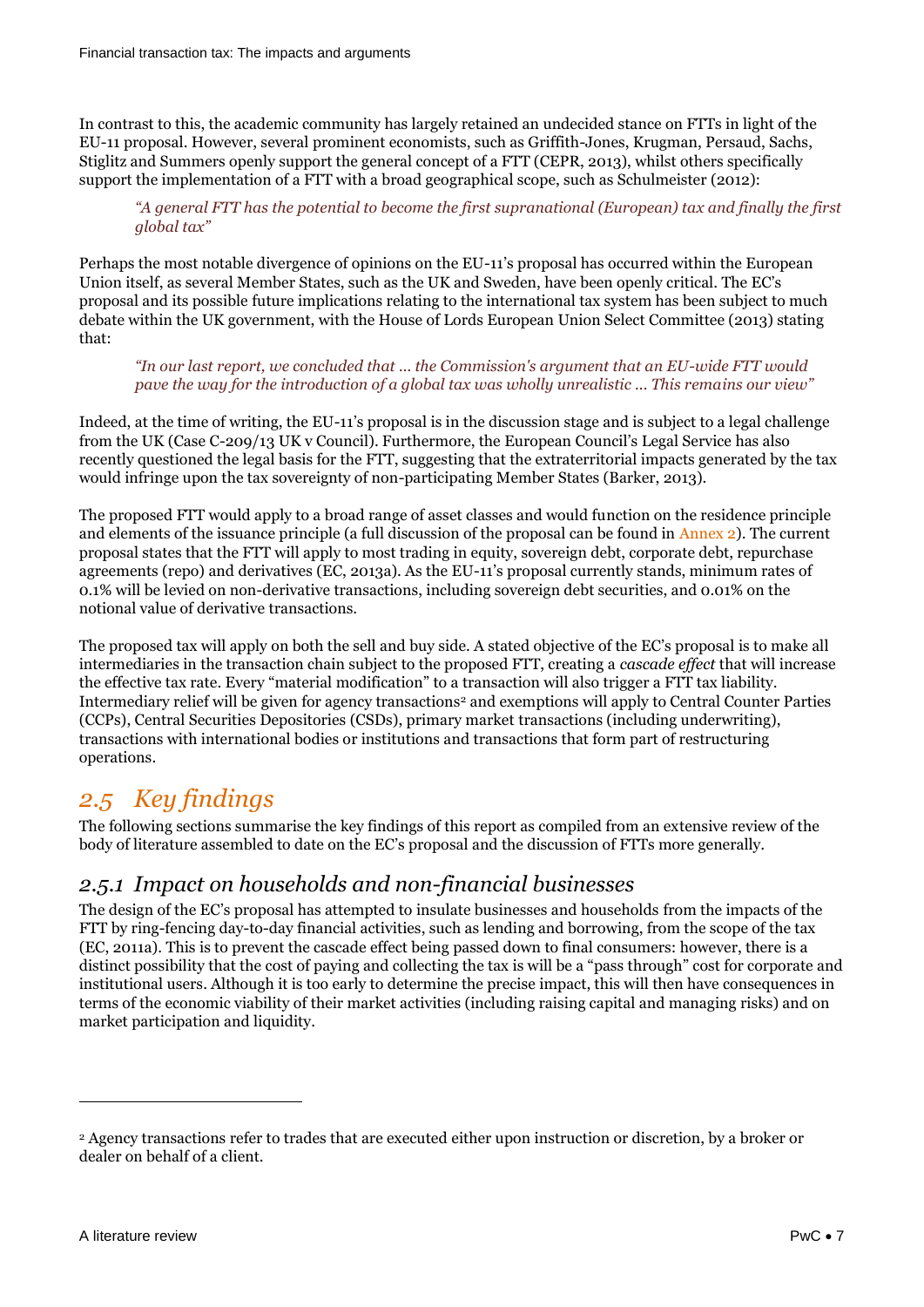The likelihood that the incidence of the proposed FTT will fall partly on households and businesses cannot be ruled out (Vella, 2012). For example, EFAMA (2013) claims that individuals investing in an Undertaking for Collective Investment in Transferable Securities (UCITS) could see the value of their savings reduced by 15% of their total contribution. Similarly, investors in actively managed pension funds could be significantly affected by the FTT (CBI, 2013).

### *2.5.2 Impact on EU-11 financial markets*

The literature on the EC's proposal suggests that the FTT will have wide-ranging impacts on financial markets and services and on the consumers of financial services across the EU-11 Member States.

- **Equity markets:** The EC's proposal is expected to have an impact on equity markets and their volatility; however the direction of the impact is market-specific and highly contested in the literature. Several studies point towards the volatility-reducing properties of FTTs, for example Becchetti *et al*.'s (2013) study of the French FTT, whereas others have found that FTTs increase market volatility (Umlauf, 1993; Habermeier and Kirilenko, 2003). Some commentators have found no evidence of such a relationship (Roll, 1989; Hu, 1998; Phylaktis and Aristidou, 2007). There are mixed views regarding the sensitivity of equity market trading volumes to the imposition of FTTs. Additionally, a study by Oliver Wyman (2013) has estimated that the EC's FTT will generate a "one-off mark-to-market devaluation of €230-301bn, equivalent to 6-8% of EU-11 market capitalisation" for EU-11 equities due to the capitalisation of transaction costs.
- **Sovereign and corporate debt markets:** The EC's proposal is expected to impact negatively on the returns of both corporate and sovereign debt securities within and outside the EU-11, which could prompt the issuers of such instruments to offer higher coupon rates to compensate investors for the tax liability generated by the FTT. The incidence of the tax is expected to be higher for sovereign debt than for corporate debt (London Economics, 2013). The impact as a proportion of the returns of corporate debt is estimated to be 6-13% in participating member states and 7-14% in non-participating member states depending on maturity (London Economics, 2013). <sup>3</sup> Whereas, the impact as a proportion of the returns of sovereign debt is estimated to be 7-128% in participating member states and 7-208% in non-participating member states depending on maturity (London Economics, 2013). <sup>4</sup>
- **Repo markets:** The cascade effect of the FTT is expected to generate significant impacts on the repo markets of the EU-11. It has been suggested that the high effective interest rates generated by cascading and lack of time apportionment in the computation of the tax liability will arguably make the small trade margins of repo transactions unfeasible and could shrink the European market by 66% (Comotto, 2013). Impacts on the repo market of this scale would arguably result in increased funding costs for businesses (CBI, 2013) and may impact on the price of sovereign debt and the rate of return required by investors (Oxera, 2011).
- **Money market funds:** The FTT is expected to impact EU-11 money market funds in a similar way to the repo market due to the comparable short-term and high frequency nature of the markets (AIMA, 2012). EFAMA estimates that money market funds will bear a significant proportion of the tax burden, with an estimated contribution of 67% of total FTT tax receipts (without accounting for taxpayer behaviour) if it had been implemented in 2011 (EFAMA, 2011). It is estimated that this will impact on the annual investment performance of such funds by at least 1% (EFAMA, 2013).
- **Derivatives markets:** EU-11 derivatives markets are also predicted to bear a high burden of the FTT. Oliver Wyman (2012) reports that the increase in direct costs on derivatives transactions as a result of the FTT (and depending on the type of product) could be of a magnitude of 18 times the bid/offer spread in normal market conditions. Estimates of the impact on trading volumes suggest a fall of between 70% and 90% (EC, 2013b; Schulmeister, 2011); however, the historical experience of national FTTs would suggest the possibility of an even larger impact. For instance, the Swedish FTT resulted in a 98% reduction in the

<sup>3</sup> Differences in the range of impacts on corporate debt for participating Member States and Non-participating Member States are driven by differences in corporate capital structures.

<sup>4</sup> Differences in the range of impacts on sovereign debt for participating Member States and Non-participating Member States are driven by the low returns on UK government bonds with short maturities.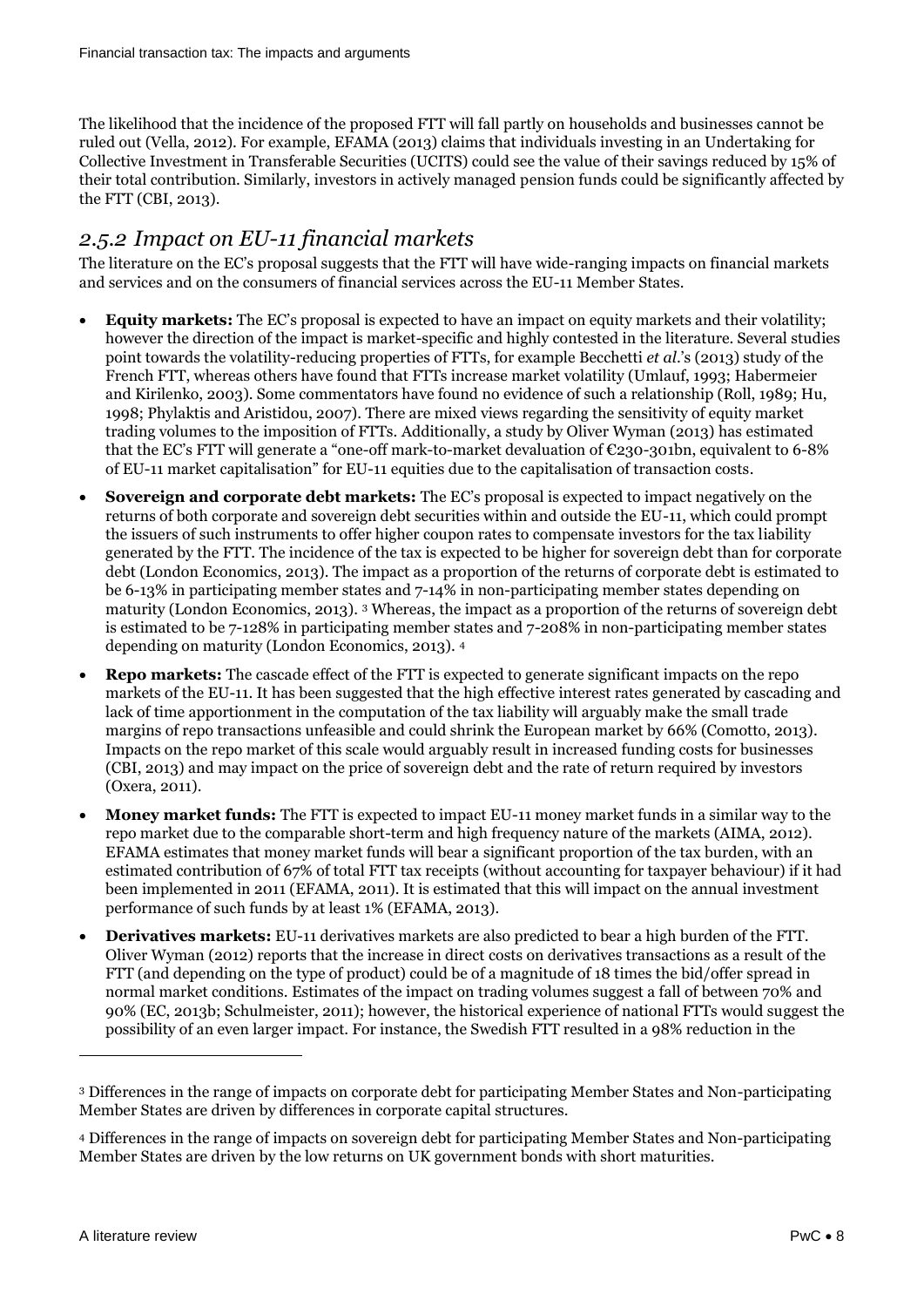trading of interest rate futures (Campbell and Froot, 1993). However, it must be noted that the unilateral implementation of a FTT in conjunction with the use of the issuance principle, as in the Swedish case (EC, 2011b), can generate significant impacts on certain financial products. Impacts on derivatives markets are also widely anticipated to negatively affect the risk management capabilities of the FS sector and the real economy (Oxera, 2011; Deutsches Aktieninstitut and Oliver Wyman, 2013; CBI, 2013).

#### *2.5.3 Wider impact*

There are claims that the EC's proposal could have a number of spillover effects beyond the EU-11 and the FS sector, in addition to the impact on households and businesses mentioned above.

Firstly, most impact assessments conclude that that the EC's proposal will have a negative impact on EU-27 GDP, with the level of estimated impacts ranging from a decrease of 0.28% (EC, 2013b) to 2.42% of GDP (Oxera, 2011). Oxera's estimate of 2.42% was published before the EC's current estimate of 0.28%; however, in a subsequent report, Oxera claims that the EC's current estimate still *"underestimates the impact of the FTT"* (Oxera, 2012). London Economics also argues that the EC's estimate is too small and predicts a larger negative impact of 1.0% of GDP (London Economics, 2013). By contrast, the EC claims that the long-run cost to GDP of the tax has the potential to be even lower than 0.28%, if revenues from the tax are used to fund growthenhancing initiatives (EC, 2013b).

Secondly, it has been claimed that the proposed FTT could have extraterritorial impacts, such as by affecting the cost of corporate debt outside the EU-11. For instance, London Economics (2013) predicts that corporate issuers of debt in non-participating Member States may experience increases in the cost of funding due to the cascading of the effective tax rate over the bond settlement chain, although this effect is not limited to bonds. Using a bond settlement chain of 10 transactions, London Economics (2013) illustrates how the effective tax rate of the settlement chain would be 100 basis points rather than the 10 basis points suggested by the statutory rate of tax of the FTT.

Thirdly, to put the impact on GDP into context it can be compared against the revenue that the FTT might raise. The latest EC impact assessment has estimated that the proposal, if implemented on 1st January 2014<sup>5</sup> in its current form, will generate  $\epsilon_{34}$  billion annually, which represents approximately 0.25% of EU-27 GDP in 2014 (EC, 2013b). It has also estimated that, under its main scenario, the tax will have a negative impact on GDP of 0.28%, implying a marginal excess tax burden of 1.12 for the FTT in its current form. This means that for every  $\epsilon_1$  of tax that the FTT raises it causes a loss of  $\epsilon_{1.12}$  of EU GDP. This is larger than the estimated marginal excess tax burden of a number of taxes and also the FTT in its 2011 form, as shown in the table below.

<sup>5</sup> This data was provided by EC in its latest impact assessment (EC, 2013b). However, the EC has since stated that the FTT could enter into force "towards the middle of 2014" at the earliest (EC, 2013c).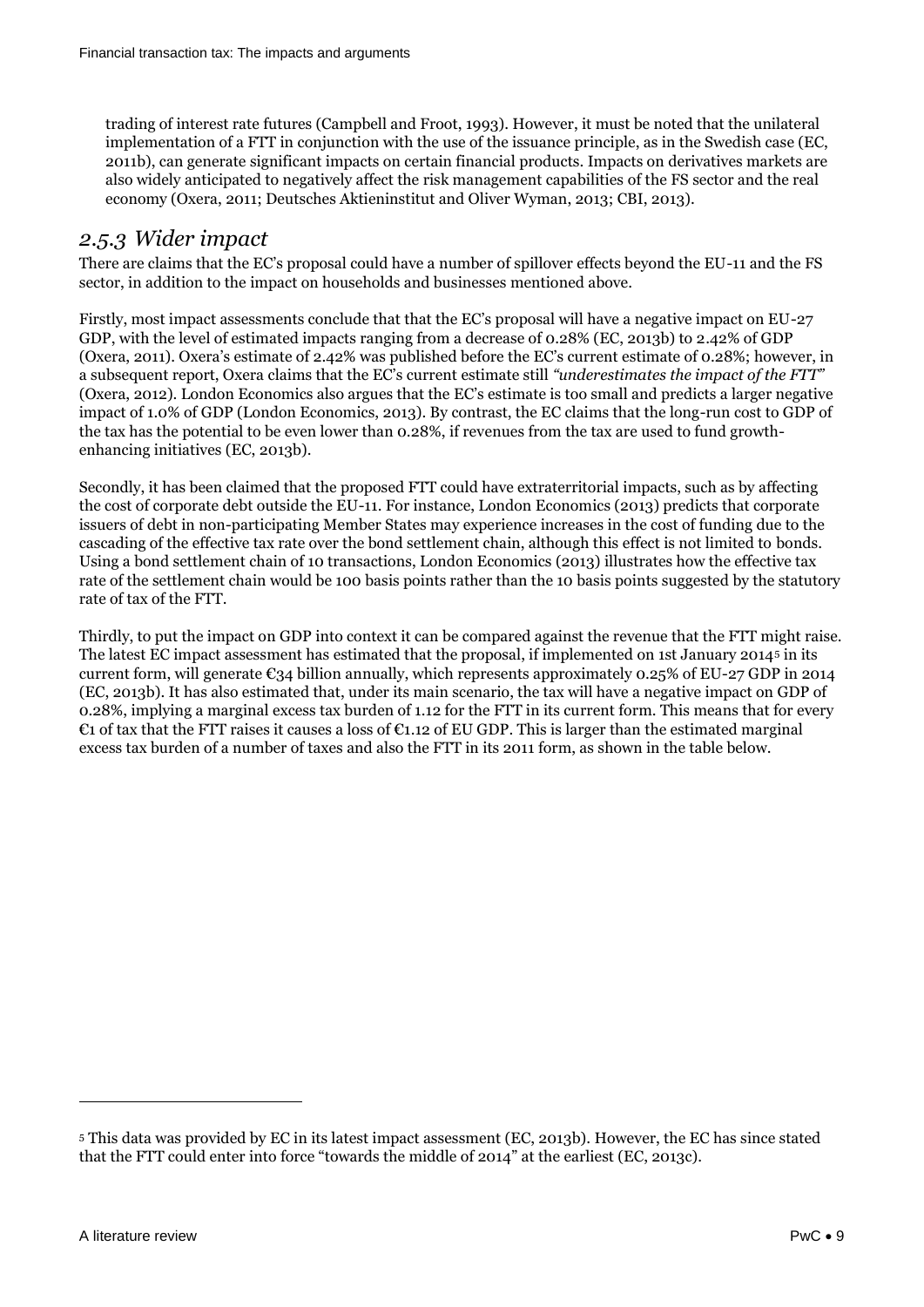| Tax                   | Marginal excess tax burden<br>(loss of GDP divided by tax raised) | Data source                |
|-----------------------|-------------------------------------------------------------------|----------------------------|
| $FTT - 2013$ proposal | 1.12                                                              | European Commission, 2013a |
| $FTT - 2011$ proposal | 0.93                                                              | European Commission, 2011b |
| <b>VAT</b>            | 0.13                                                              | European Commission, 2012  |
| Personal income tax   | 0.63                                                              | European Commission, 2012  |
| Corporate income tax  | 1.88                                                              | European Commission, 2012  |

#### *Table 1: Comparing the marginal excess burden generated by the EC's proposal with other taxes*

#### *Source: European Commission, PwC analysis*

The EC's 2012 estimates for personal incomes taxes and corporate tax are perhaps higher than those observed in the wider economic literature. There are a wide range of estimates relating to the impact of different tax heads and economic growth and the OECD (2010) provide an extensive analysis and review of the topic. Some examples of other estimates include: Johannsen (2008) who analyses the effects of a 5 percentage point cut in corporate tax rates from 35% to 30% and finds a 0.08 (0.1) percentage point on TFP growth (median impact over 10 years). While Gemmell (2013) suggest that a 1 percentage point increase in the top statutory rate of corporation tax leads to a 0.02-0.04% reduction in the growth rate of GDP (equivalent figures for labour income taxes would be -0.02 – 0.12% for the top statutory rate.

Finally, the EC's proposal may have an impact on the location of financial activity, although the extent of this impact is disputed in the literature. It has been claimed that the issuance principle of the FTT would limit relocation of financial activity out of the EU-11, as transactions involving securities issued in or by participating member states would be subject to the tax regardless of the location of the trade (EC, 2013b). However, it may be the case that the imposition of such a tax could encourage relocation as financial institutions, businesses and governments located in the EU-11 become more expensive trading partners due to the tax (Oliver Wyman, 2013); IBFed, 2013; Comotto, 2013). Similarly, the FTT may render financial services and products sold worldwide more expensive and thereby less appealing, although as non-EU based financial institutions are not bound by EU tax cooperation legislation the legal obligation to pay the tax is not there.

### *2.5.4 Lessons from national FTTs*

A number of countries are currently implementing national FTTs and many have implemented them in the past. Historical and contemporary FTTs have encountered varying experiences of implementation, with several countries have collected significantly less revenue than initially expected, which has been generally linked to a considerable fall in trading volume (discussed in Annex 5). Although there will be important lessons for the EC from the experiences of these countries, most of these national FTTs were narrower in scope, design and indeed geographical coverage than the proposed EU-11 FTT.

Of the countries considered, the most adverse experience of implementing a FTT appears to be Sweden, where only 3% of expected revenue was generated (Campbell and Froot, 1993), with trading volumes of futures falling by 98% and bonds by 85% (Wrobel, 1996). The UK's experience with stamp duty has been less problematic, although a study by Oxera (2007) estimates that stamp duty causes a GDP loss of between 0.24% – 0.78% per year due to the influences of capital taxes on the level of investment in an economy.

### *2.6 Summary*

The EC has put together a detailed case for the implementation of a FTT in the EU-11 and has been able to benefit from a certain amount of public support, though the debate around the perceived impacts of the FTT is highly polarised, with several competing arguments vying for prominence.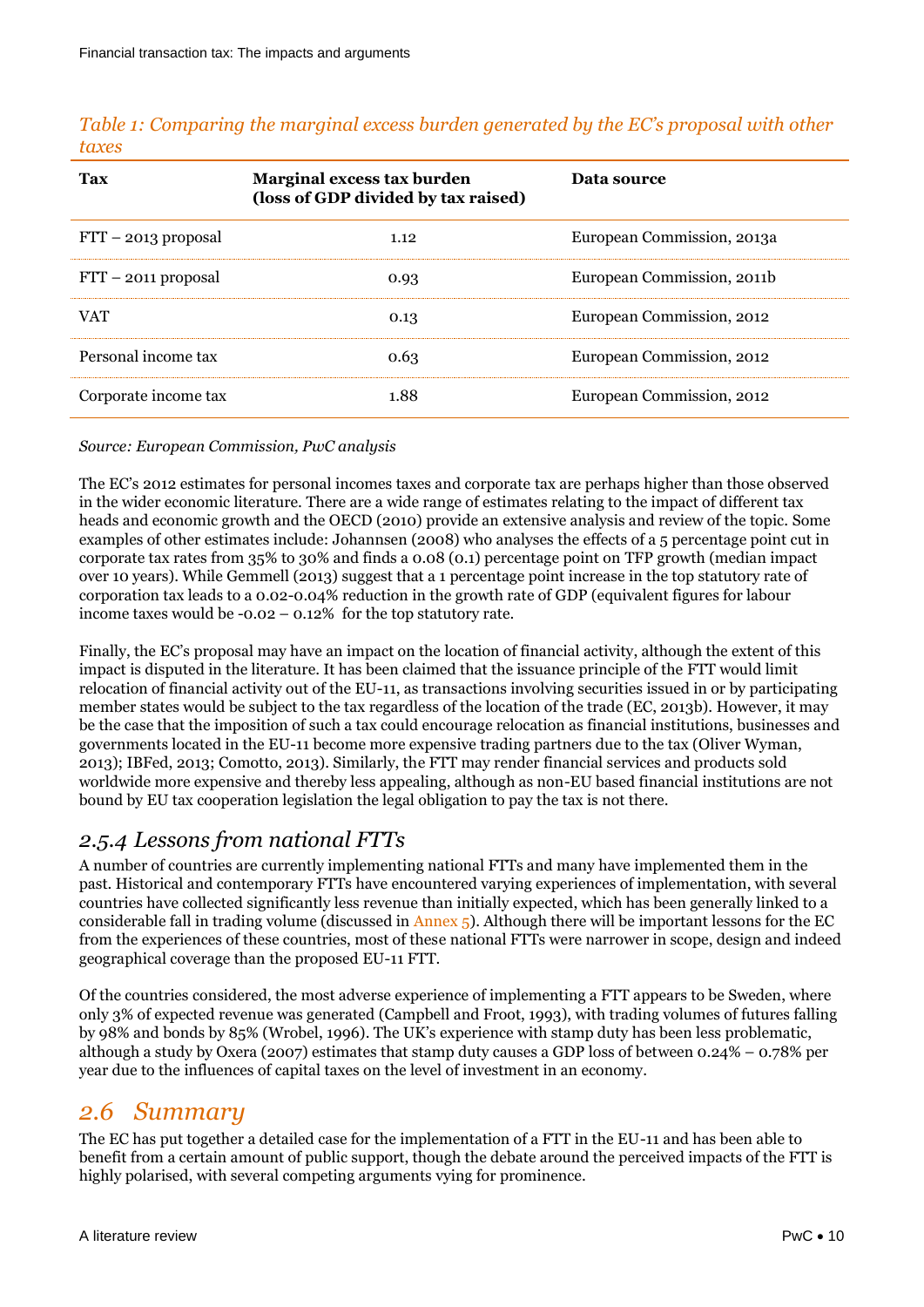The financial crisis has extracted a heavy toll on the global economy, the consequences of which can still be felt in Europe and visibly shapes policy discussions relating to the FS sector and public financial management. To this end, it has been suggested that the EC's proposal will serve to compensate participating Member States for the costs of the financial crisis by yielding additional tax revenues to aid fiscal consolidation (EC, 2011b). This argument rests on the assumption that the FS sector is currently under-taxed and that it may indeed enjoy a considerable tax benefit in the form of VAT exemption (EC, 2011c). However, as suggested in the literature, the VAT exemption in fact burdens the FS sector with irrecoverable VAT (Gottfired and Wiegard, 1991; de la Feria and Lockwood, 2010; PwC, 2011; Adam, 2011). Indeed, recent research examining the FS sectors of France, Germany, Italy and the UK suggests that the sector bears a significant tax burden, and if subject to the average effective tax rate of the whole economy would have contributed a total of  $\epsilon$ 195 billion less in tax revenue for the period 2006 to 2010 (PwC, 2013).

At a more fundamental level, the historical rationale, as put forth by Keynes, of market volatility reduction is central to the EC's proposal but is empirically questionable. This rationale features as a core policy objective of the EC's proposal, however in practice there is limited empirical evidence to adequately support this assertion, with only a handful of studies providing empirical support (Westerhoff and Dieci, 2006; Becchetti *et al*.,2013). Undeniably, excessive risk taking has damaged financial markets and it may be desirable to curb certain types of order flow, although it seems far from proven given the weak empirical support that a FTT will achieve this. Furthermore, Millar (2012) suggests that complex behavioural responses to the implementation of the EC's FTT could in fact encourage excessive risk taking rather than the opposite as intended. As Ertuk (2006) put it:

#### *"If the Tobin Tax is not stabilising, then much of the rest of the discussion on its feasibility and other related issues are probably moot."*

When viewing the FTT from a pragmatic perspective, the EC (2011b) has concluded that the implementation of a FTT with a wide geographical base of participating jurisdictions in the EU would be desirable to prevent the evolution of a patchwork of measures that could lead to complex behavioural responses to avoid such taxation, as described by Millar (2012). To a certain extent, the EC's proposal attempts to achieve this by harmonising the tax treatment of financial transactions in 11 jurisdictions, a number of whom have already implemented, or are due to implement, unilateral FTTs (France, Italy, Portugal and Spain). However, the implementation of a European FTT that does not cover all Member States, and particularly one that only captures 55% of EU-27 FS sector gross value added (GVA) in its base (as shown in figure 3), creates scope for complex behavioural responses and relocation of financial activity to non-participating jurisdictions. When this is considered against continued high levels of capital mobility – a trend that the EU directly helped to further – the case for the EC's proposal appears further weakened.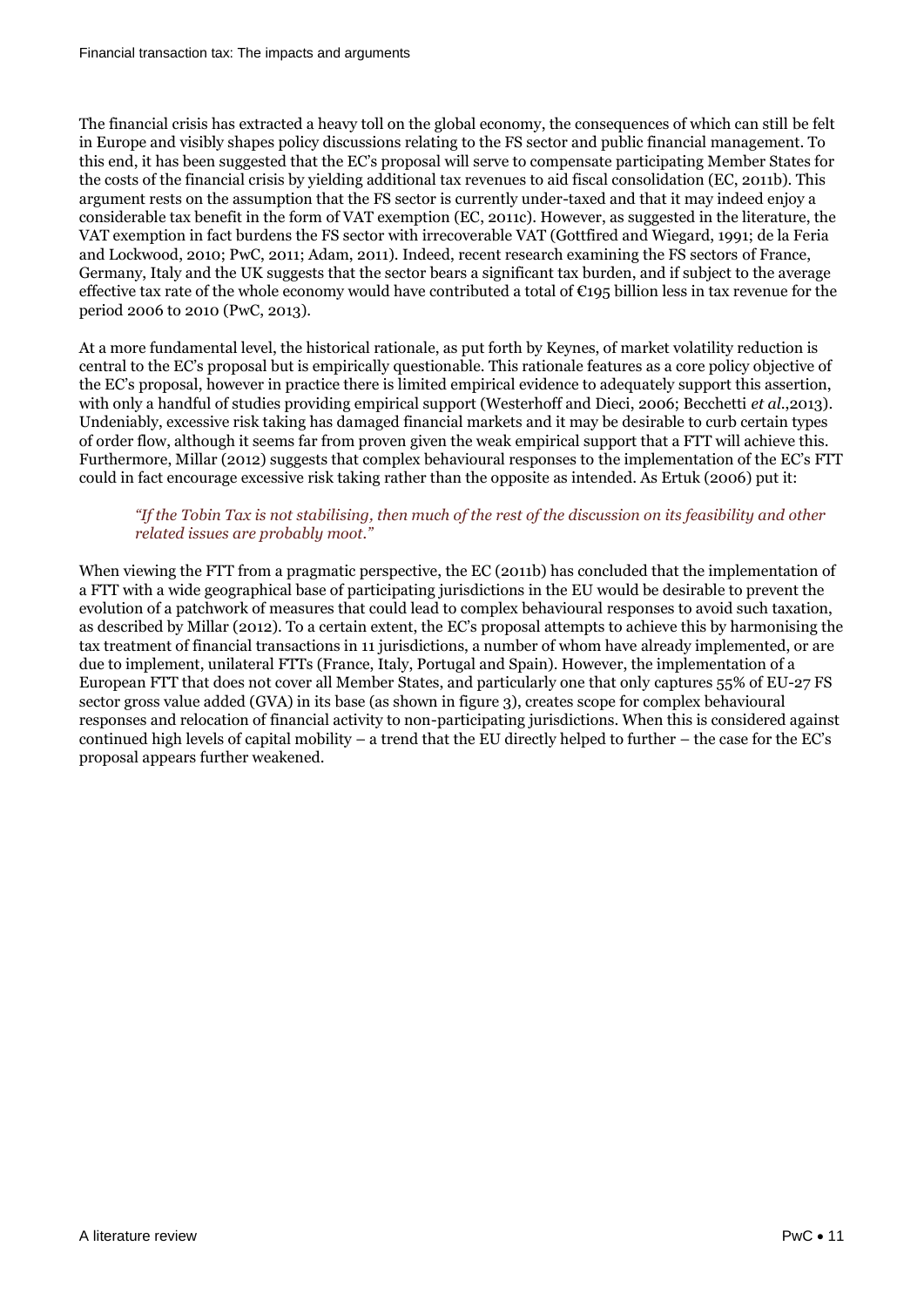<span id="page-13-0"></span>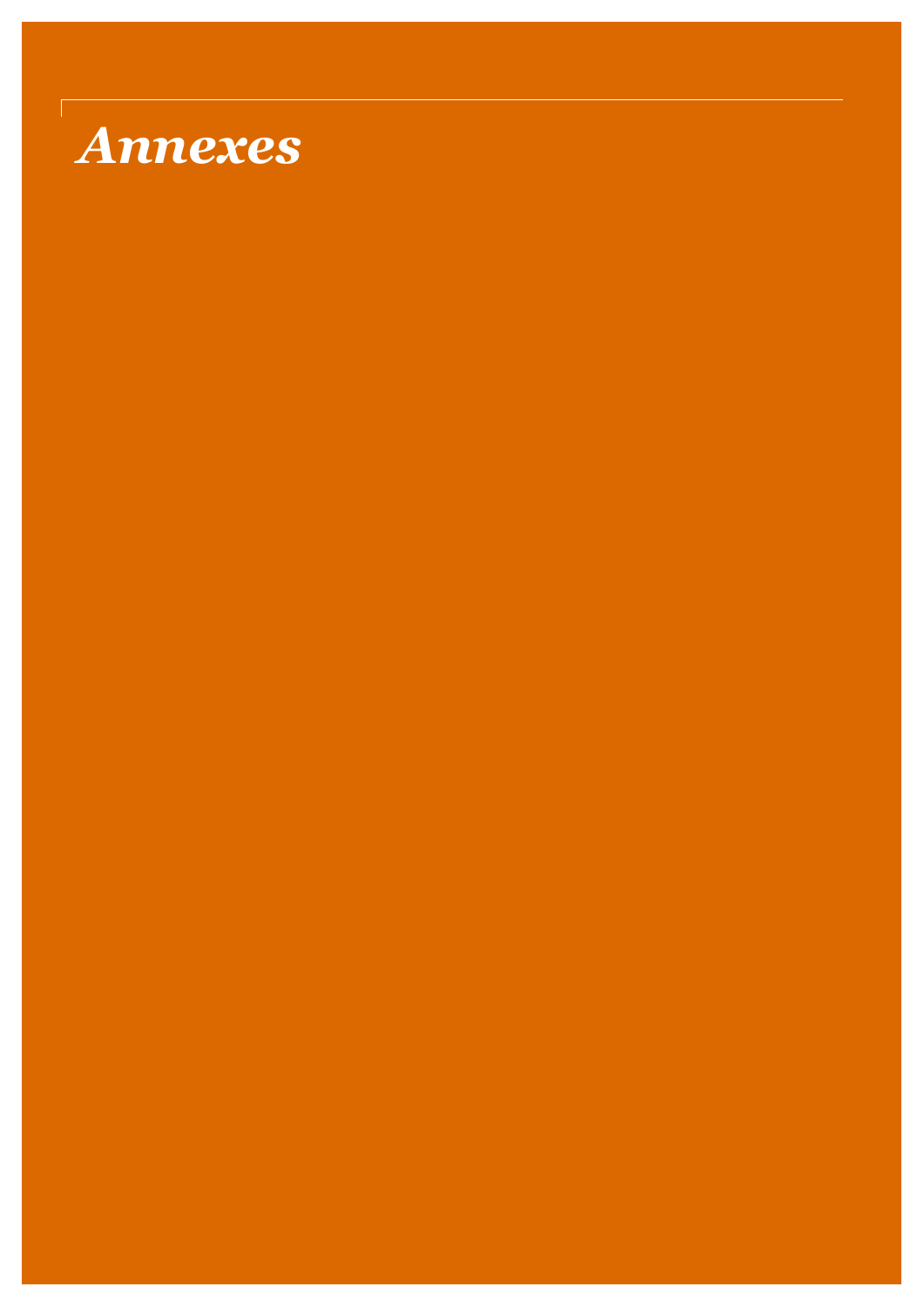# <span id="page-14-0"></span>*Annex 1 – Key arguments for and against the European Commission's proposal*

## *A1.1 Introduction*

In this annex we present several key arguments found in the literature that are both in favour of, and against, the EC's proposal. This annex is intended to serve as a summary of the arguments for and against the EC's proposal presented in the literature.

This annex is structured in the following way. Section A1.2 presents the arguments for and against 9 key areas of debate in the literature on the EC's proposal. Section A1.3 provides a brief summary of the arguments presented in the previous sections.

# *A1.2 Table of key arguments*

*Table 2: Comparing the key arguments for and against the European Commission's proposal*

| <b>Arguments for the FTT</b>                                                                                                                                                                                  | <b>Arguments Against the FTT</b>                                                                                                                                                                                                                                                                                                                                                                                                                      |  |
|---------------------------------------------------------------------------------------------------------------------------------------------------------------------------------------------------------------|-------------------------------------------------------------------------------------------------------------------------------------------------------------------------------------------------------------------------------------------------------------------------------------------------------------------------------------------------------------------------------------------------------------------------------------------------------|--|
| <b>Costs of the Financial Crisis</b>                                                                                                                                                                          |                                                                                                                                                                                                                                                                                                                                                                                                                                                       |  |
| May help governments to recover the costs of the<br>recent financial crisis and potential future financial<br>crises (EC, 2011b)<br>The FTT will help governments to consolidate their<br>budgets (EC, 2011b) | "Adjusting the [EC's] modelling results to reflect more<br>realistic scenarios, the negative economic impact<br>could be greater and there is a risk that the imposition<br>of the FTT actually reduces total tax revenues from the<br>economy" (Oxera, 2013)                                                                                                                                                                                         |  |
|                                                                                                                                                                                                               | According to Carlo Cottarelli, head of the IMF's fiscal<br>affairs division "there are other levies that could be<br>better than the Financial Transaction Tax" (Reuters,<br>2013). In a 2010 submission to the G-20, the IMF<br>concluded that the least economically distortionary<br>way of recovering the costs of the financial crisis<br>would be through the imposition of a Financial<br>Activities Tax (FAT) rather than a FTT (IMF, 2010b). |  |
| VAT Exemption of the Financial Services Sector                                                                                                                                                                |                                                                                                                                                                                                                                                                                                                                                                                                                                                       |  |
| May compensate for the VAT exemption of financial<br>services which conferred a potential tax advantage to<br>the European FS sector of between €18.1bn and                                                   | Further research conducted by PwC and Professor Ben<br>Lockwood has suggested that the VAT exemption in<br>fact burdens the FS sector with irrecoverable VAT,                                                                                                                                                                                                                                                                                         |  |

€23.6bn in 2009 (EC, 2011b)

estimated to be  $\epsilon$ 33bn in 2007, constituting a hidden tax on banks rather than on consumption as intended (PwC, 2011). Additionally, the report suggests that the removal of the exemption may serve to decrease government tax receipts as the FS sector becomes able

The FS sector generates significant tax revenues. In a

to recover VAT (PwC, 2011).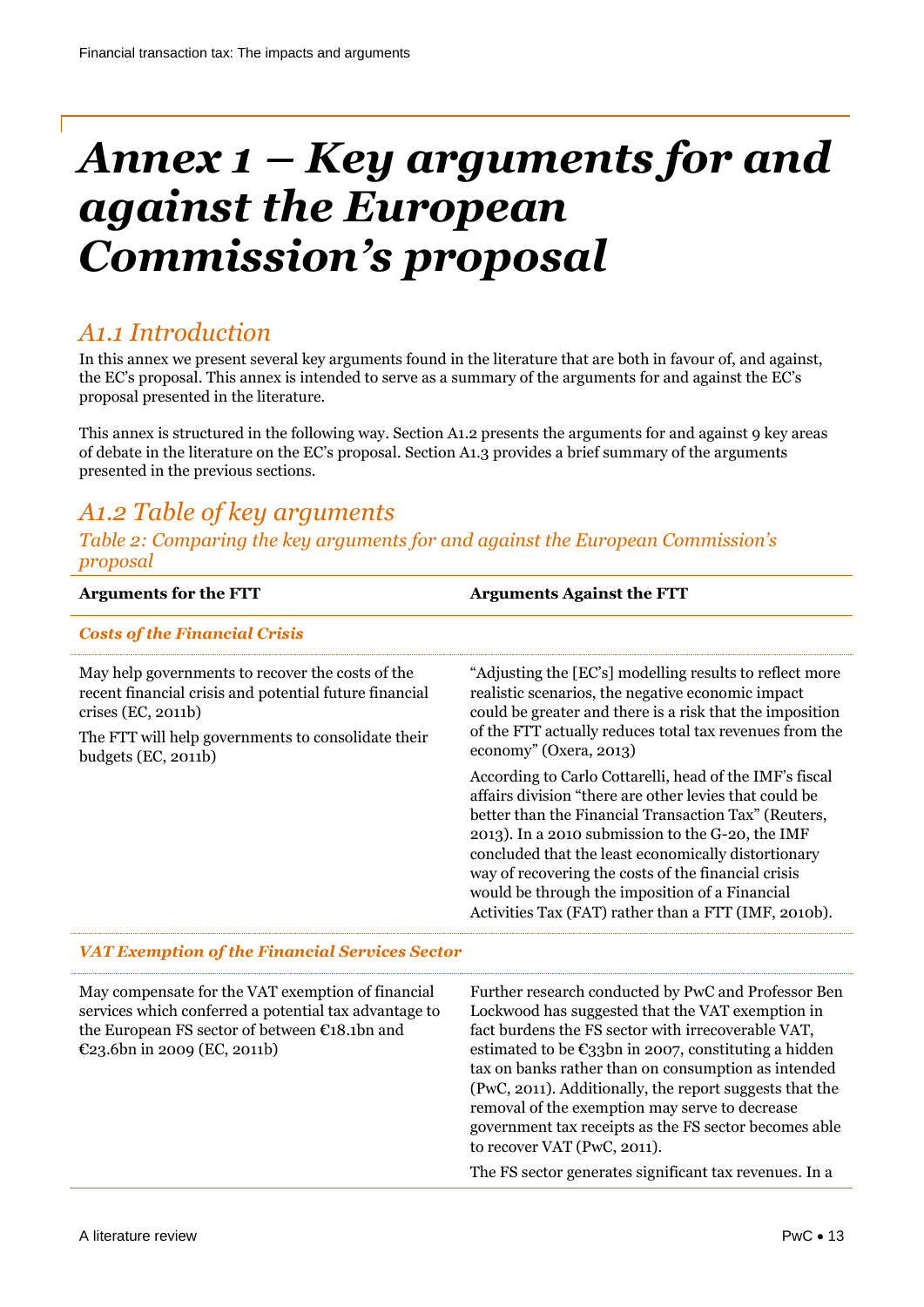| <b>Arguments for the FTT</b>                                                                                                                                                                                                                                                | <b>Arguments Against the FTT</b>                                                                                                                                                                                                                                                                                                                                                                                                                                                                |
|-----------------------------------------------------------------------------------------------------------------------------------------------------------------------------------------------------------------------------------------------------------------------------|-------------------------------------------------------------------------------------------------------------------------------------------------------------------------------------------------------------------------------------------------------------------------------------------------------------------------------------------------------------------------------------------------------------------------------------------------------------------------------------------------|
|                                                                                                                                                                                                                                                                             | recent study of the FS sectors in four European<br>countries it was reported that the sector "generated a<br>higher proportion of the state's total tax receipts than<br>its relative share of economic activity" (PwC, 2013).<br>The same study also found that if the FS sectors of<br>those countries were subject to the average effective<br>tax rate of the non-FS sector, they would have<br>generated $\epsilon$ 195bn less in tax receipts over the period<br>2006-2010 (PwC, 2013).   |
|                                                                                                                                                                                                                                                                             | "The extent to which the [VAT] exemption constitutes<br>a tax advantage for the financial sector is an unsettled<br>empirical question" (EC, 2011b)                                                                                                                                                                                                                                                                                                                                             |
| <b>Impacts on the Households</b>                                                                                                                                                                                                                                            |                                                                                                                                                                                                                                                                                                                                                                                                                                                                                                 |
| "Private households and SMEs not actively investing<br>in financial markets would hardly be affected by this<br>proposal thanks to the ring-fencing features built in<br>the design of the FTT" (EC, 2011)                                                                  | "Its real burden may fall largely on final consumers<br>rather than, as often seems to be supposed, earnings<br>in the financial sector  This is more likely the more<br>general the adoption of the tax, since that helps<br>industry pass on the cost to its customers" (IMF,<br>2010a)                                                                                                                                                                                                       |
| <b>Impacts on Financial Stability</b>                                                                                                                                                                                                                                       |                                                                                                                                                                                                                                                                                                                                                                                                                                                                                                 |
| "It seems unlikely that [a FTT] would stabilise<br>financial markets but, if appropriately designed, it is<br>unlikely to destabilise them either" (McCulloch and<br>Pacillo, 2011)                                                                                         | A literature review by Schulmeister et al. (2008)<br>found ten studies reporting that transaction taxes<br>increase short-term price volatility and five studies<br>finding no significant relationship                                                                                                                                                                                                                                                                                         |
| <b>Impact on High Frequency Trading</b>                                                                                                                                                                                                                                     |                                                                                                                                                                                                                                                                                                                                                                                                                                                                                                 |
| The FTT may help to discourage high frequency<br>trading (HFT) (EC, 2011; Buckley, 2012)                                                                                                                                                                                    | "It is of paramount importance that we continue to<br>investigate the effect of HFT, and short-term trading<br>more generally, on markets. At present, however,<br>existing evidence on the effect of HFT on market<br>efficiency is simply inconclusive" (Vella, 2012)                                                                                                                                                                                                                         |
| <b>Addressing the Causes of the Financial Crisis</b>                                                                                                                                                                                                                        |                                                                                                                                                                                                                                                                                                                                                                                                                                                                                                 |
| "To us and hundreds of other economists, the<br>evidence is clear that an FTT adopted by all 27 EU<br>states or by the 17 members of the eurozone would<br>help strengthen Europe's finances and reduce the<br>likelihood of crises" (Griffith-Jones and Persaud,<br>2012b) | "We should be clear that the FTT does not address any<br>of the recognised causes of the recent crisis, such as<br>over-leverage and insufficient liquidity provisioning.<br>These can be addressed through other taxes, including<br>bank levies. The FTT purports to contribute to the<br>prevention of future crises not by dealing with the<br>recognised causes of the recent crisis but by dealing<br>with practices which are not known to increase the<br>risk of crises" (Vella, 2012) |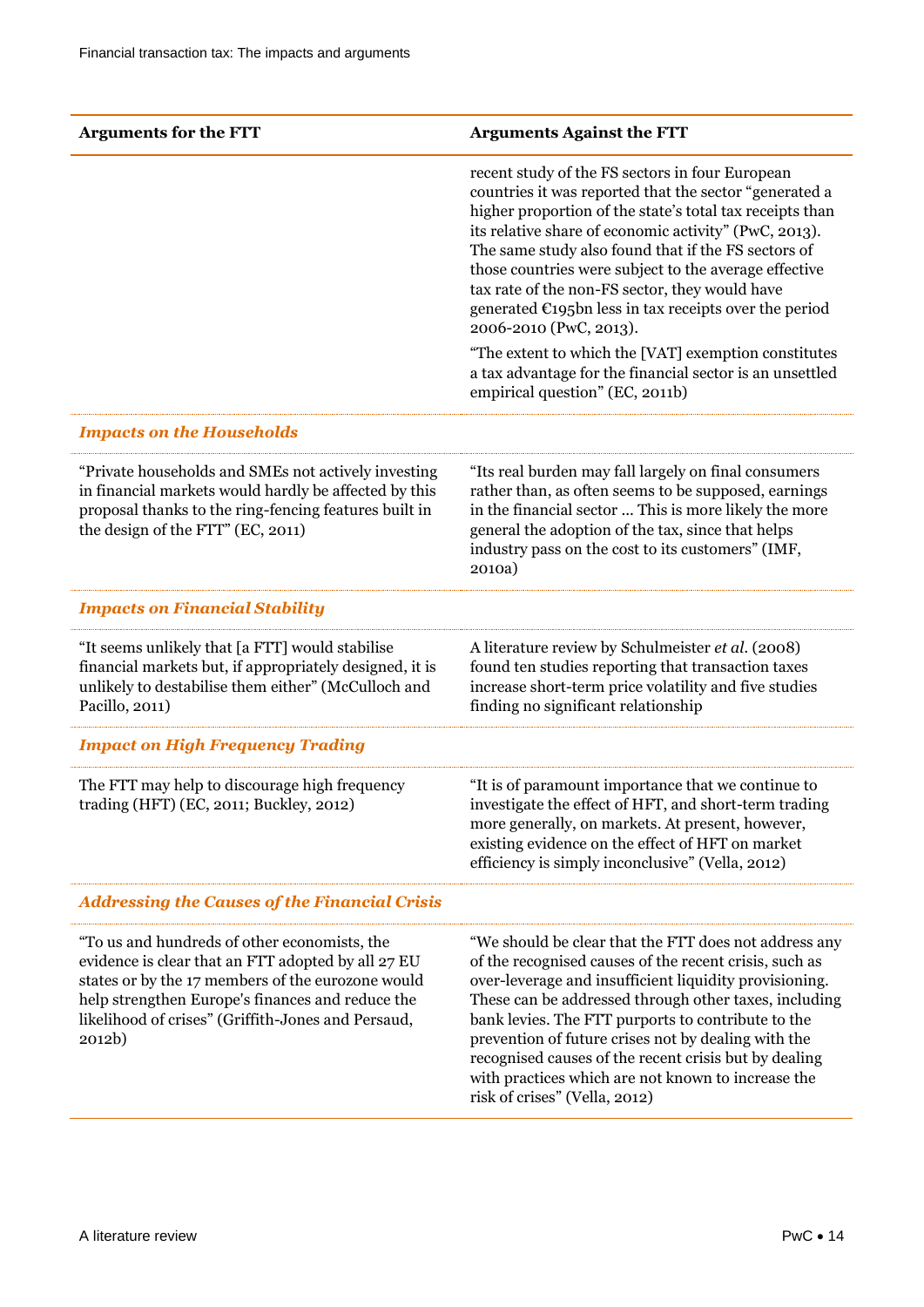| <b>Arguments for the FTT</b>                                                                                                       | <b>Arguments Against the FTT</b>                                                                                                                                                                                                                                                                                                                                                                                                                                                                                                                                                            |
|------------------------------------------------------------------------------------------------------------------------------------|---------------------------------------------------------------------------------------------------------------------------------------------------------------------------------------------------------------------------------------------------------------------------------------------------------------------------------------------------------------------------------------------------------------------------------------------------------------------------------------------------------------------------------------------------------------------------------------------|
| <b>Impacts of the Rates of Tax</b>                                                                                                 |                                                                                                                                                                                                                                                                                                                                                                                                                                                                                                                                                                                             |
| The proposed tax rates are too low to deter long term<br>investors (Buckley, 2012; Schulmeister, 2012)                             | Although dependent on the number of transactions in<br>a settlement chain, the effective tax rate will be higher<br>than the statutory rate for two reasons: (a) the FTT<br>cascades and (b) the FTT on derivatives is charged on<br>the nominal amount involved which can exceed the<br>price of the contract (Vella, 2012). Furthermore, the<br>increase in direct costs on derivatives transactions as a<br>result of the FTT (and depending on the type of<br>product) could be of a magnitude of 18 times the<br>bid/offer spread in normal market conditions (Oliver<br>Wyman, 2012). |
| <b>Price Discovery Process</b>                                                                                                     |                                                                                                                                                                                                                                                                                                                                                                                                                                                                                                                                                                                             |
| A FTT does not hamper the price discovery process<br>because asset markets are not efficient to begin with<br>(Schulmeister, 2012) | "An FTT hampers the price discovery process.<br>Furthermore, it is impossible to distinguish between<br>harmful speculation and beneficial transactions"<br>(Schulmeister, summary of publication by Claessens et<br>al., 2012)                                                                                                                                                                                                                                                                                                                                                             |
| <b>Existing International Precedents</b>                                                                                           |                                                                                                                                                                                                                                                                                                                                                                                                                                                                                                                                                                                             |
| There are many financial transaction taxes already in<br>place today (EC, 2013; Persaud, 2013)                                     | National FTTs are limited in design so they should not<br>be seen as a precedent for the European FTT (Bank of<br>America Merrill Lynch, 2013)                                                                                                                                                                                                                                                                                                                                                                                                                                              |

## *A1.3 Summary of key arguments*

The arguments presented above identify important issues that can be used to evaluate the merits and drawbacks of a financial transaction tax, and they should be assessed against economic theory and the empirical evidence. The argument that the FTT may not raise significant revenue depends on the degree of transactional and trading migration to non-FTT states (inside and outside the EU) and the extent to which trading volumes fall in response to the tax. The EC's revenue estimates are based on considerable falls in volume, such as 90% in the derivatives market (EC, 2013). The argument that tax revenue generated by the FTT will be partially offset by an increase in the cost of EU governments' borrowing appears correct. However, the extraterritorial impacts of the FTT are expected to increase the costs of government borrowing in non-participating Member States, though these states will be unable to benefit from an offset against the receipt of tax revenue. For instance, based on an £128.08bn issue of non-index linked gilts with a range of maturities by the UK government, the FTT is estimated to increase the cost of UK government borrowing by  $\epsilon$ 3.95bn, representing an absolute cost to the UK (London Economics, 2013).

The extent to which households and SMEs are affected by the FTT appears difficult to determine, as it depends on the success of the proposal's ring-fencing measures, which include the broad exemption of common household financial activities such as borrowing and payments. However, there are claims that businesses which undertake risk management activities such as hedging are likely to experience a significant increase in their costs (Oxera, 2011; London Economics, 2013; Deutsches Aktieninstitut & Oliver Wyman 2013). The literature as to whether the FTT will reduce high frequency trading leaves the issue empirically unresolved, despite there being considerable empirical evidence to suggest that the argument that a FTT will reduce volatility is unsubstantiated.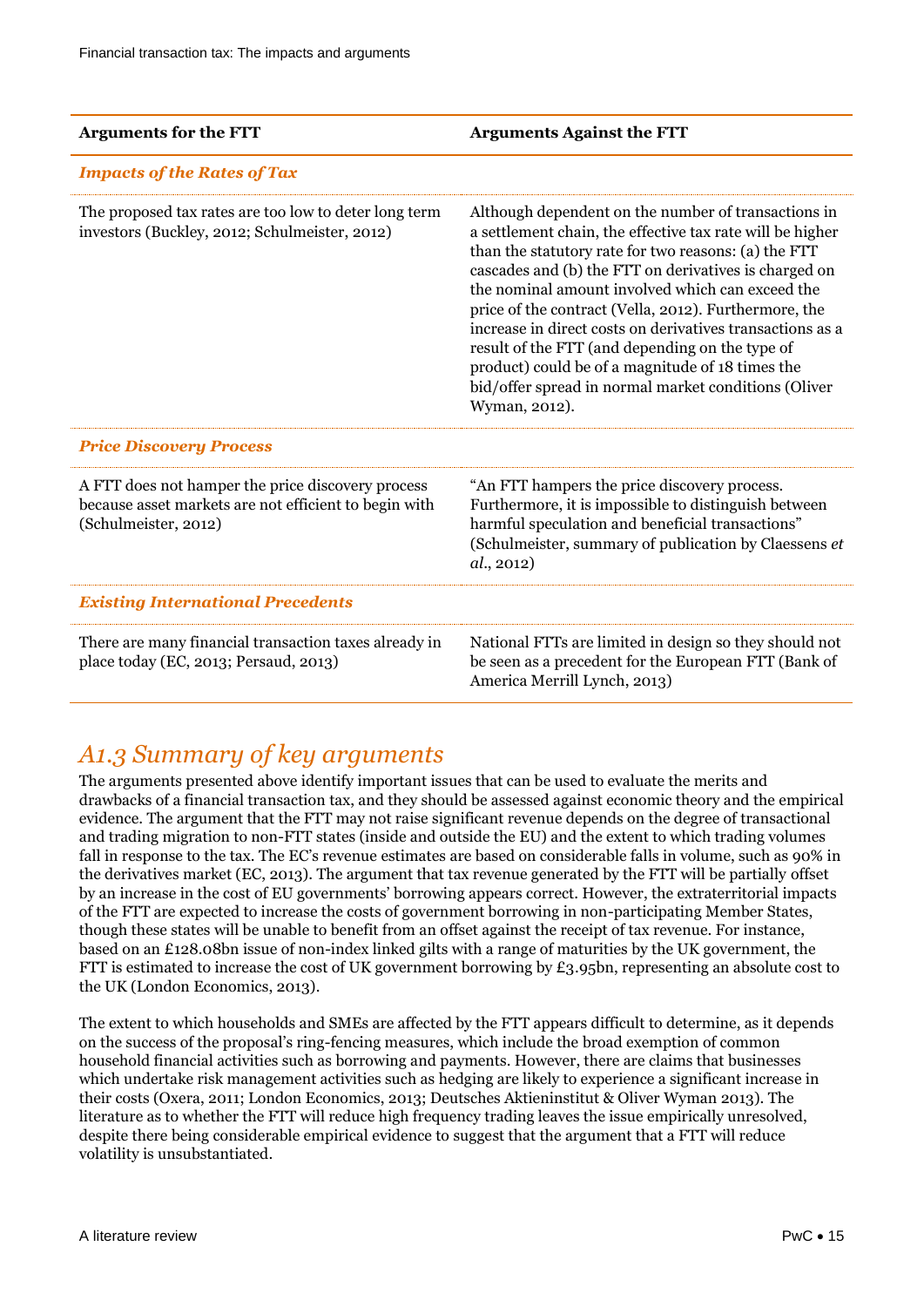The size of the overall tax burden imposed by the FTT, and whether this size is significant, is a source of disagreement in the current literature. For some investments, particularly those with a longer maturity, the FTT may add only a marginal cost to the transaction. However, it has been suggested that in some markets the accumulation of the 'cascade effect' may generate particularly high effective tax rates – a study by ESRI (2012) uses an example of a €100,000,000 5-day repo to equate the FTT tax liability generated by the trade to an annual interest rate of 14%. The size of these effective tax rates is also reflected in the possibility of large drops in trading volume in the markets for repos and derivatives, which is described in Annex 3.

Additionally, there have been suggestions that the EU-11 FTT could be the first step to a global FTT. Although the EU-11 FTT is certainly a first step, numerous subsequent steps are necessary to create a global FTT. This seems unlikely given that 16 EU states<sup>6</sup> declined to participate in the proposed EU FTT and with the EC noting that *"there was no momentum at all visible that could have been interpreted as giving impetus to such an initiative"* (EC, 2013a). The EC also states that a number of transaction taxes on financial instruments have been put in place within the EU and across the world, which can prove instructive for the EC in the design and implementation of the FTT. However, it is also true that a regional FTT with such a wide geographical scope has never been implemented, so there will be a number of unique challenges of design and implementation facing the EC which will limit the extent to which national FTTs can be used as a template.

<sup>6</sup> The EC's authorisation of the proposal from the EU-11 pre-dates Croatia's accession to the EU. Consequently the 16 Member States that declined to participate does not include Croatia.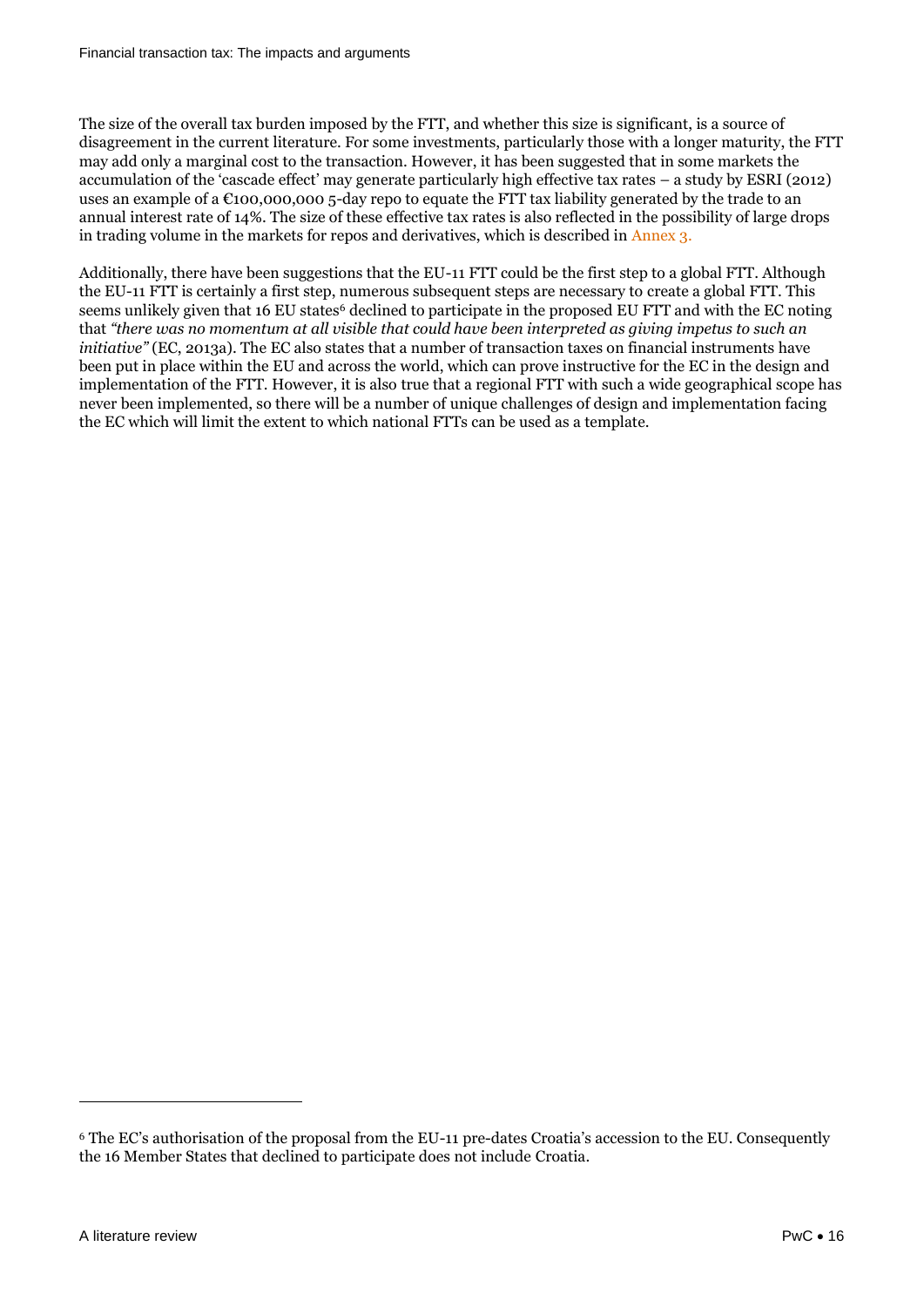# <span id="page-18-0"></span>*Annex 2 – Outline of the European Commission's proposal*

## *A2.1 Introduction*

In this annex we briefly explore the EC's proposal with respect to its origin, objectives, participating jurisdictions, scope, rates of tax, exemptions and application principles.

This annex is structured in the following way. Section A2.2 briefly discusses the origin of FTTs in academia, the terminology used to refer to FTTs and the rationale for FTTs. Section A2.3 describes the EC's objectives for implementing a FTT. Section A2.4 identifies the participants of the EC's proposal and discusses their economic significance, including their contribution to EU GDP and FS sector GVA. Section A2.5 describes the financial instruments which may be subject to the FTT, the proposed tax rates for transactions involving these instruments, the generation of a cascade effect and the exemptions that may apply. Section A2.6 outlines the residence and issuance principles and briefly discusses some of their implications.

# *A2.2 The origin of the FTT*

The concept of a FTT is closely associated with Nobel Laureate economist James Tobin and is often referred to as a "Tobin tax".

The term "Tobin tax" has sometimes been used interchangeably with a specific currency transaction tax (CTT) in the manner of Tobin's original idea. Recently, the term is becoming increasingly associated with FTTs.

However, the idea can be traced back to John Maynard Keynes who, in 1936, wrote:

*"The introduction of a substantial government transfer tax on all transactions might prove the most serviceable reform available, with a view to mitigating the predominance of speculation over enterprise in the US".*

The rationale for the tax stems from the argument that excessive uninformed speculation in the financial markets causes volatility. The original purpose, as presented by Keynes, of a FTT was to dissuade investors from entering into short-term, speculative and potentially "unproductive trades", in turn bringing stability to markets and raising revenue for government.

In addition, Griffith-Jones and Persaud (2012a) state that reducing the level of speculative activity should in principle encourage investors to examine investment opportunities from a longer-term economic perspective, which is thought to be better for economic growth. However, this view is challenged by some market participants who argue that the role of speculators is to absorb excess risk that other participants do not want and to provide liquidity in the marketplace by buying or selling when no participants from the other categories are available, thereby supporting long-term investments (Culp, 2010).

# *A2.3 The EC's objectives for implementing a FTT*

The main objectives of the EC's proposal (EC, 2013a) are to:

- 1. "harmonise legislation concerning indirect taxation on financial transactions"
- 2. "ensure that financial institutions make a fair and substantial contribution to covering the costs of the recent crisis and create a level playing field with other sectors from a taxation point of view"
- 3. "create appropriate disincentives for transactions that do not enhance the efficiency of financial markets"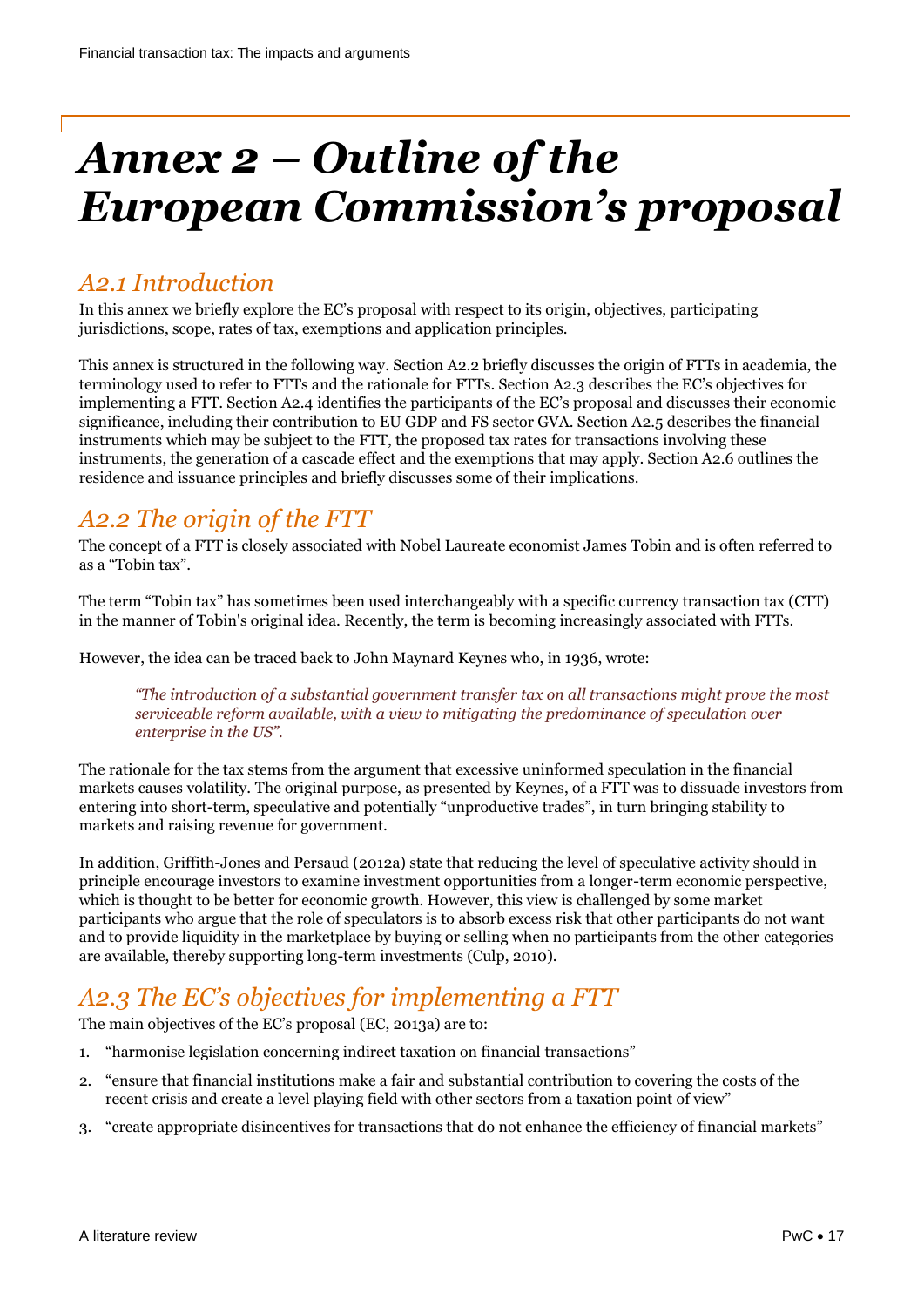The first objective provides part of the legal basis of the EC's proposal by using Articles 113 and 115 of the TFEU in order to guard against the emergence of a patchwork of unilaterally imposed FTTs that could create distortions in the internal market (EC, 2011b).

The second objective includes specific policy objectives to (a) identify new sources of government revenue, (b) recover the costs of the recent financial crisis from the financial sector, (c) cover the costs of potential future financial crises and (d) compensate for the VAT exemption of financial services (EC, 2011b).

The third objective includes specific policy objectives to (a) "reduce incentives for excessive risk-taking and short-sighted profit-seeking", (b) "address specific risks posed by automated trading", (c) reduce leverage (by curbing the difference in the tax treatment of debt and equity) and (d) "reduce tax-induced economic distortions" (EC, 2011b). However, there are a significant number of transactions which generate low commissions and returns, which are not the subject of controversy, but which could be rendered uneconomic as a result of the imposition of the EC's FTT.

## *A2.4 Participating jurisdictions*

The EC's initial proposal, dated 28th September 2011 was for a common system of FTT at EU level (EC, 2011a).

However, after this proposal failed to find agreement between the EU-27, 11 Member States proposed implementing the FTT among themselves using the EU's enhanced cooperation procedure (EC, 2013a), which as Englisch *et al*. (2013) outline, allows:

*"a sub-group of Member States, subject to fulfilment of some conditions, to introduce measures that only bind the participating Member States".* 

The new proposal involves the following Member States: Belgium, Germany, Estonia, Greece, Spain, France, Italy, Austria, Portugal, Slovenia and Slovakia. These Member States are collectively known as the "EU-11". The proposal received authorisation from the EU Council on 22nd January 2013 (EC, 2013a).

At the time of writing, this new proposal is subject to discussion and is subject to a legal challenge from the UK government (Case C-209/13 UK v Council). The UK's grounds of action are that the Council Decision (2013/52/EU) is:

- 1. contrary to Article 327 of the Treaty on the Functioning of the European Union (TFEU) because it authorises the adoption of a FTT with extraterritorial effects which will fail to respect the competences, rights and obligations of the non-participating states;
- 2. unlawful because it authorises the adoption of a FTT with extraterritorial effects for which there is no justification in customary international law;
- 3. contrary to Article 332 TFEU because it authorises enhanced cooperation for a FTT, the implementation of which will inevitably cause costs to be incurred by the non-participating states.

In addition to the UK government's legal challenge, the European Council's Legal Service has also recently challenged the legal basis for the FTT, suggesting that the extraterritorial impacts generated by the tax would infringe upon the tax sovereignty of non-participating Member States (Barker, 2013).

The EU-11 constitutes a large share of economic activity within the EU-27, accounting for approximately twothirds of EU-27 GDP. <sup>7</sup>

<sup>7</sup> The EC's authorisation of the proposal from the EU-11 pre-dates Croatia's accession to the EU as the 28th Member State. Consequently, the measures of EU GDP and FS sector GVA do not include Croatia.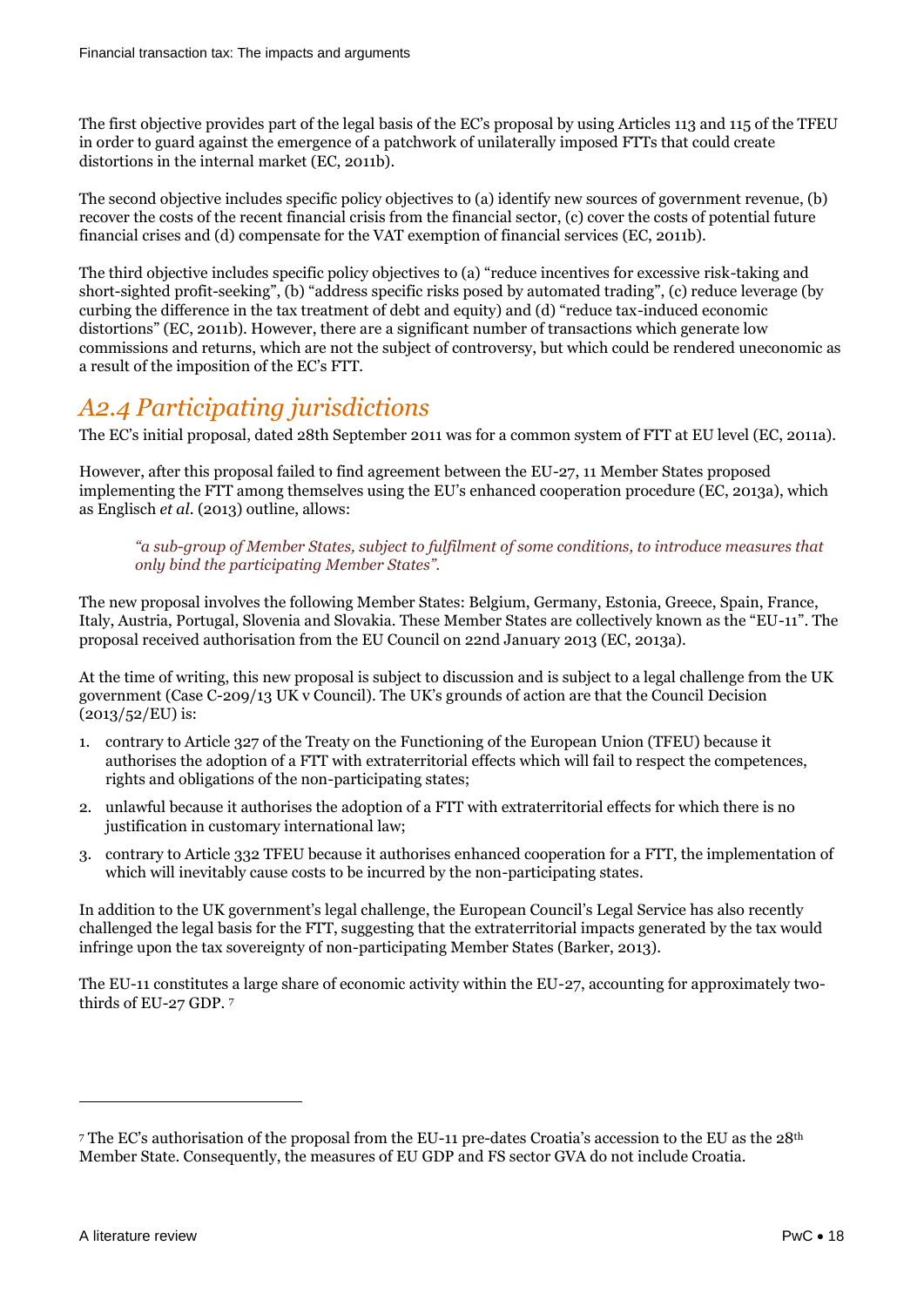#### *Figure 2: Comparing the GDP of EU-11 countries with the GDP of non-EU-11 countries in the EU-27 (2010)*



*Source: Eurostat, PwC analysis*

In addition, the EU-11 financial services (FS) sector constitutes more than half of all EU-27 FS sector economic activity (measured by Gross Value Added, GVA).

#### *Figure 3: Comparing the FS sector GVA of EU-11 countries with the FS sector GVA of non-EU-11 countries in the EU-27 (2010)*



*Source: Eurostat, PwC analysis*

### *A2.5 Scope, rates and exemptions*

The proposed FTT would apply to a broad range of financial transaction conducted by the FS sector and certain types of financial activity located outside the FS sector. The current proposal states that the FTT will apply to most trading in equity, sovereign debt, corporate debt, repurchase agreements (repo) and derivatives (EC, 2013a).

The EC's proposal states that a minimum rate of 0.1% will be charged in the case of financial transactions other than those related to derivatives contracts. In respect of derivative contracts, the proposal states that a minimum rate of 0.01% will be charged on the notional value of the underlying contract of derivative transactions will be collected.

The tax would apply on both the sell and buy side. The current design of the proposal also states that the tax will be payable at each level of intermediation in a transaction chain, creating multiple layers of taxation. This is known as a *cascade effect*, and will act to increase the effective tax rate on a transaction above the proposed headline rates of 0.1% and 0.01%. Additionally, every 'material modification' to a transaction will trigger a FTT liability, with intermediary relief being given for agency transactions.

The cascade effect generated by the FTT is a significant aspect of the EC's proposal. As mentioned above, a FTT liability is generated on every material modification to a transaction that is within the scope of the tax, which will lead to multiple layers of taxation over a transaction settlement chain. The EC's (2013a) proposal has defined a modification as material for tax purposes when: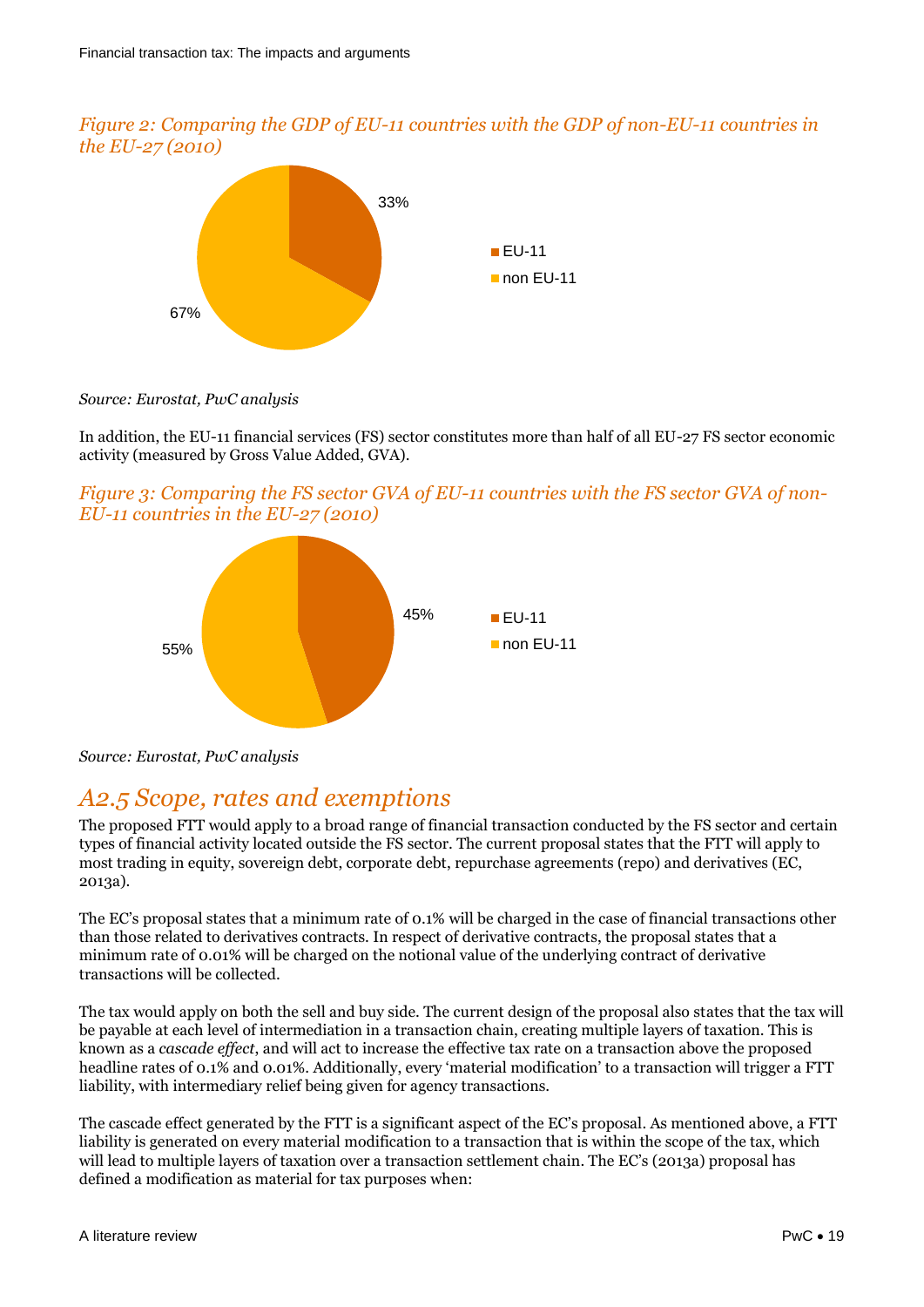*"it involves a substitution of at least one party, in case the object or scope of the operation, including its temporal scope, or the consideration agreed upon is altered, or where the original operation would have attracted a higher tax had it been concluded as modified".*

Figure 4 demonstrates how the FTT will generate a cascade effect using an illustrative non-derivative transaction taxed at the EC's proposed minimum rate of 0.1% with two intermediaries in the transaction settlement chain.<sup>8</sup> As the asset in question moves between the various intermediaries, FTT liabilities are generated on both the buy and sell side of the transaction whenever a party is substituted. As the hypothetical and stylised example in Figure 4 suggests, the FTT would generate an effective tax rate of 0.6% over the transaction settlement chain, which is in excess of the statutory rate of 0.1%. London Economics (2013), conduct a similar exercise for a representative bond settlement chain involving 10 transactions which reveals an effective tax rate of 1.0%. This effect holds for transactions involving derivatives, although each material modification will be subject to a minimum rate of tax of 0.01%. Furthermore, it must be borne in mind that intermediaries in a transaction settlement chain may be entitled to intermediary relief for agency transactions, which will remove a layer of taxation from the cascade effect.

#### *Figure 4: Illustrative FTT cascade effect on a non-derivative transaction*



Exemptions will apply to Central Counter Parties (CCPs), Central Securities Depositories (CSDs), primary market transactions (including underwriting), transactions with international bodies or institutions and transactions part of restructuring operations. It should be noted that, as currently proposed, there will be no exemptions for market makers or pension funds.

There will also be no exemption for risk management transactions, such as hedging. The introduction of an exemption for such transactions may prove difficult or controversial. Conversely, the lack of an exemption for such transactions runs counter to the post-crisis economic objective of facilitating and encouraging better standards in risk management.

## *A2.6 The residence and issuance principles*

The proposed tax incorporates the residence principle and elements of the issuance principle.

The residence principle implies that worldwide branches of institutions registered in the EU-11 can be taxed and that all counterparties to a trade with EU-11 entities that reside outside the EU-11 will be liable to pay the FTT. The issuance principle implies that worldwide transactions of instruments issued in the EU-11 can be taxed regardless of the geographic residence of the entities party to the transaction.

Within the EU-27, these principles may be required by the EU regime for mutual assistance on tax matters or the imposition of *joint and several liability* on financial institutions within the EU-11.

This could mean, for example, that exchanges outside the EU-11 but within the EU-27 could be required to implement mechanisms for collecting the tax.

<sup>8</sup> This is an illustrative transaction and is not intended to be representative of non-derivative transaction settlement chains found in European financial markets.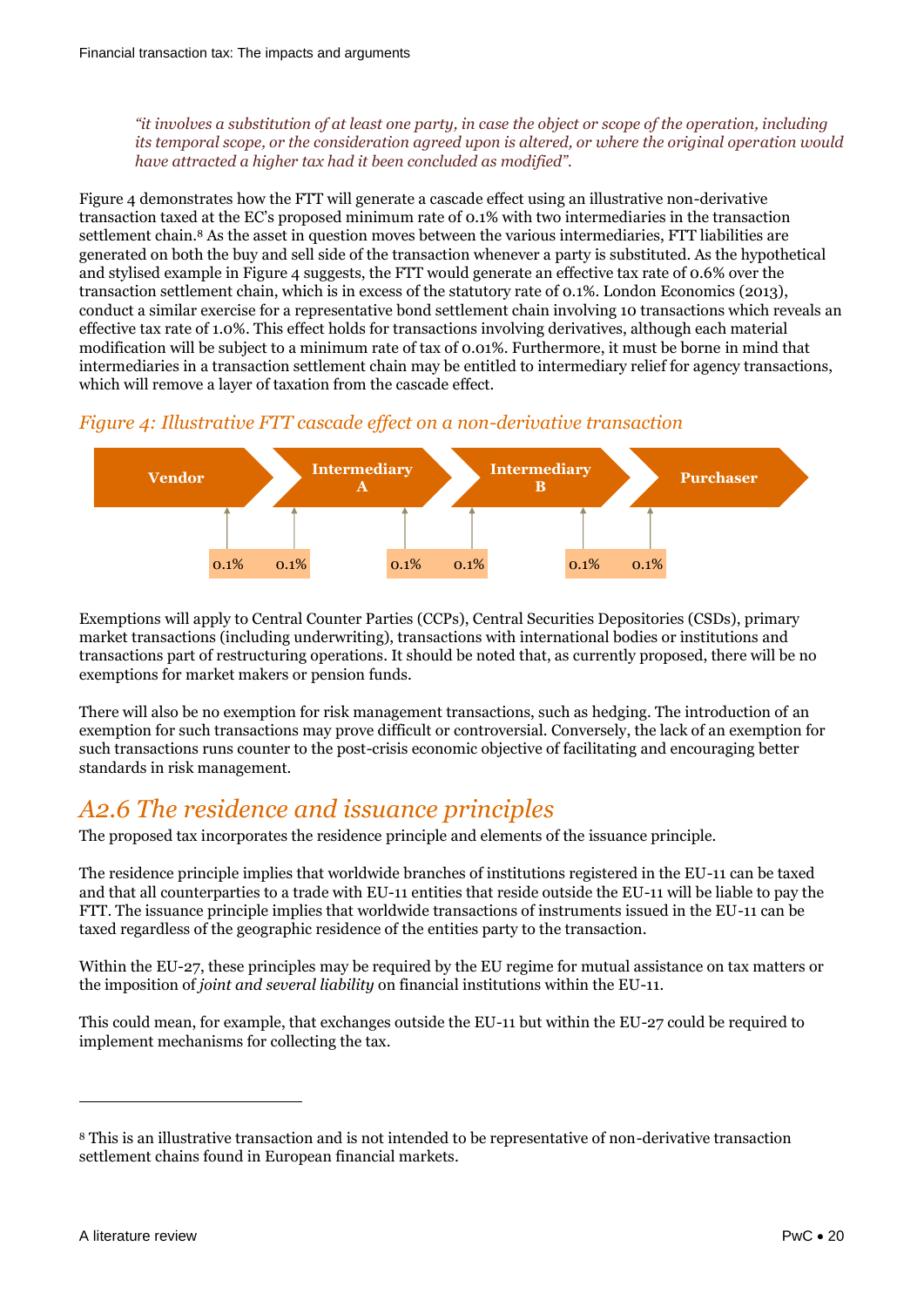# <span id="page-22-0"></span>*Annex 3 – The impact of the FTT on EU-11 financial markets*

## *A3.1 Introduction*

In this annex we assess the expected impact of the FTT on the key financial markets of the EU-11, and we also evaluate the impacts of previous FTTs on financial markets. The range of effects that we have evaluated include, the volume of trading in the market, the volatility of the market and the knock-on effects on other financial markets.

This annex is structured in the following way. Section A3.2 briefly discusses the impact on EU-11 equity markets, focusing on the market volatility and transaction costs. Section A3.3 outlines the impact on the issuance of sovereign debt by the EU-11. Section A3.4 identifies the impact of the proposal on EU-11 corporate debt markets. Section A3.5 describes the impact on the repo market, and briefly examines the wider consequences of this. Section A3.6 outlines the impact on money market funds operating in the EU-11. Section A3.7 discusses the impacts on EU-11 derivative markets. Section A3.8 considers the impact on risk management capability. Section A3.9 summarises the key points discussed in the previous sections.

# *A3.2 Impact on the equity market*

The equity market is where shares are issued and traded. Equity markets are important because they provide liquidity to investors allowing assets to be easily traded, while they provide businesses that issue shares with an important method of raising funds.

There is a significant base of research that that has investigated the impact of FTTs in equity markets, due to the number of countries which have already implemented transaction taxes in this market. The hypothesis that FTTs serve to reduce volatility in equity markets is largely contradicted by the empirical evidence, with most studies finding that FTTs either increase or have no effect on market volatility.

A study by Pomeranets and Weaver (2011) on the effect of changes in a New York FTT on equity transactions over a period of 50 years found a positive and statistically significant relationship between FTTs and market volatility. Studies on Sweden's 7-year experience with FTTs also found that they contributed to increased equity market volatility (Umlauf, 1993 and Habermeier and Kirilenko, 2003), while similar results were found for the Chinese stock market after an increase in the FTT rate (Zhang, 2001 and Baltagi, Li and Li, 2006).

There are also a number of studies which find that FTTs have had no effect on equity market volatility in countries such as the UK, Japan and Taiwan (Roll, 1989, Hu, 1998 and Phylaktis and Aristidou, 2007). However, there are few studies which find that FTTs have reduced market volatility: from four papers which summarise the results of a large number of other studies on FTTs and volatility, only two studies were identified that find empirical evidence of this relationship (CME Group, 2010; Culp, 2010; Pomeranets, 2012; Anthony *et al*., 2012). A more recent study by Becchetti *et al*. (2013) on the effects of the implementation of the French FTT on individual stocks empirically demonstrates reduced intraday volatility with insignificant impacts on liquidity, attesting to the volatility-reducing properties of FTTs.

The theory that higher transaction costs (for example from FTTs) result in lower volumes of trading is wellsupported by the empirical evidence (McCulloch and Pacillo, 2011), although the sensitivity of volume to transaction taxes varies considerably across countries and markets. The volume of trading in the equity market is found to be particularly sensitive to changes in FTTs, with a median percentage change in volume of 1% of transaction value for every 1% change in transaction tax, compared to 0.025% for foreign exchange and futures markets. For the EC's FTT in particular, TABB Group (2013) estimate that if it was implemented at the start of 2013, total European equity trading volumes could be 10.2% lower by the end of 2013 than would otherwise be forecast, representing a 0.7% decline in trading volume relative to 2012.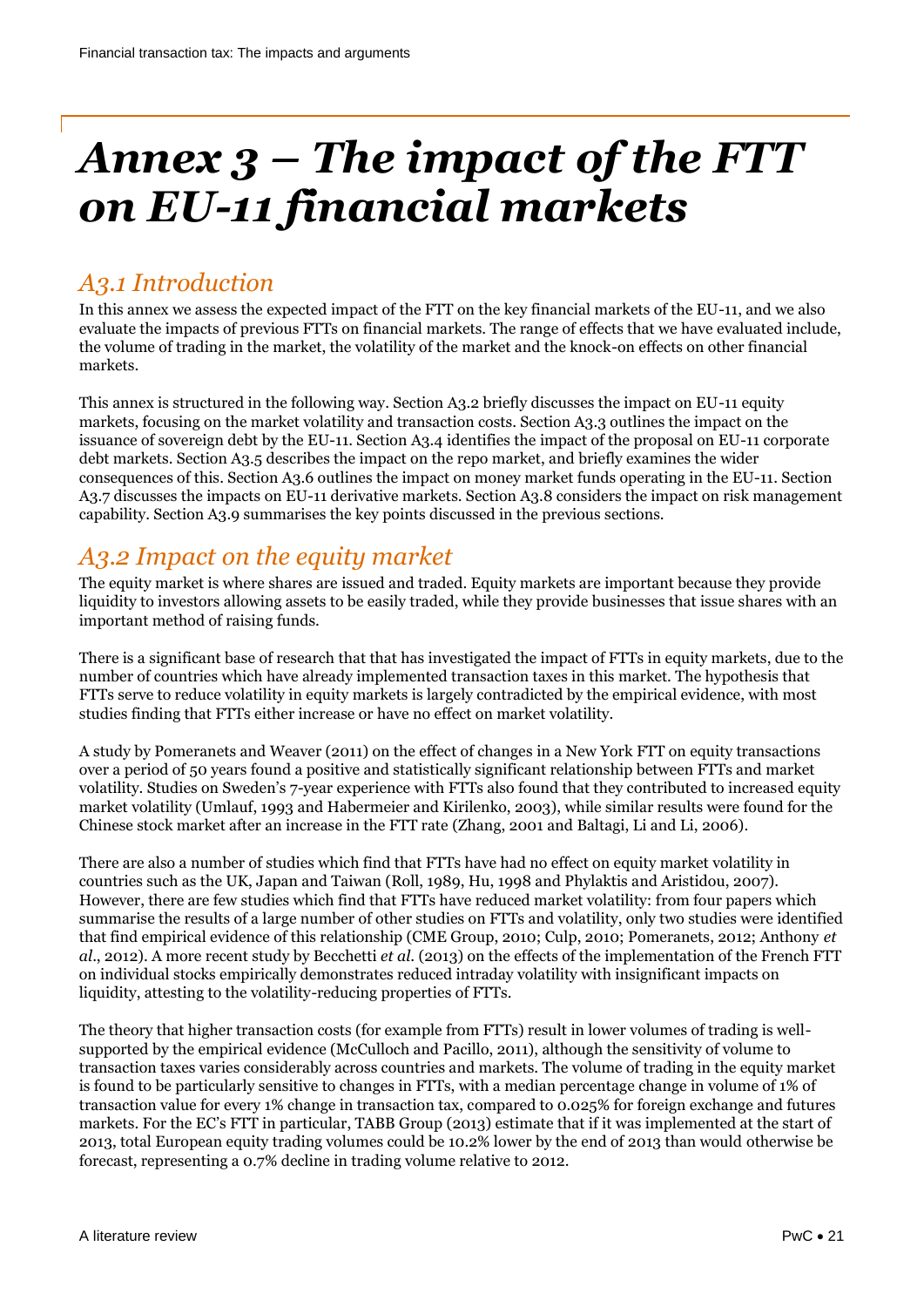The sensitivity of equity market volume to transaction costs implies that the introduction of a FTT may result in the migration of trading to other locations. This occurred in Sweden when the doubling of the transaction tax caused 50% of trading volume to move to the UK within four years (Anthony *et al*., 2012), and in New York when a FTT on the NYSE caused a migration of volume into the regional exchanges of the US (Jones and Seguin, 1997).

Higher transaction costs generated by the imposition of a FTT can also impact on equity prices as counterparties to a transaction attempt to price in the tax liability when buying or selling. Such impacts can be observed through the analysis of the changes to equity market indices during the implementation of a FTT or subsequent changes to the rate of tax. In a recent study by Oliver Wyman (2013), it was estimated that the EC's FTT would result in a "one-off mark-to-market devaluation of €230-301bn, equivalent to 6-8% of EU-11 market capitalisation" for EU-11 equities due to the capitalisation of the costs of the FTT by investors.When analysing the impact of Sweden's FTT, Umlauf (1993) finds that Sweden's All-Equity Index fell by 2.2% on the first day of implementation and 0.8% on the day the rate increase to 2% became effective. Similar impacts have been observed in the UK's equity market index in relation to stamp duty, with the index falling by 3.3% on the day that the rate of tax was doubled from 1% to 2% (Saporta and Kan, 1997). Indeed, these impacts are not confined to European equity markets as Hu (1998) finds that the announcement of rate changes to stock transaction taxes effected returns on equity market indices in Taiwan and Korea, with average returns on announcement day being -1.6% and -0.6% respectively and high statistical significance for the Taiwanese result.

# *A3.3 Impact on the sovereign debt market*

The sovereign debt market consists of bonds issued by national governments. It is an important market because changes in the issuance cost of a country's sovereign bonds can affect market appetite and the cost of government borrowing.

The introduction of a FTT is expected to increase government borrowing costs for countries in and out of the FTT zone as attempts are made to compensate investors for the impacts on returns the FTT tax liability will generate (Matheson, 2011; Bijlsma *et al*., 2011; BUSINESSEUROPE, 2012b; Oliver Wyman, 2013). London Economics (2013) estimates the impact as a proportion of the returns of sovereign debt to be 7-128% in participating member states and 7-208% in non-participating member states depending on maturity. The increase in the upper bound of impacts for non-participating Member States is driven by the low returns on UK government bonds with short maturities (London Economics, 2013). London Economics (2013) also estimates that the FTT would increase the cost of UK government borrowing by  $E_3$ .95bn based on a forecasted gross issuance of £128.08bn of non-index linked gilts of a variety of maturities for 2013. As this would be an absolute cost for the UK government, this shortfall would need to be compensated for by an increase in taxes or a reduction in public spending, whereas increased public debt for participating Member States would be somewhat offset by FTT revenue, an estimated total of  $\epsilon$ 34bn (EC, 2013b).

The incidence of the tax is expected to be larger for sovereign debt than corporate debt, with an expected fall in the returns to bonds with 4-6 years maturity of 11.6% for sovereign debt and 6.8% for corporate debt (London Economics, 2013). The increase in the cost of sovereign debt is also expected to contribute to some of the increase in the cost of corporate debt as it causes a ripple effect through the economy (CBI 2013).

# *A3.4 Impact on the corporate debt market*

The corporate debt market consists of bonds issued by businesses. This is an important market because corporate bonds provide an important source of finance for many businesses.

It has been suggested that the cost of funds for non-financial corporations may rise by between 44 and 212 basis points as a result of the FTT, with the cost for non-participating Member States being potentially higher than for Member States (London Economics, 2013). Oliver Wyman (2013) estimates that the FTT would create an annual cost of  $\epsilon$ 7 to 8 billion for EU-11 corporates due to the increased costs of corporate financising arising through impacts to corporate debt and equity markets.The empirical evidence also identifies that imposing FTTs has driven down asset prices in countries such as Sweden, Japan and the UK, which subsequently causes an increase in the cost of capital for corporate security issuers (Culp, 2010; Matheson, 2011).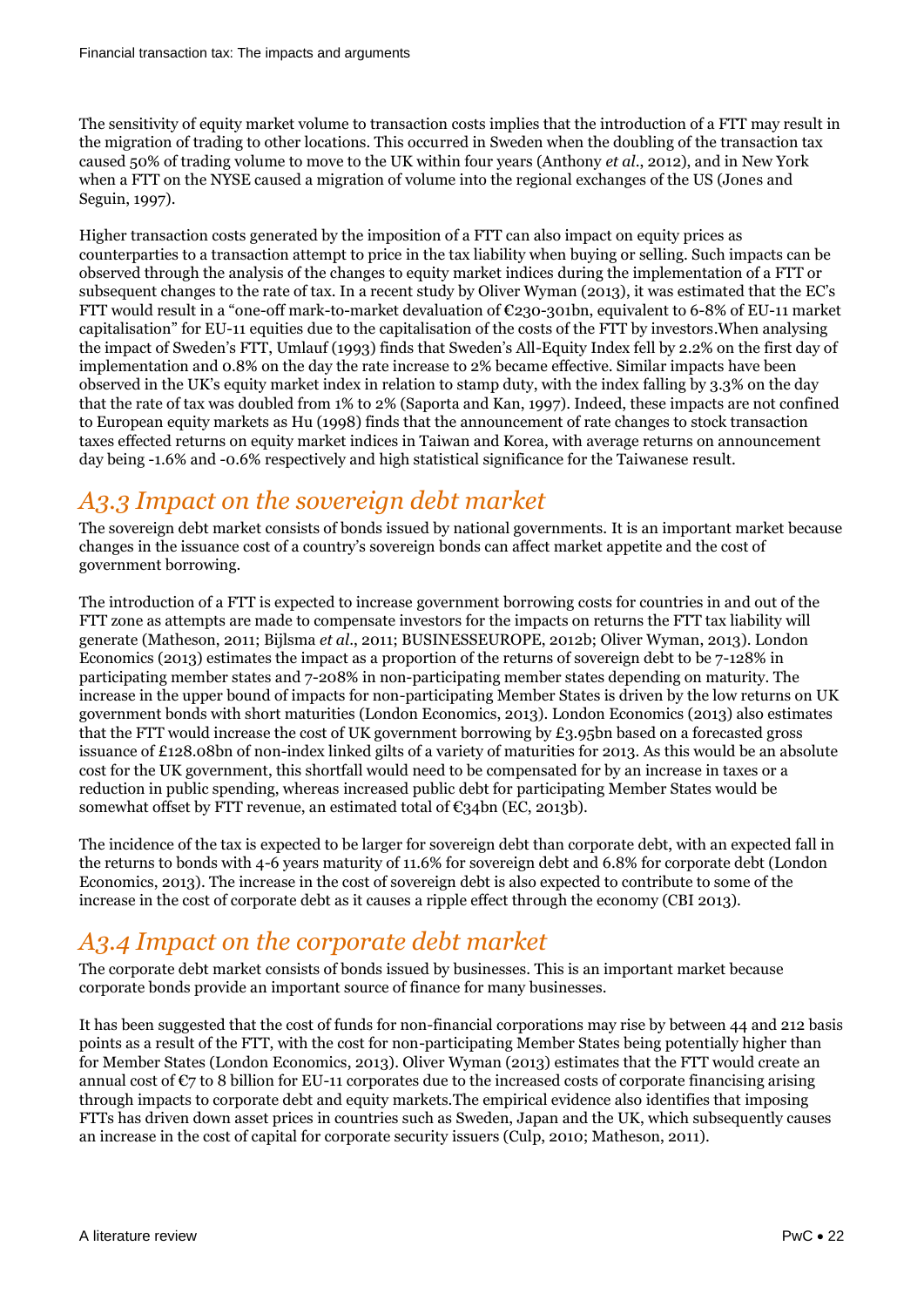In addition, Oxera (2011) warn that an increase in the cost of corporate treasury activities such as hedging would cause greater volatility and discourage activities such as exporting. These risk management functions involve a chain of transactions, so the FTT would therefore generate a 'cascade' effect, resulting in a much higher final tax. The FTT would also be expected to cause a re-intermediation of corporate financing away from corporate bonds and towards bank lending not included in the tax (ESRI, 2012).

## *A3.5 Impact on the repo market*

The repurchase agreement (repo) market consists of sales of securities which include an agreement to buy them back at a later date. This market is important because businesses and governments use repos for short-term borrowing and to manage their collateral.

As a market consisting of short-term funding and small trade margins, the combination of 'cascade effects' created by the FTT and the lack of time apportionment in the computation of the tax liability are expected to have a significant impact on the repo market (Mayert and Wegner, 2010; Bierbrauer, 2013). A number of studies have assessed the effective interest rates imposed by a FTT, with ESRI (2012) estimating an annual interest rate of 14% levied on an example 5-day repo, compared to the ECB marginal lending facility rate of 1.75%. The effect of taxing repos could be to make many transactions uneconomic (Oliver Wyman, 2013; Oxera, 2013). London Economics (2013) states that the FTT will have "deleterious effects on the repo market", Oliver Wyman (2013) suggest that "repo instruments with maturities of less than one year to no longer be viable", while impact assessments have estimated that the European repo market will shrink by 66% (Comotto, 2013).

The potential consequences of these changes to the repo market are thought to include an increase in the cost of lending to businesses as banks and other investors turn to more expensive markets for short-term funding (CBI, 2013). Banks will also be forced to hold greater volumes of cash and fewer government securities in order to maintain liquidity, which will drive down the price and increase the required rate of return on government debt (Oxera, 2011). However, it has been claimed that by increasing the cost of repurchase agreements a FTT would discourage the practice of "window-dressing". This refers to the exceptional practice of using financial instruments, such as repos, in order to improve the appearance of balance sheets (Schäfer, 2012).

## *A3.6 Impact on money market funds*

Money market funds are investment funds containing a portfolio of short-term securities, which have the objective of maintaining a steady net asset value. They are important because they aim to offer investors a safe investment with a given rate of return.

The FTT is expected to impact money market funds in a comparable manner to repos, due to their similar short-term and high frequency nature (AIMA, 2012). Because of these characteristics, it is expected that money market funds would bear a large proportion of the total tax burden from a FTT. EFAMA's impact analysis (2011) estimates that if the FTT was implemented at the beginning of 2011, then money market funds would have contributed 67% of total revenue from the tax without taking into account behavioural reactions to its imposition. Academics often claim that the cost of a FTT on investment funds will ultimately accrue to the investor (McConnell, 1995; Malkiel and Sauter, 2009). For example, in the case of money market funds Culp (2010) states that the tax incurred will "almost certainly" be passed through to investors, for example through a lower return on their investment.

The tax charge from the FTT on a typical money market fund is estimated at 100 basis points a year (Goldman Sachs, 2013), and the annual investment performance of money market funds is expected to fall by at least 1% per year (EFAMA, 2013). This would have a serious impact on the business of money market funds and trigger behavioural reactions causing a shift in demand towards deposit products instead, which are not included in the FTT (ESRI, 2012). Because money market funds are expected to make a substantial contribution to FTT revenue, the extent to which demand shifts to other products such as deposits (or to other locations outside of the FTT zone) will be a significant factor in the FTT's revenue-generating capacity.

## *A3.7 Impact on the derivatives market*

The derivatives market consists of instruments whose values are based on the performance of underlying assets such as stocks, foreign exchange, bonds and commodities. Derivatives are important because they allow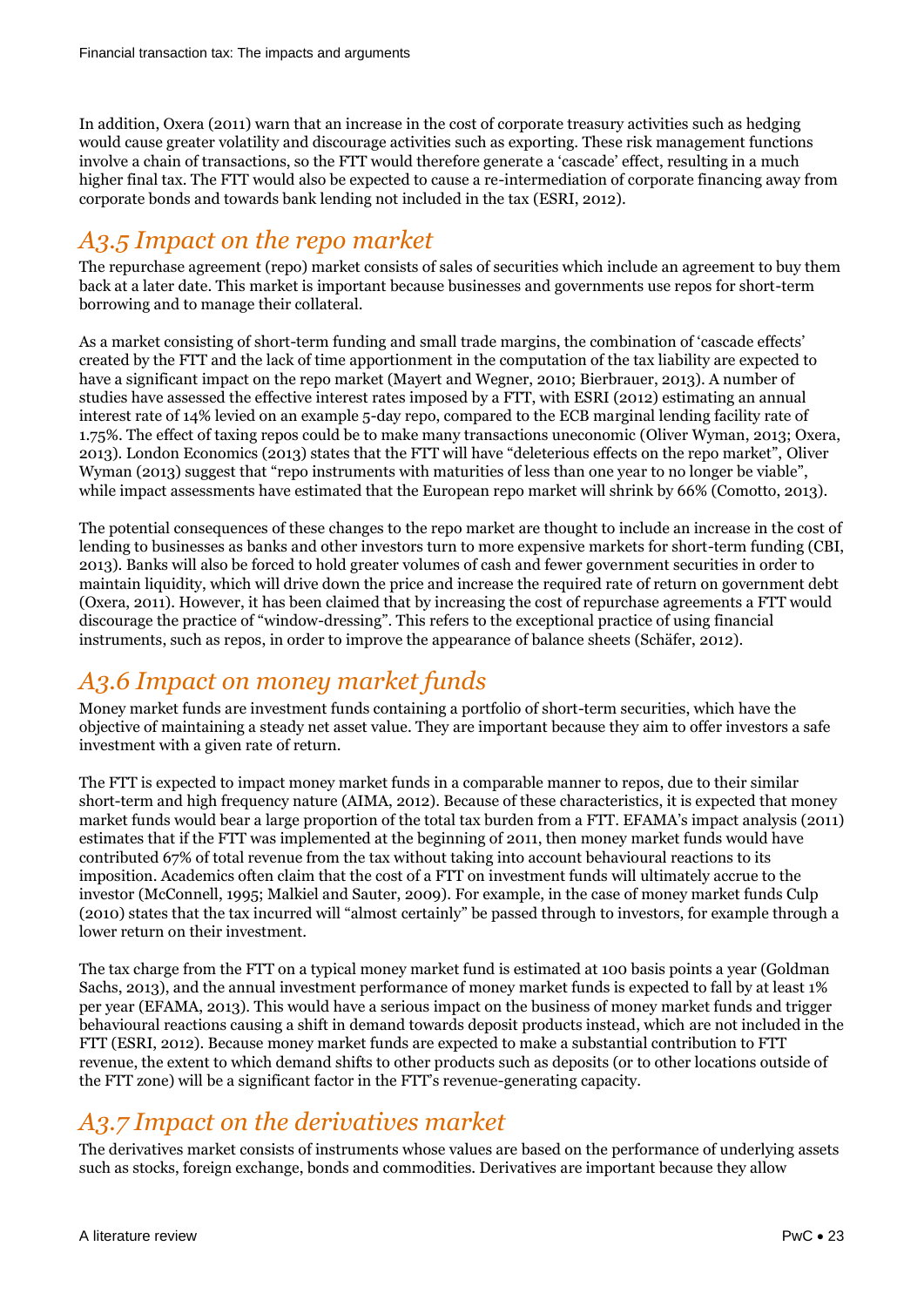companies, other organisations in the real economy and those involved in proprietary investment in the FS sector to hedge against fluctuations in economic indicators such as exchange rates, interest rates, financial and commodity prices and other forms of business risks.

The EC's impact assessment of the FTT estimated that the tax would have a significant effect on the derivatives market, reducing trading volume by between 70% and 90% (EC, 2013b). This is because the 'cascade effect' of the FTT is expected to have a significant impact on the costs of derivatives (Bijlsma *et al*., 2011; ESRI, 2012). A study by Schulmeister (2011) predicts a similar fall in volume as a result of the European FTT, whilst evidence suggests that Sweden's introduction of a FTT led to a 98% reduction in the trading of interest rate futures (Campbell and Froot, 1993). The revenue-raising potential of the FTT is sensitive to the impact on derivatives trading, including derivatives traded by money market funds, with the European Commission estimating that if the fall in derivatives volumes were 90% rather than 70%, then tax revenue would fall from  $\mathfrak{C}_34$  billion to  $\mathfrak{C}_2$ billion. However, this latter estimate is controversial because if trading volumes decrease by 90%, it could be impractical to collect tax from the remaining 10%.

In addition, the FTT could have a substantial impact on derivatives' bid-offer spreads. Oliver Wyman (2012) reports that the increase in direct costs on derivatives transactions as a result of the FTT (and depending on the type of product) could be of a magnitude of 18 times the bid/offer spread in normal market conditions.

The impact on trading volume can also be predicted by empirical estimates of 'elasticity', defined as the percentage change in trading volume for a 1% increase in tax. For futures markets, Chou and Wang (2006) report an elasticity of –1. By calculating elasticity with respect to the bid-offer spread, other estimates can be obtained. Wang and Yau (2000), Wang *et al.* (1997) and Chou and Wang (2006) analyse futures markets and report elasticities between –2.6 to –0.6. As these estimates all calculate elasticity with respect to a component of transactions costs (such as the tax or bid-offer spread), the elasticity with respect to total transactions costs will be even larger.

The impact of the FTT on the price of derivatives is more difficult to assess as no initial investment expenditure is made, and a study by Culp estimates that the impact of FTTs on price is ambiguous (Culp, 2010). It has been suggested that the FTT in its current form creates a bias away from bonds and equities and towards derivatives as the proposed tax rate on derivative instruments is only 0.01% compared to 0.1% for bonds and equities. (AIMA, 2012). However, as Vella (2012) outlines, as the FTT would be levied on the notional amount rather than the price of a derivatives contract, the EC's proposal has the potential to generate effective tax rates that could influence investment decisions.

# *A3.8 Impact on risk management capability*

In part due to financial innovation and market deregulation, risk management has become a core component of the day-to-day activities of FS sector and the real economy. Risk management in financial markets primarily relates to the use of derivatives to hedge against various market risks. However, more broadly, it also relates to the capital adequacy requirements placed on financial institutions to manage systemic risk, although this is discussed more fully in section A4.4 of Annex 4.

The subject of risk in financial markets features prominently in the policy rationale for the EC's proposal and has shaped much of the subsequent discussion on the impacts of the FTT. Indeed, the EC's FTT is designed to reduce incentives for excessive risk taking by making socially undesirable transactions uneconomical (EC, 2011b). As von Weizsäcker and Darvas (2010) illustrate, a FTT with a sufficiently low rate of tax could drive out socially undesirable transactions while maintaining the viability of socially desirable ones. However, what constitutes a 'socially desirable transactions' is neither defined in von Weizsäcker and Darvas (2010) nor in the EC's proposal (EC, 2011a; EC 2011b), creating ambiguity as to the likely impacts on the use of financial products for socially desirable risk management practices.

Despite the lack of clarity regarding the classification, certain areas of the literature have found that the EC's FTT would have substantial impacts on the risk management capabilities of the FS sector and the real economy. As outlined in the previous section, the EC's proposal will have significant impacts on the derivatives market by affecting the costs of derivatives through the cascading of the effective tax rate (Bijlsma *et al*., 2011; ESRI, 2012) and reducing trading volumes (EC, 2013b). In turn, this is anticipated to have a direct impact on the risk management capability of FS sector and the real economy (Oliver Wyman, 2013; Oxera, 2011). Recent research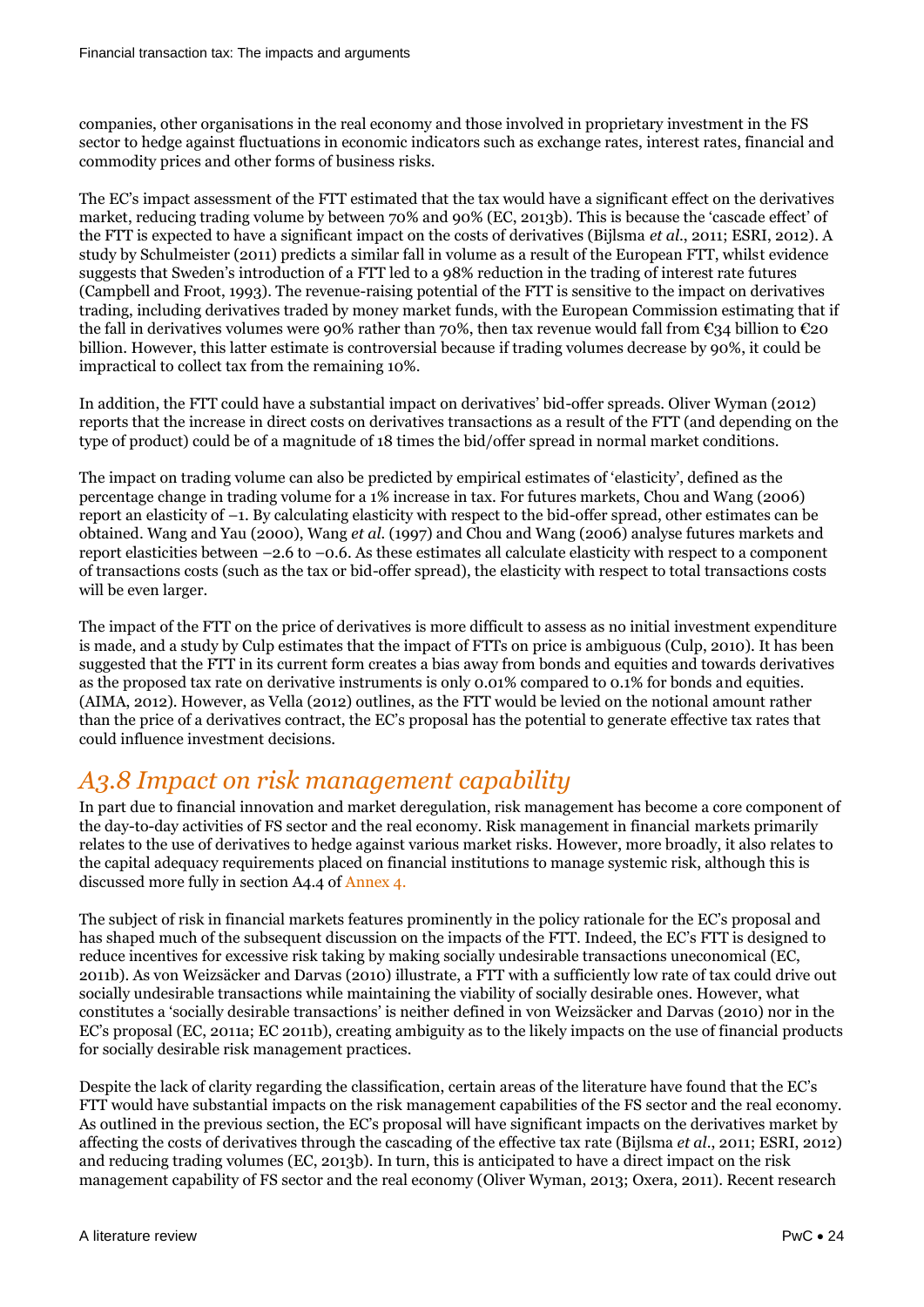by Deutsches Aktieninstitut and Oliver Wyman (2013) estimates the impact of the FTT on risk management trades conducted by companies in the German real economy to be  $\epsilon_{1.0}$  to  $\epsilon_{1.9}$  billion annually. A further study by Oliver Wyman (2013) estimates an annual cost of €1 to 3 billion to EU-11 corporates for exchange and interest rate risk management and suggests that the taxation of intra-group derivative transactions for risk management pruposes could generate a significant impacts. More specifically, the use of derivatives to manage price risks in energy markets will be similarly affected by the FTT and could ultimately result in increased energy prices in the real economy (EUROPEX, 2013).

Furthermore, as some research suggests, the impacts of the FTT on risk management capabilities in the FS sector and the real economy, may translate into impacts for households. As the CBI (2013) describe, the FTT may interact with the use of derivatives for risk management purposes in actively managed pension funds to negatively affect the performance of portfolios held by households.

### *A3.9 Summary*

The available literature suggests that the impact of the FTT will differ considerably across the different financial markets of the EU-11, and that it will also cause knock-on effects between markets.

There is a large base of evidence assessing the impact of FTTs on the equity market, which generally suggests that transaction taxes cause trading volumes to fall but without any attendant decrease in market volatility – in a number of cases, volatility was in fact found to increase (McCulloch and Pacillo, 2011, Pomeranets and Weaver, 2011 and Anthony *et al.,* 2012).

In the sovereign and corporate debt markets, issuance costs are expected to increase significantly as a result of the FTT (London Economics, 2013; Comotto, 2013). The incidence of FTT is expected to be larger in the sovereign debt market, although in the corporate debt market the largest costs will fall on Member States outside of the EU-11.

The reaesrch available tends to suggest that the markets for repos, money market funds and derivatives may all experience a significant fall in volume as a result of the FTT due to their high frequency nature creating a 'cascade' effect where the tax accumulates. Impact assessments have estimated that the European repo market will shrink by 66% (Comotto, 2013), while the derivatives market will shrink by between 70% and 90% (EC, 2013b). Impacts on the derivatives market will in turn affect the risk management capability of the FS sector and the real economy (Oxera, 2011). Money market funds and derivatives have been identified as major contributors to the tax income from FTT, so its revenue-raising ability will be largely determined by the impact on the volume of these markets (EFAMA, 2013; European Commission, 2013).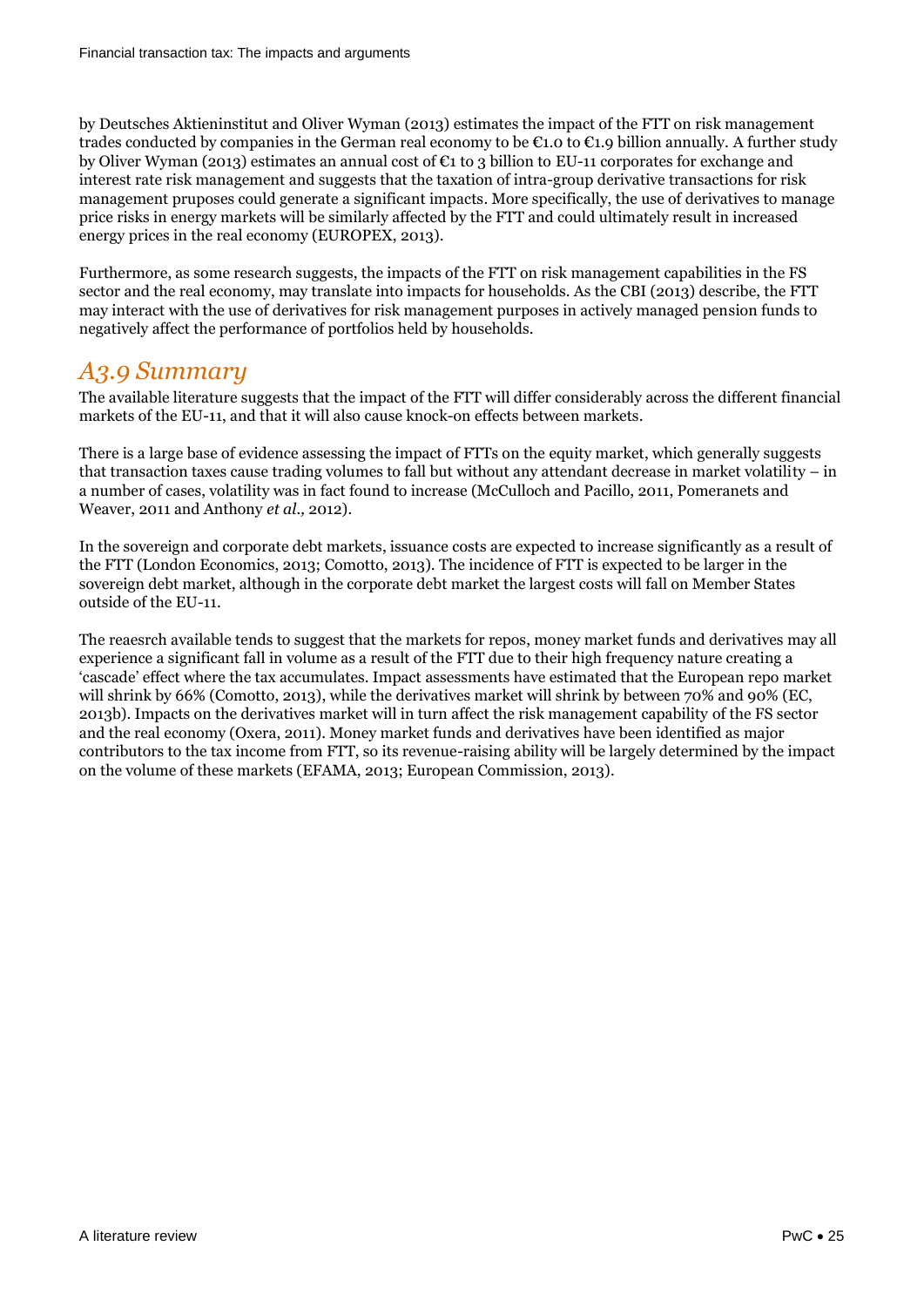# <span id="page-27-0"></span>*Annex 4 – The wider impact of the FTT*

## *A4.1 Introduction*

In this annex we examine the anticipated wider impacts of the EC's proposal with respect to the impact on households and businesses, GDP, financial stability, extraterritorial impacts and the impact on the location of financial activity.

This annex is structured in the following way. Section A4.2 briefly lists the anticipated impacts of the FTT on households and businesses. Section A4.2 examines the range of estimates of the cost to GDP of the FTT described in the literature. Section A4.3 explores how the design features of the FTT will impact on the stability of financial markets, as described in the literature. Section A3.4 indentifies the extraterritorial impacts of the FTT listed in the literature. Section A4.5 describes the nature of the impact on the geographic location of financial activity that the FTT is likely to have. Section A4.6 provides a summary of the key findings of this section.

# *A4.2 Impact on households and businesses*

#### The EC (2011a) claims:

*"Private households and SMEs not actively investing in financial markets would hardly be affected by this proposal thanks to the ring-fencing features built in the design of the FTT"*

Furthermore, the EC seeks to insulate businesses and households from the FTT by excluding their borrowing and lending activities and other day-to-day financial activities such as payments.

However, many studies note that this does not mean that households and businesses will not bear the economic incidence of the tax (e.g. Vella, 2012). It is not the case that the FTT can be passed on to households only if they invest in an investment fund or purchase shares. Aside from any direct impact on them of the FTT, there is nothing to prevent the tax being passed on as a simple "pass-through" cost for such end users.

For example, it is argued:

- *"for most transactions, it would seem sensible to assume that the pass-through of the tax from traders to investors or companies is close to 100%, including any intermediate transactions"* (Oxera, 2011);
- that ordinary citizens investing in UCITS would see the value of their savings reduced by 15% of their total contribution as a result of the FTT (EFAMA, 2013);
- that the EU FTT would adversely impact energy trading through *"disturbances in the price formation mechanism in addition to higher trading costs"* which, if passed onto the real economy could *"ultimately result in higher energy prices"* (EUROPEX, 2013).
- that the EU FTT is likely to *"predominantly hit the real economy (pension funds, asset managers, insurance companies and corporates) as both direct and indirect costs will largely be passed on to the end users; these end users will be the least able to move transactions to jurisdictions not subject to the tax"* (Oliver Wyman, 2012);
- that *"those who would carry the economic burden of the FTT would not be the banks but workers and consumers in general, and their burden would be more than 100% of the revenue raised by the FTT"* (Worstall, 2011);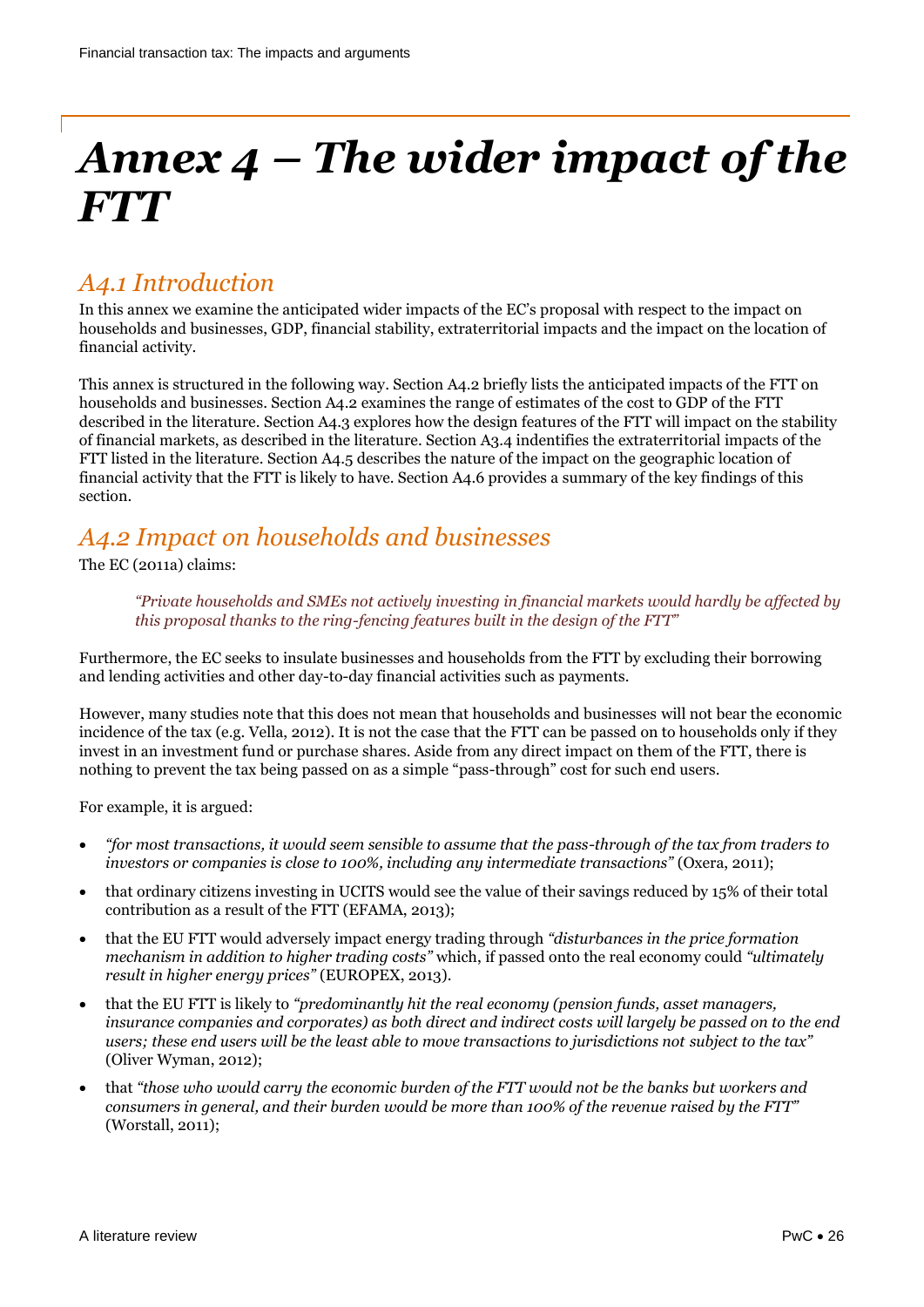that many pension funds and schemes which use derivatives to manage their portfolio risk actively, as well as to optimise investment performance, could be adversely impacted by the changing economics of risk management (CBI, 2013).

Expanding on the last point, some authors highlight the potential for pension funds and schemes to be affected by a FTT-induced fall in equity prices. For example, Anthony *et al*. (2012) argue that the FTT would reduce the prices of equities in the short-term, as potential buyers of equities take into account the higher transaction cost when buying or selling, and that *"the burden of this drop will fall most heavily on those holding the largest fraction of such investments, pension funds and wealthy individuals".*

Moreover, as Schich and Kim (2010) explain, other market participants that manage risk actively could also experience higher costs:

*"A key challenge associated with financial-transaction taxes is that their imposition cannot realistically depend on the motive for particular transactions, and so they would not only affect transactions that might ultimately lead to booms, bubbles and financial crises, but might also affect socially desirable financial transactions, such as the hedging of risk. Distinguishing desirable from undesirable financial transactions is difficult, if not impossible, since identical transactions can involve either hedging or speculative considerations"*

Some studies have attempted to quantify the impact of both the EC's proposal, and examples of other national FTTs. For example, Oxera (2007) estimates that UK stamp duty, which has a significantly narrower scope than the Commission's proposal, reduces the average occupational pension fund at retirement by £6,441, increasing to £11,538 for equity-based portfolios (in 2006 money). It also concludes that abolition of stamp duty could result in an increase in annual fixed business investment of FTSE 350 companies of £2.7 billion – £6.4 billion.

A more recent study of the impact of the EC's proposed FTT on German households estimates that the annual tax cost would be  $\epsilon_{48}$  -  $\epsilon_{62}$  per household, with pensioners bearing a higher annual burden of  $\epsilon_{18}$  -  $\epsilon_{13}$ (Deutsches Aktieninstitut & Oliver Wyman, 2013). Additionally, the FTT would serve to reduce the size of the pension resulting from a typical Riester<sup>9</sup> savings plan by 10%, equating to approximately €380 per year (Deutsches Aktieninstitut & Oliver Wyman, 2013).

## *A4.3 Impact on GDP*

Nearly all assessments suggest that the impact on GDP will be negative. However, the size of the impact is subject to some debate.

The EC currently estimates that GDP will be reduced by 0.28% as a result of the increase in the cost of capital (EC, 2013b). A similar estimate can be obtained from a study by Gilchrist *et al*. (2010), who find that a 0.25% higher spread on corporate bond yields could decrease GDP after 20 years by roughly 0.2%, implying that a 0.15%-0.3% increase in the cost of capital could result in a 0.1% - 0.25% decrease in GDP.

However, Oxera predicts a more severe reduction of 2.42% of GDP (Oxera, 2011). Although Oxera's estimate of 2.42% was published before the EC's current estimate of 0.28% and therefore does not reflect any changes in the underlying assumptions made between the EC's first and second impact assessment, a subsequent report claims that the EC's current estimate still "underestimates the impact of the FTT" (Oxera, 2012). London Economics also argues that the EC's estimate is too small and predicts a larger negative impact of 1% of GDP (London Economics, 2013). Anthony *et al*. (2012) predict a reduction in GDP of between roughly 0.4% and 1.2%. BUSINESSEUROPE (2013) also raises concerns that *"this tax, by raising the cost of capital and encouraging business relocation, will damage growth and jobs".*

Assessments of the effects of the UK stamp duty also point towards a negative impact on GDP. For example, Oxera (2007) estimates that abolition of the UK stamp duty would result in a permanent increase of GDP of between 0.24% and 0.78%.

<sup>9</sup> A Riester savings plan is a pension-saving product subsidised by the German government.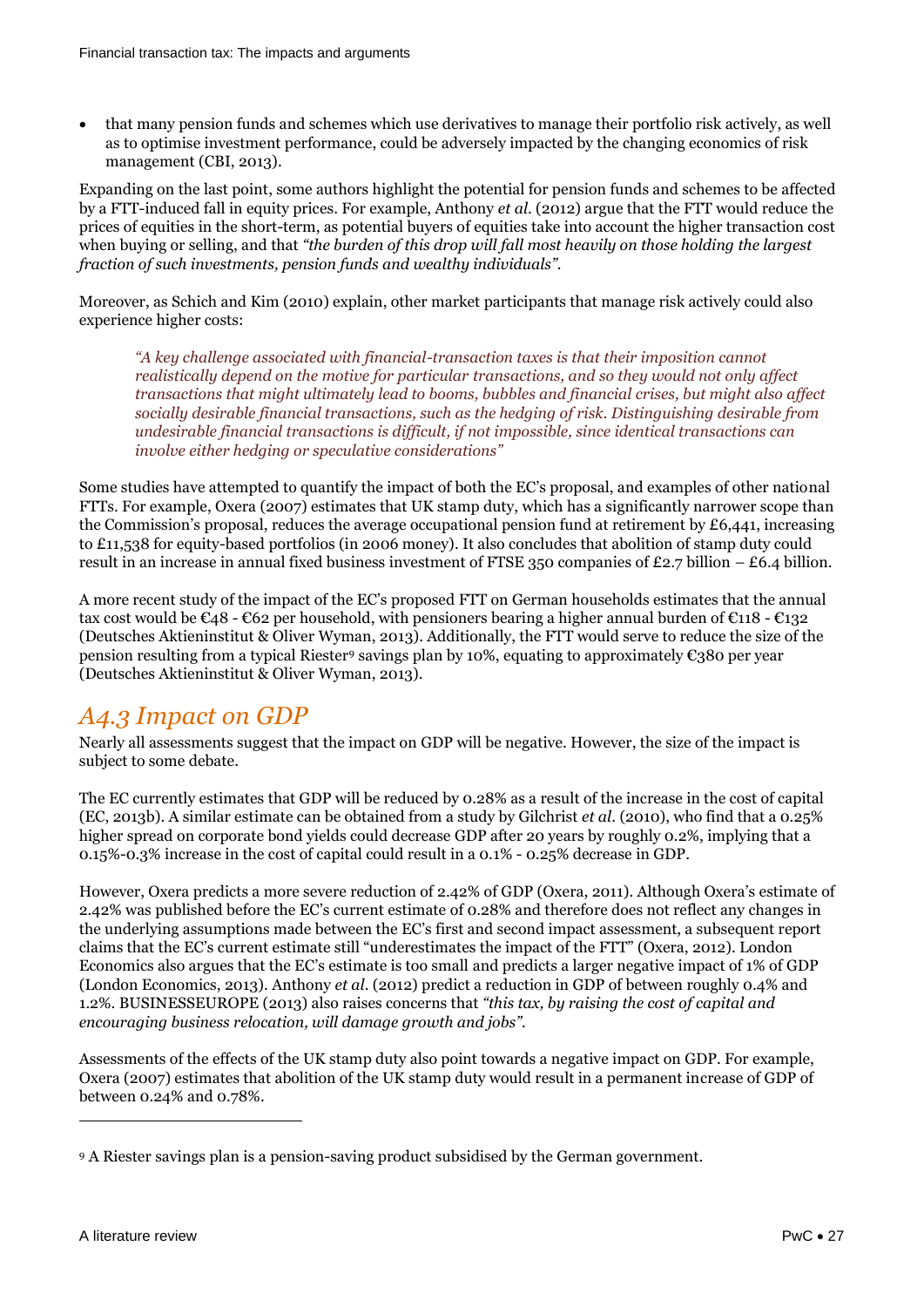However, the EC claims that the long-run impact of the European FTT could be less severe. It predicts that the impact could be between a 0.1% reduction and a 0.1% rise in GDP if revenues from the tax are used to fund initiatives that may enhance growth (EC, 2013b).

# *A4.4 Impact on financial stability*

In its initial proposal, the EC (2011a) states:

*"The present proposal aims at complementing the EU regulatory framework for safer financial services ... so as to avoid the repetition of past practices"*

There are mixed views on the potential of the European FTT to improve the stability of financial markets.

On the one hand, Griffith-Jones and Persaud (2012b) claim that there is clear "evidence" that financial crises would be less likely:

*"To us and hundreds of other economists, the evidence is clear that an FTT adopted by all 27 EU states or by the 17 members of the eurozone would help strengthen Europe's finances and reduce the likelihood of crises"*

One possible explanation for this, according to Persaud (2013), is:

*"When the financial system is working smoothly, few worry about the huge number of offsetting trades (for example, via derivatives) that are built on top of small exposures. But when the music stops and counterparties can no longer be trusted, it is these gross exposures that bring down the banks. In a number of different ways, this small tax on churning would limit some of these activities"*

At a conceptual level Persaud's explanation is valid, however it does not take account of certain practical realities that the implementation of a FTT may have. For instance, an increase in transaction costs may dissuade investors from participating in hedging transactions to manage the risk of their exposures. If this is the case, multiple exposures will go unhedged, increasing the risks in the economy (and leaving more agents with unhedged risks).

Moreover, some organisations criticise FTTs for not being focused on the core sources of financial instability (IMF, 2010a; BUSINESSEUROPE, 2012b). For example, in its report for the G20, the IMF (2010a) states:

*"An FTT would not target any of the key attributes—institution size, interconnectedness, and substitutability—that give rise to systemic risk"*

Indeed, the IMF suggest that the implementation of a tax on the FS sector, such as a FTT, would need to consider the interaction with the current and future regulatory environments of the sector in order to achieve synergies towards financial stability (IMF, 2010b). Comotto (2013) goes further and says that financial stability would in fact be compromised by the tax as it would interact adversely with the regulatory framework of the FS sector. He claims that it would make the movement of collateral in the EU-11 prohibitively expensive, thereby reversing the trend towards the collateralisation of financial transactions promoted under the Basel regime and giving rise to greater levels of operational and financial risk.

The OECD is also opposed to a general transaction tax "due to the negative impact it could have on liquidity in otherwise open and transparent markets", according to a Special Advisor to the Secretary General of the OECD for Financial Markets and the Deputy Director of the OECD Directorate for Financial and Enterprise Affairs (Blundell-Wignall and Atkinson, 2011). In addition, BUSINESSEUROPE (2012a) argues that *"the FTT does not resolve the weaknesses* [in the financial sector] *in relation to safety and stability",* and a literature review by Millar (2012) reports that impact assessments and analyses *"refute that the proposed EU FTT will effectively address key policy objectives regarding systemic risk".*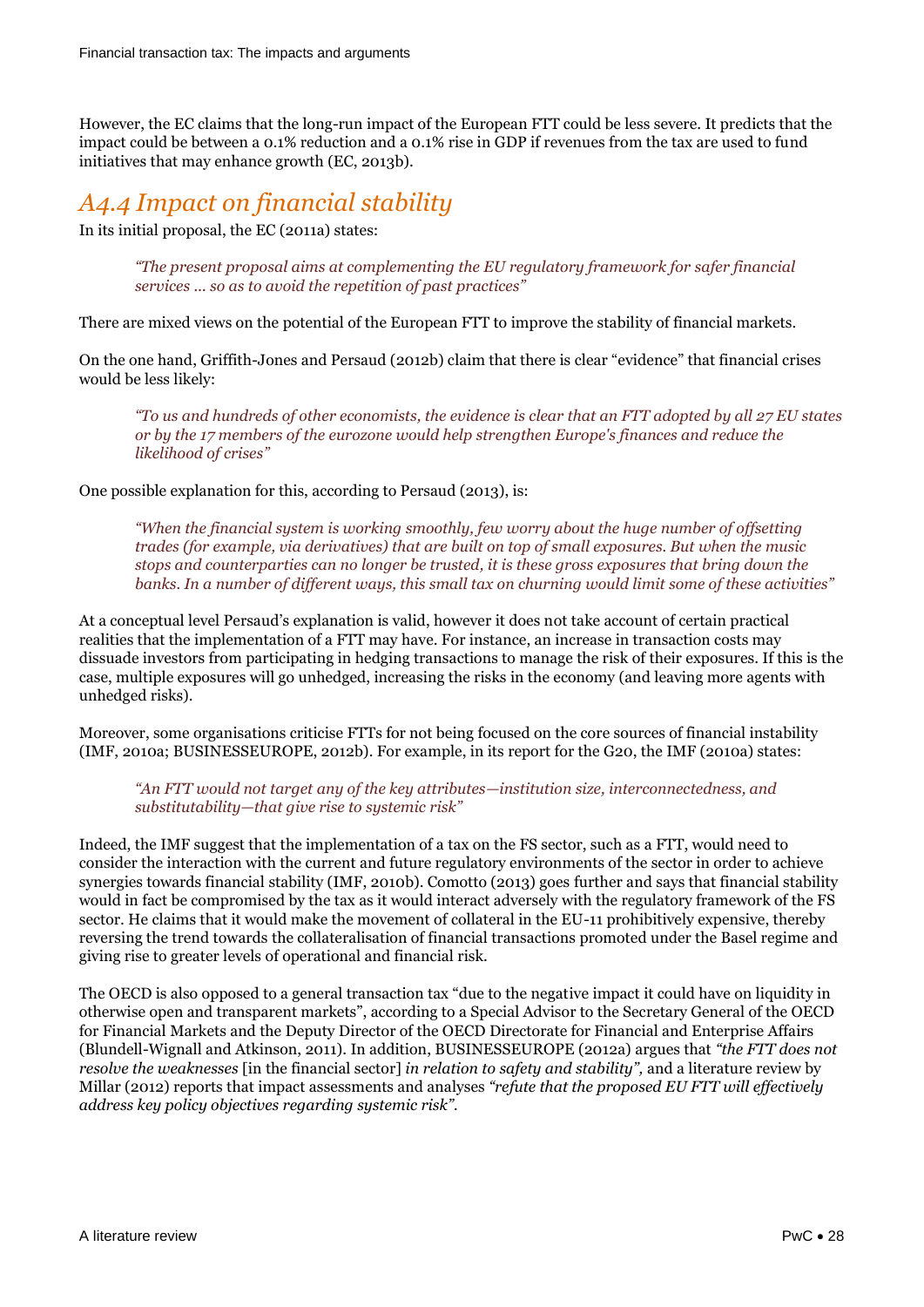A number of academics also challenge claims that the European FTT has the potential to reduce the likelihood of financial crises:

- Vella (2012) states that *"we should be clear that the FTT does not address any of the recognised causes of the recent crisis, such as over-leverage and insufficient liquidity provisioning".* He argues that these can be addressed through other taxes, including bank levies. He adds that *"the FTT purports to contribute to the prevention of future crises not by dealing with the recognised causes of the recent crisis but by dealing with practices which are not known to increase the risk of crises".*
- Anthony *et al.* (2012) argues that the EU FTT does not reduce systemic risk and/or the likelihood of financial crises. He explains that historical financial crises have been associated with collapsing real-estate bubbles and therefore, since real estate is not widely traded, any mispricing in this market is unlikely to respond to a transactions tax.
- Matheson (2011) believes that a transaction tax is an inefficient instrument for preventing bubbles and regulating financial markets. He states that *"current economic thought attributes bubbles to excessive leverage, not excessive transactions per se".*
- Honohan and Yoder (2010) claim that a transactions tax would do little to discourage the activities of the market in securitised sub-prime mortgages, the credit default swap market or other derivatives-based markets whose malfunction is thought to have contributed to the recent financial crisis.

Furthermore, a lack of direct supporting evidence for stabilising (volatility-reducing) properties of Tobin-style transaction taxes is acknowledged even by supporters of the FTT. Pollin (2010) reports that the impact of FTTs on volatility is ambiguous and Schulmeister *et al*. (2008) report that ten studies report a positive relationship between transaction taxes and short-term price volatility and five studies do not find any significant relationship. In its most recent impact assessment, the EC notes:

*"Many studies show that a FTT could aggravate volatility (because of a reduction in the number of transactions), creating more room for speculators. An extensive review of the economic literature overall concludes that the effects of the FTT on volatility is largely inconclusive and depends on market structure"*

The EC's overall position, that the effects on volatility are largely inconclusive and market-specific, can be illustrated using the work of Pellizzari and Westerhoff (2009), Westerhoff and Dieci (2006), Becchetti *et al.* (2013) and Mannaro *et al.* (2008). Pellizzari and Westerhoff find that the tax can reduce liquidity in stock exchanges and in turn increase volatility. Westerhoff, however, reaches the apparently opposing conclusion when working with Dieci that the tax can reduce volatility by producing a reduction in 'noise trading'. Becchetti *et al.* (2013), in a study of the implementation of the French FTT, support Westerhoff's findings in that intraday volatility was reduced with insignificant impacts on liquidity. Meanwhile, Mannaro *et al.* (2006) find that FTTs reduce liquidity and increase volatility.

The lack of a clear relationship is echoed by the works of McCulloch and Pacillo (2011) and more specifically in Capelle-Blanchard and Havrylchyk's (2013) investigation of the impacts of the implementation of the French FTT. These authors conclude that a FTT would be unlikely to stabilise financial markets but, if appropriately designed, would be unlikely to destabilise them either. Similarly, von Weizsäcker and Darvas (2010) suggest a FTT with a sufficiently low rate of tax could partially address socially undesirable transactions with limited impact on marginally socially desirable transactions, however other policy measures may prove to be better remedies to achieve financial stability.

Given the undecided nature of the literature on the volatility-reducing properties of FTTs, Erturk's (2006) point regarding this issue becomes particularly salient with respect to the EC's proposal:

*"If the Tobin Tax is not stabilising, then much of the rest of the discussion on its feasibility and other related issues are probably moot."*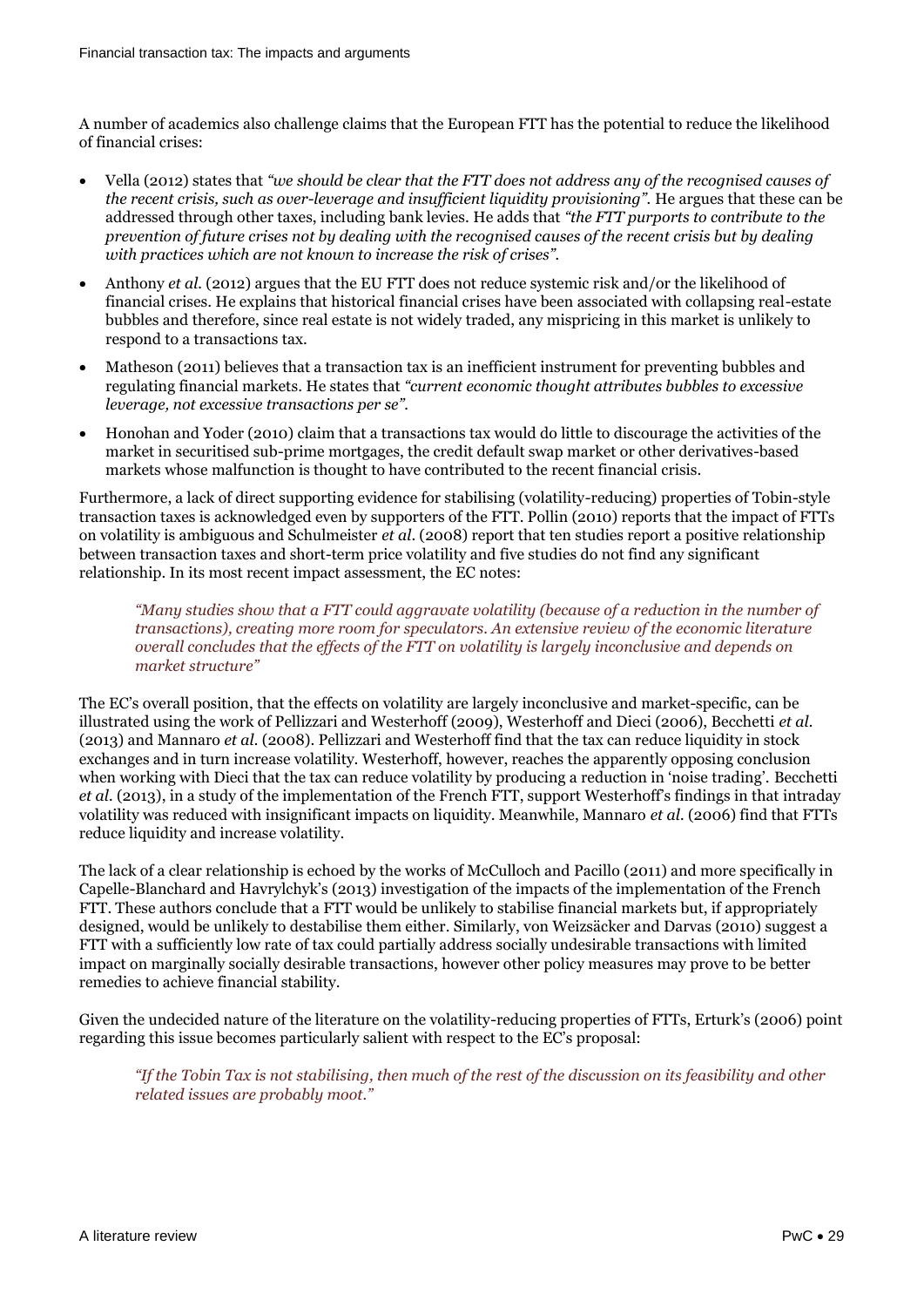# *A4.5 The extraterritorial impact*

The proposed FTT could significantly increase the cost of funding outside of the EU-11. For example, London Economics predicts that corporate issuers in non-participating Member States may experience increases in the cost of funding that could push the effective tax rate up to 100 basis points, rather than 10 basis points currently commonly encountered (London Economics, 2013).

It is also claimed that the negative impact on returns for corporate bonds on a per transaction basis would be larger for non-participating Member States than participating Member States. London Economics (2013) predicts that the impact of the FTT would be at least 10 basis points larger for non-participating Member States than participating Member States as a proportion of returns, per transaction.

Furthermore, it is claimed that the increase in the cost of funds on a per transaction basis would be significantly higher for non-participating Member States than participating Member States. London Economics (2013) predicts that the increase in the cost of funds for non-financial corporations would be approximately five times larger for non-participating Member States than participating Member States. This is because debt securities represent a greater proportion of corporations' capital structure in non-participating Member States than in participating Member States: debt securities have a share of 54.9% of total funds in non-participating Member States, compared to 11.3% in participating Member States.

Vella (2013), in oral evidence to the House of Lords, states that the tax could create a distortion for competition:

*"It is fairly clear that the introduction of the FTT will introduce new distortions of competition. Just to give you one example, if a German bank is competing with a UK bank for business with a UK customer, after the introduction of the FTT the German bank will be subject to the tax while the UK bank will not, so the German bank will be at a competitive disadvantage as a result of this tax"*

The House of Lords EU Committee (2013) itself concludes that non-participating countries in the EU may be more likely to pay the tax than countries outside the EU because of the imposition of joint and several liability and the EU regime for mutual assistance on tax matters. This, the Committee suggests, would undermine the EC's argument that there would be no difference in the effect of the tax on London as compared to New York and Hong Kong.

# *A4.6 Impact on the location of financial activity*

The EC (2013b) believes that the issuance principle will discourage relocation of financial activity. It forecasts that the issuance principle alone will make another 10% of financial transactions<sup>10</sup> subject to the FTT and yield revenues of €1.22bn.

In addition, it is argued that high-frequency traders cannot move offshore because their computer servers must be located as close as possible to the servers of the exchanges (Schulmeister, 2012).

To curb the migration of trading, Schulmeister (2012) proposes the introduction of a FTT substitute levy (FFTSL) in FTT countries. This tax could be charged on transfers of funds from bank accounts in FTT countries to brokerage firms or hedge funds in non-FTT countries. To be effective in discouraging relocation the FTTSL would need to be applied at a much higher rate than the FTT: Schulmeister suggests that, for a FTT of 0.05%, the FTTSL could be 2% or even higher.

However, others believe that relocation will still occur. For example, Poncelet (2013) states:

*"The impact of the EU Commission model would be particularly severe due to both the risk of relocation of financial services outside the FTT zone and importantly to the risk of capital flight to countries outside the FTT zone"*

<sup>10</sup> in shares and debt securities issued by EU-11 entities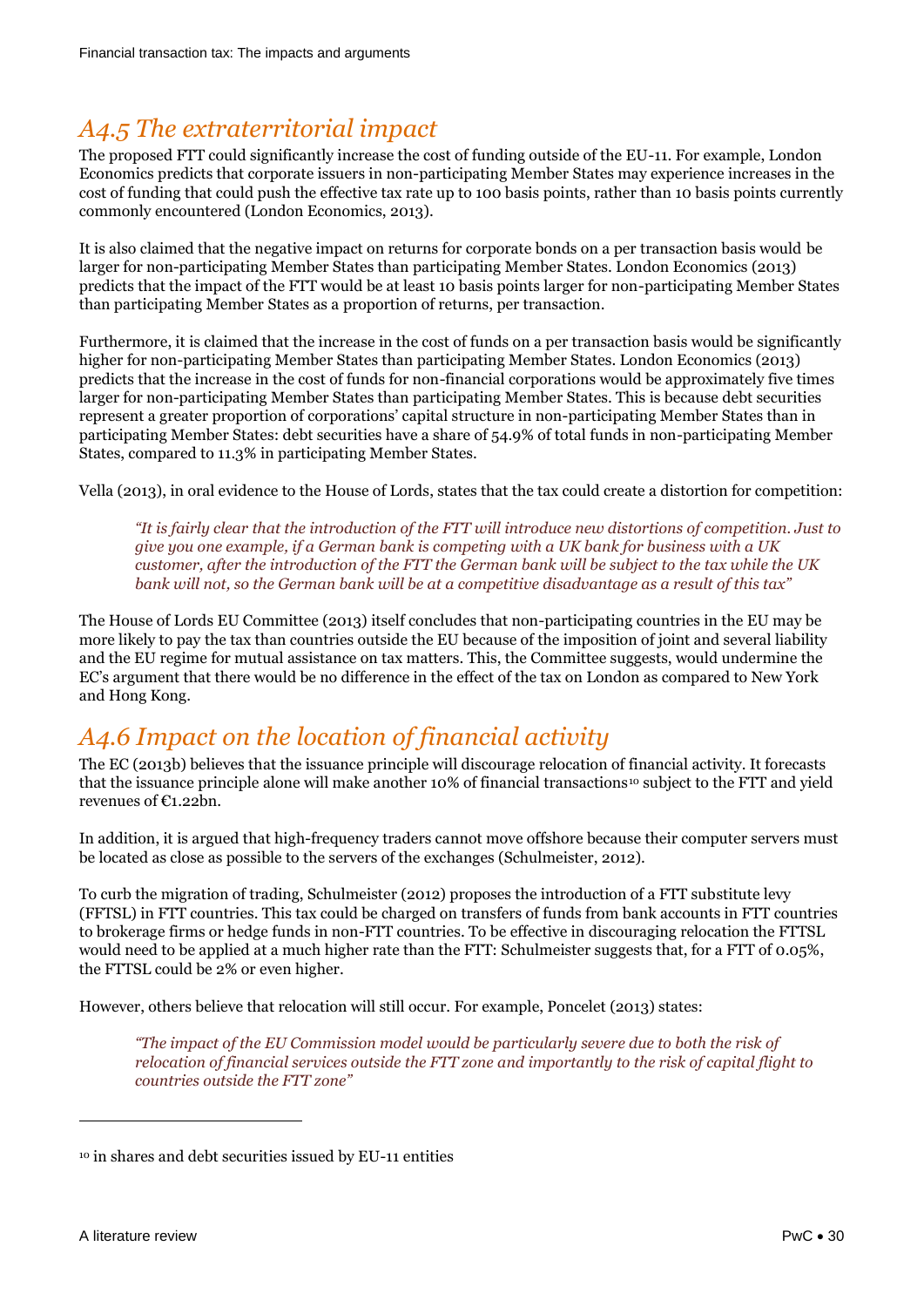Poncelet's views are echoed by IBFed (2013), which states:

*"Those outside the FTT jurisdictions will seek to minimise their financial transactions and engagement with financial institutions which give rise to the FTT, and will also attempt to protect themselves from costly compliance whenever possible ... since capital is highly mobile, we expect financial instruments issued in FTT jurisdictions, including government debt securities, to be quickly and negatively impacted as the tax gets factored in to the purchase decision"*

Additionally, Oliver Wyman (2013) report that due to the impact of the FTT on corporate risk management capabilities, a number of EU-11 corporates are considering relocating group treasury functions outside the EU-11 in order to mitigate the impacts of the FTT.

Comotto (2013) claims that the difficulty of raising working and investment capital would result in EU-11 corporates and financial institutions experiencing a competitive disadvantage, and that the EU-11 would suffer from the relocation of many financial services *"which is not as difficult as DG Tax seems to believe".*

### *A4.7 Summary*

The literature generated to date on the EC's proposal points to several areas of discussion surrounding the potential wider impacts of the implementation of the FTT.

Many sources in the literature suggest that the EC's attempt at insulating business and households from the effects of the FTT will not be successful. Indeed, analysis by EFAMA (2013) predicts that savers and pensioners will bear a significant cost of the FTT. By analogy, there could be a comparable impact on companies and other businesses outside the FS sector.

There is consensus in the literature on the direction of the FTT's impact on GDP in the EU-11 but there is disagreement over the scale of the impact. It is anticipated that the impact on GDP will be negative, but the extent to which behavioural reactions and the cascade effect will generate a more severe economic reaction is highly contested.

The literature also presents a mixed view of the impact of the FTT on the financial markets, both within and outside the EU-11. It is debated in the literature whether the EC's proposal will contribute to or in fact weaken the stability of the financial markets. The FTT could also result in extraterritorial effects, such as by significantly increasing the cost of funding in non-participating states. Additionally, there are arguments for and against the claims that the FTT will influence the location of financial activity.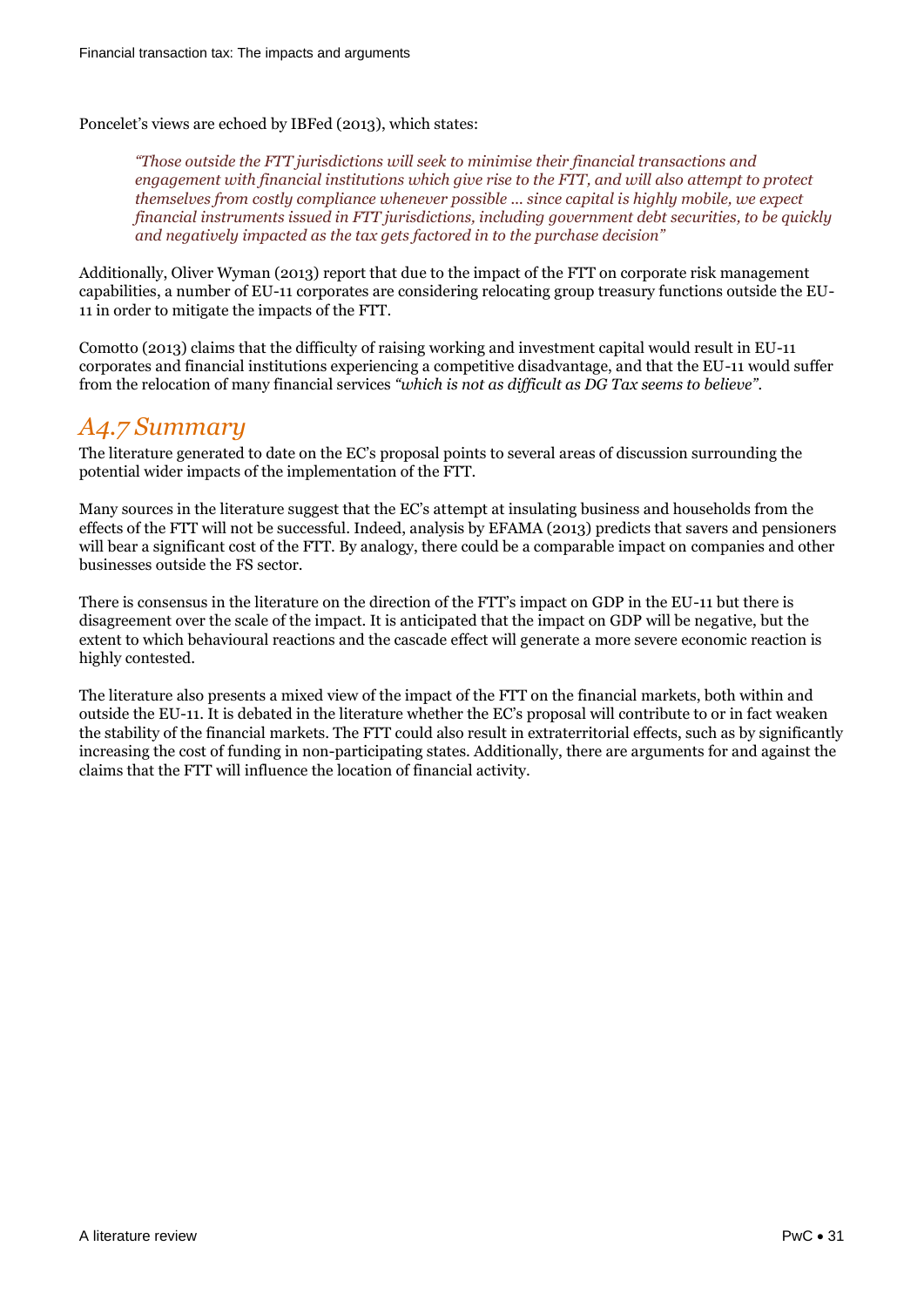# <span id="page-33-0"></span>*Annex 5 – Lessons from national FTTs*

## *A5.1 Swedish FTT*

#### *A5.1.1 Overview*

The key attributes of the Swedish FTT are as follows:

| <b>Duration</b>       | January 1984 - December 1991                                                                       |
|-----------------------|----------------------------------------------------------------------------------------------------|
| <b>Scope</b>          | equity (registered in Sweden)                                                                      |
|                       | equity options                                                                                     |
|                       | fixed income (including sovereign debt) <sup>11</sup>                                              |
|                       | related derivatives (e.g. interest-rate futures, options) <sup>12</sup>                            |
| <b>Rates</b>          | 1% for equity (initially 0.5%)                                                                     |
|                       | 0.002%-0.015% for fixed income (depending on<br>maturity)                                          |
| <b>Key exemptions</b> | conversion of warrants to equity                                                                   |
|                       | transfers of Swedish registered equity where no<br>consideration is given                          |
|                       | Swedish debentures                                                                                 |
|                       | forward rate agreements                                                                            |
|                       | variable-rate notes                                                                                |
|                       | prior to 1987, intermediate transactions (e.g. use of<br>brokerage services or interdealer trades) |

<sup>12</sup> *ibid.*

 $^{\rm 11}$  implemented as a turnover tax rather than a transaction tax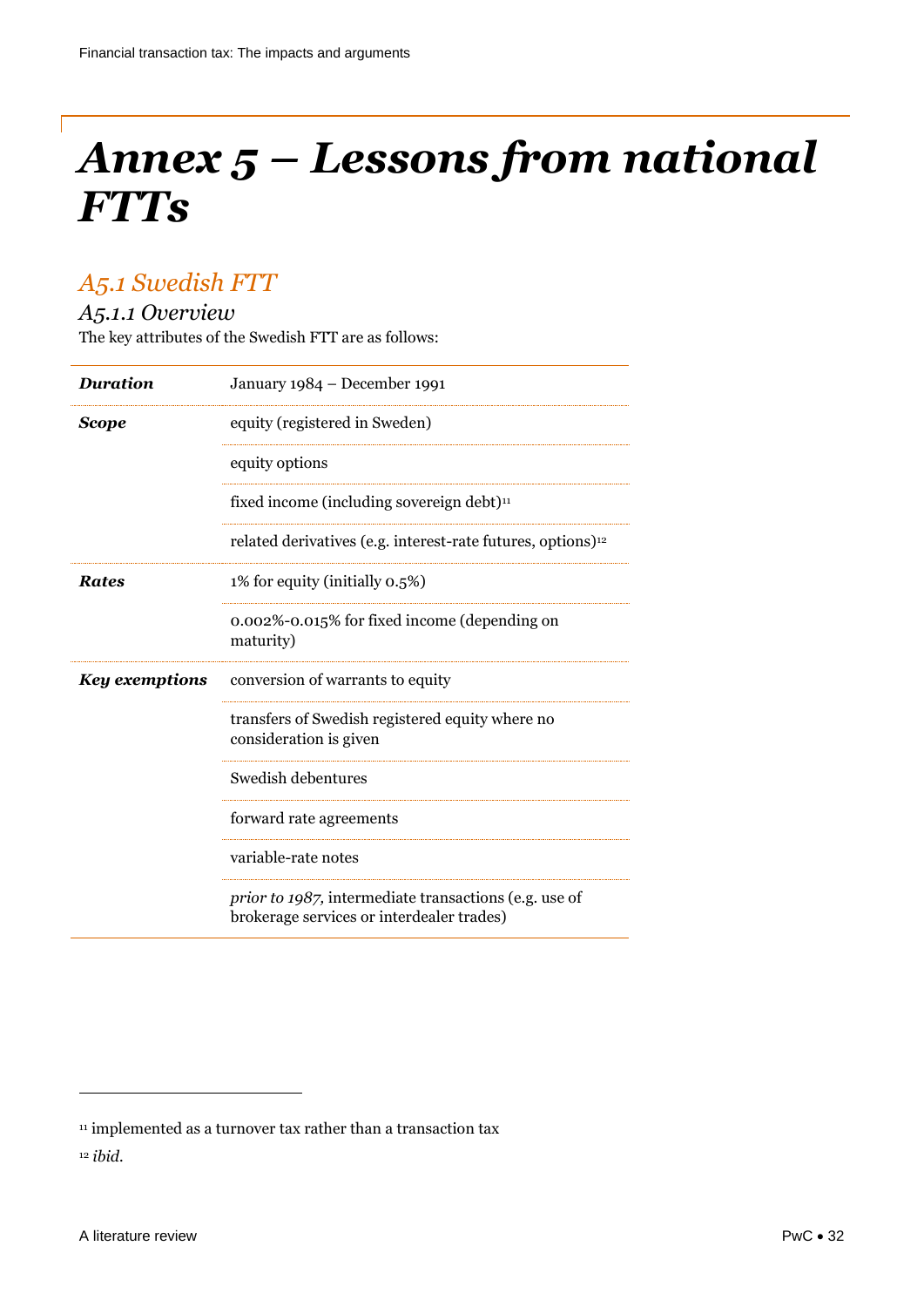## *A5.1.2 Experiences of implementation*

The Swedish FTT raised only 3% of the revenue expected. The Swedish government expected to raise SEK 1,500m per year but it only raised SEK 50m per year (Campbell and Froot, 1993).

Trading volumes sharply declined as a result of the Swedish FTT. There was a 98% reduction in futures trading and the options market "disappeared" (Wrobel, 1996). Bonds trading fell by 85% and bills trading by 20% (Campbell and Froot, 1993). Equity trading by domestic investors also fell (Wrobel, 1996).

There were also several wider impacts of the Swedish FTT. More than 50% of equity trading moved to London (Wrobel, 1996) and Swedish share prices fell by 3.2% - 8.5% (Wrobel, 1996), which consequently negatively impacted capital gains tax revenues (EC, 2011b). Market participants quickly switched from fixed income to alternative financial instruments which were not subject to the tax (Campbell and Froot, 1993).

As a result of the problematic experiences of implementation and administration, the tax was abolished in December 1991 following a halving of the rates of tax in January (EC, 2011b). The example of the Swedish FTT also highlights the potential pitfalls of unilateral implementation of FTTs (EC, 2011b).

## *A5.2 Japanese FTT*

#### *A5.2.1 Overview*

The key attributes of the Japanese FTT are as follows:

| <b>Duration</b>       | $1953 - 1999$                                                     |
|-----------------------|-------------------------------------------------------------------|
| <b>Scope</b>          | equity                                                            |
|                       | corporate bonds                                                   |
|                       | debentures                                                        |
|                       | futures                                                           |
| <b>Rates</b>          | $0.12 - 0.3\%$ for equity                                         |
|                       | $0.01 - 0.03\%$ for bonds                                         |
|                       | $0.06$ - 0.16% for debentures                                     |
|                       | $0.002 - 0.005\%$ for futures                                     |
| <b>Key exemptions</b> | gift of securities                                                |
|                       | transfer of securities when setting up or terminating of<br>trust |
|                       | transfer of bonds made within a year from the issuing<br>date     |
|                       | redeemable government bonds                                       |

### *A5.2.2 Experiences of implementation*

The revenue raised by the Japanese FTT was significant. For example, in the late 1980s, revenue was US \$12 billion per year (Singh, 2004) or over 4% of total government revenue (Japan Securities Research, 1992). At the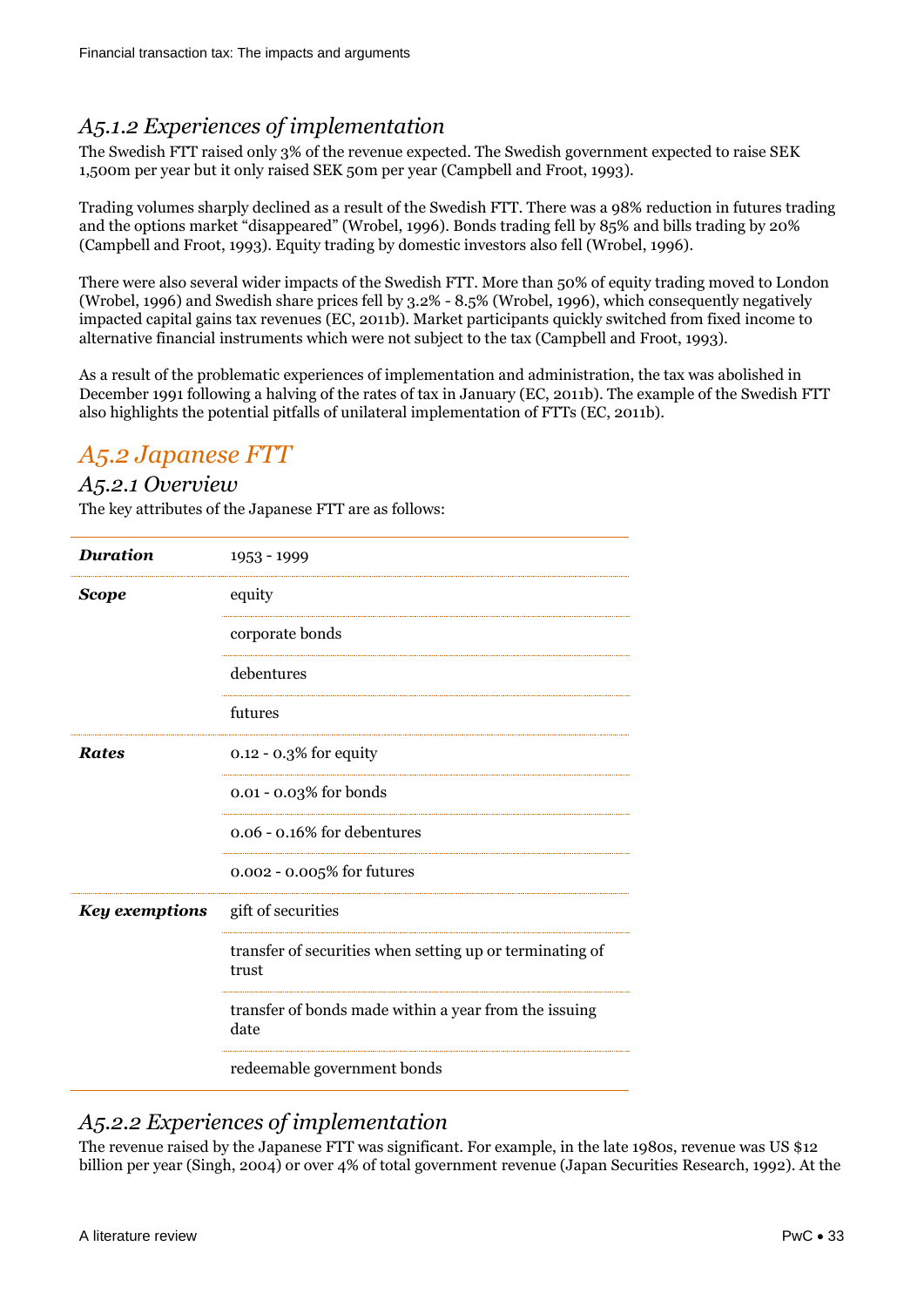height of the Japanese stock market bubble, revenue from the FTT reached a historical high of 0.55% of GDP (Matheson, 2011).

As part of a package of financial market deregulation the rate of tax was subject to a series of reductions from 1989 onwards (Culp, 2010) and was eventually abolished in 1999 in order to reduce transactions costs and stimulate market activity (Kawakami, 2002).

The impacts of the Japanese FTT are difficult to observe from the body of literature that has been amassed on the experiences of its implementation. In a study of the effects of a rate reduction in 1989 on equities listed on the Tokyo Stock Exchange Liu (2007) finds *"significant decreases in estimates of the first-order autocorrelation in returns of Japanese stocks listed in Japan".* This finding suggests that the Japanese FTT impeded the price discovery process, creating inefficiencies in the Japanese equity market (Liu, 2007; CME group, 2010; Matheson, 2011).

The reported benefits of abolition include; (a) "expected to contribute to the globalisation of the yen" (Ministry of Foreign Affairs of Japan, 1999); (b) made the securities market "easier to use" (Ministry of Foreign Affairs of Japan, 1999); (c) "reduced security transaction costs" (Kawakami, 2002), and; (d) contributed to the "big bang" liberalisation of the financial sector (Singh, 2004).

# *A5.3 UK stamp duty*

#### *A5.3.1 Overview*

The key attributes of the UK's stamp duty are as follows:

| <b>Duration</b>       | currently implemented                                                                                   |
|-----------------------|---------------------------------------------------------------------------------------------------------|
| <b>Scope</b>          | equities registered in the UK                                                                           |
|                       | options and rights                                                                                      |
|                       | convertible and profit-linked debt securities                                                           |
| <b>Rates</b>          | 0.5%                                                                                                    |
| <b>Key exemptions</b> | primary market transactions                                                                             |
|                       | transfers of UK registered equity where no chargeable<br>consideration is given                         |
|                       | transactions executed by a registered intermediary on a<br>UK-recognised exchange                       |
|                       | temporary transfers of securities (including repo<br>transactions)                                      |
|                       | UK sovereign debt                                                                                       |
|                       | non-convertible debt securities                                                                         |
|                       | debt securities not linked to profit                                                                    |
|                       | reliefs available for certain types of chargeable<br>transactions conducted by UK resident corporations |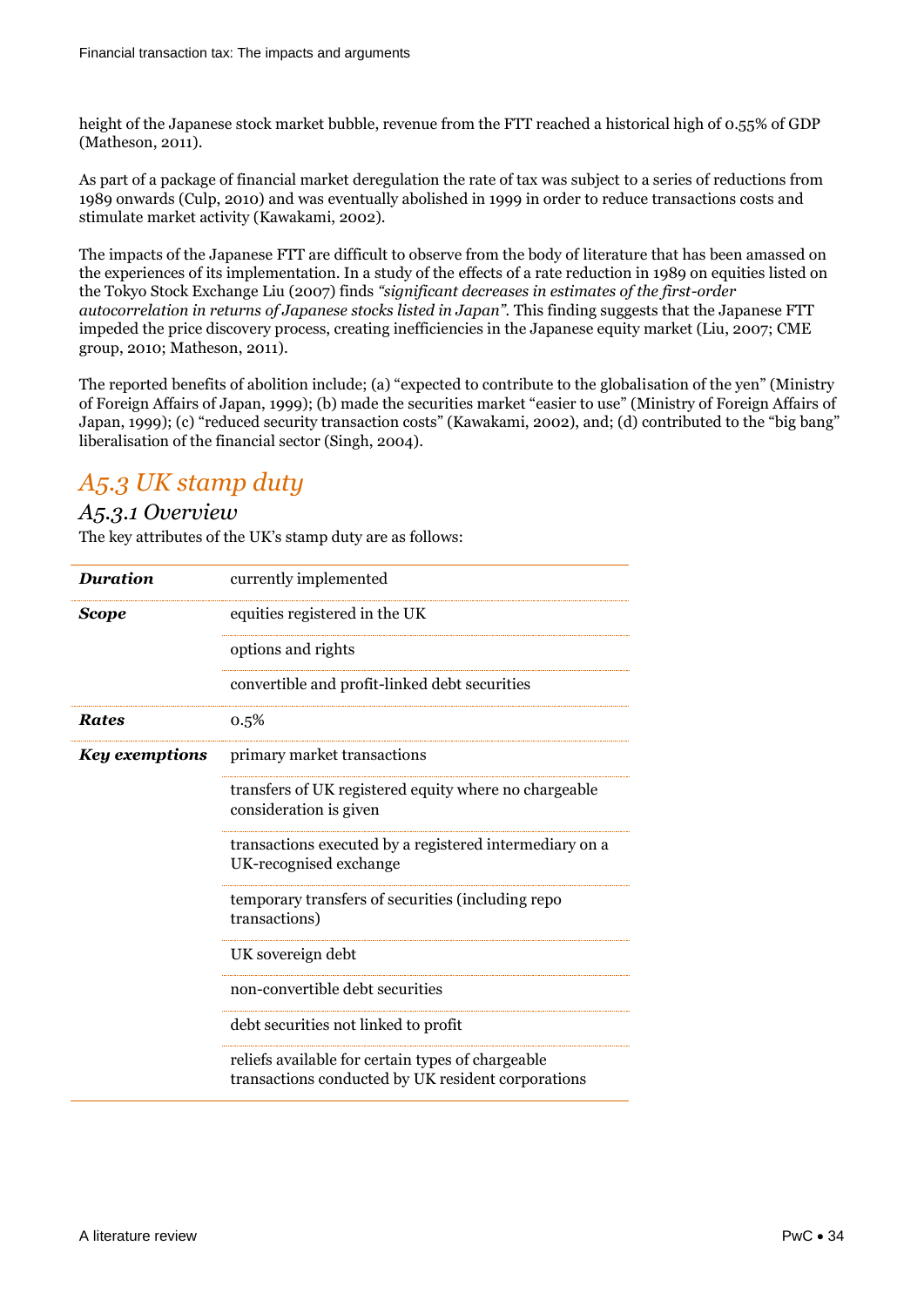## *A5.3.2 Experiences of implementation*

UK stamp duty raised £2.3 billion in 2012-13 (OBR, 2013), which represented approximately 0.41% of total tax revenues for the period.

A letter to the G20 Finance Ministers by '1,000 economists' (2011) states that the UK stamp duty does not "unduly impact" on the competitiveness of the City of London.

However, although stamp duty is levied on the purchaser of UK registered equities and is therefore a direct impact on consumers, purchasers do not necessarily bear the incidence of the tax (Bond *et al*., 2004).

In addition, there is some evidence to suggest that stamp duty has had a significant impact on the UK's FS sector and wider economy. Oxera (2007) states:

- that stamp duty creates a significant cost to savers and pensioners, reducing fund sizes of average occupational pensions at retirement by an estimated £6,441 to £11,538 (in 2006 money);
- that its abolition would benefit the wider economy, increasing GDP by 0.24%-0.78% and increasing UK Government revenues by £1.3-4 billion.

Oxera (2007) find anecdotal evidence to suggest that stamp duty has affected investor preferences for direct equity investment, suggesting that market participants may prefer to use equity derivatives, such as contracts for differences (CFD) that are not subject to the tax. However, the effect of stamp duty on trading volumes of UK equities is ambiguous, which may be a result of the fact that investors have become 'conditioned' to its collection due to its longstanding implementation.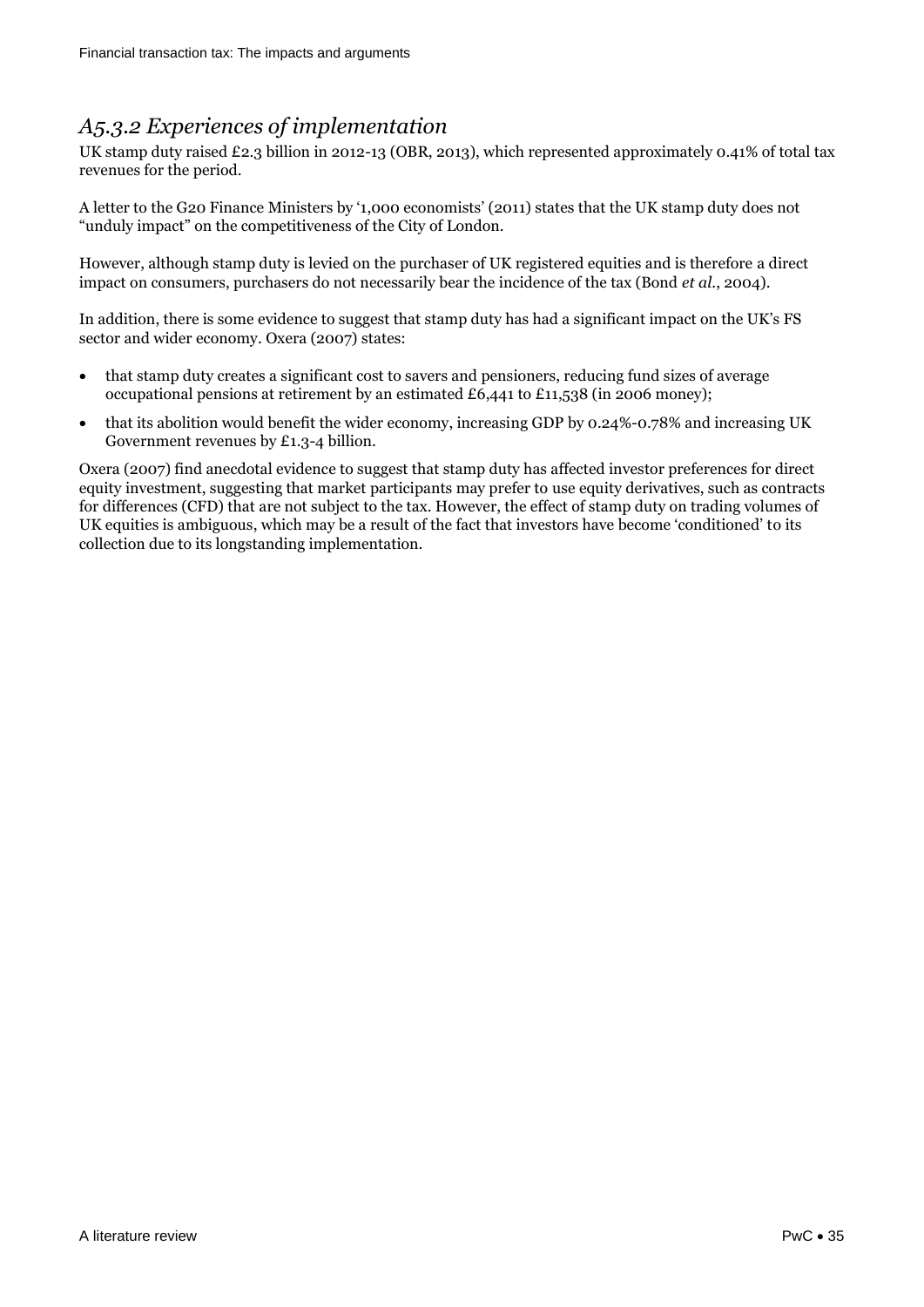# *A5.4 US FTT*

#### *A5.4.1 Overview*

The key attributes of the US' FTT are as follows:

| <b>Duration</b>       | 1914 - 1966 <sup>13</sup>                                                                |
|-----------------------|------------------------------------------------------------------------------------------|
| <b>Scope</b>          | equity                                                                                   |
|                       | equity in mutual funds                                                                   |
|                       | bonds                                                                                    |
|                       | certificates of indebtedness                                                             |
|                       | rights to acquire these interests                                                        |
| <b>Rates</b>          | varied over time but, for example, from 1960 to 1966<br>they were:                       |
|                       | 0.1% when equity was issued                                                              |
|                       | 0.04% when equity was transferred                                                        |
|                       | 0.11% when bonds were issued                                                             |
|                       | 0.05% when bonds were transferred                                                        |
| <b>Key exemptions</b> | state and federal obligations                                                            |
|                       | foreign equity exchanged in the US                                                       |
|                       | US equity transferred entirely outside the US                                            |
|                       | transfers occurring in corporate mergers and<br>consolidations (not issue of new equity) |

#### *A5.4.2 Experiences of implementation*

The revenue raised by the US FTT was high. For example, in 1965 the revenue from securities transfers *alone* was approximately \$195 million (in 1965 dollars) (Summers and Summers, 1989).

The wider impacts of the US FTT do not feature prominently in the small body of literature on this example of a national FTT. Although the reasons for the shortage of evidence in the literature are unclear, it may be in part due to abolition of the FTT before decimalisation, automation and deregulation of US financial markets, which could have made the wider impacts difficult to observe empirically.

Nevertheless, the tax was abolished in 1966, although as part of a wider package of legislation in 1965 repealing almost all federal retail and manufacturing excise taxes (Summers and Summers, 1989).

<sup>13</sup> except from a brief period from 1916-1917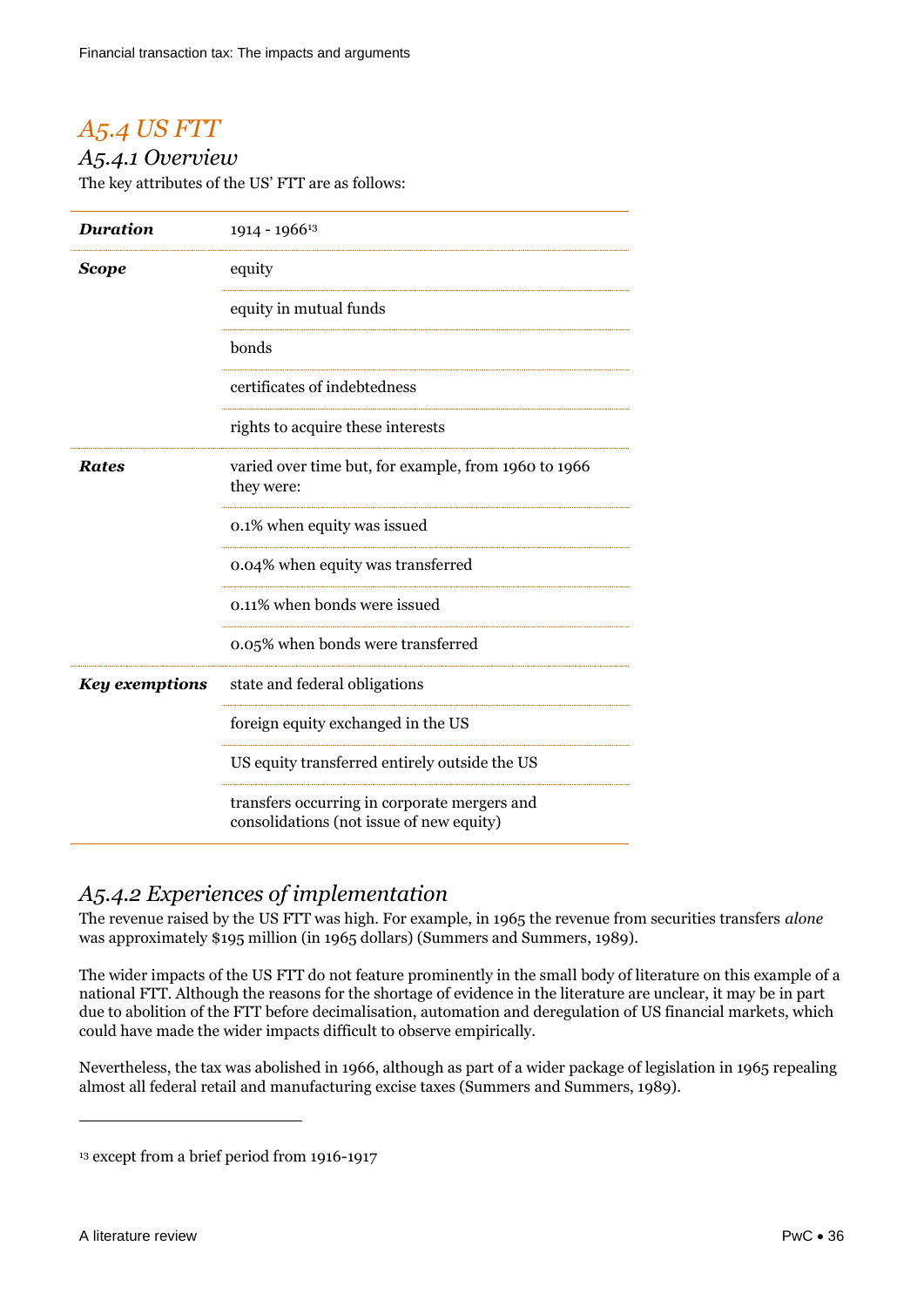# *A5.5 French FTT*

#### *A5.5.1 Overview*

The key attributes of the French FTT are as follows<sup>14</sup>:

| <b>Duration</b>       | August 2012 - present                                              |
|-----------------------|--------------------------------------------------------------------|
| <b>Scope</b>          | equity issued by French firms with market cap $> \epsilon$ 1bn     |
|                       | high frequency <sup>15</sup> order cancellations or modifications  |
|                       | CDS derived from EU sovereign debt                                 |
| <b>Rates</b>          | 0.2% for equity                                                    |
|                       | 0.01% for high frequency <sup>16</sup> cancellations/modifications |
|                       | 0.01% for CDS derived from EU sovereign debt                       |
| <b>Key exemptions</b> | primary market transactions                                        |
|                       | central securities depositories                                    |
|                       | transactions for the purposes of market making                     |
|                       | transactions executed under liquidity agreements                   |
|                       | intra-group transactions                                           |
|                       | temporary transfers of securities (including repo<br>transactions) |
|                       | acquisition of securities under employee savings regimes           |
|                       | acquisition of convertible or exchangeable bonds                   |

#### *A5.5.2 Experiences of implementation*

The French FTT is raising less revenue than expected. For example, the French government forecasted that it would raise  $\epsilon$  530 million from the tax from August to November 2012 but it only raised  $\epsilon$  200 million (International Tax Review, 2013; Crouzel, 2013).

Evidence of the impact on volatility is mixed. Becchetti *et al.* (2013) concludes that the French FTT has reduced intraday volatility. However, Credit Suisse (2013) reports that it may have led to more volatility on the effective date of index changes, especially towards the close, although it notes that its sample size is small.

<sup>15</sup> applies when cancellations/modifications exceed a certain threshold of orders submitted

<sup>16</sup> *ibid.*

<sup>14</sup> this summarises more detailed descriptions of the attributes of the French FTT, presented in Amafi (2012) and Blanluet and Boynes (2012)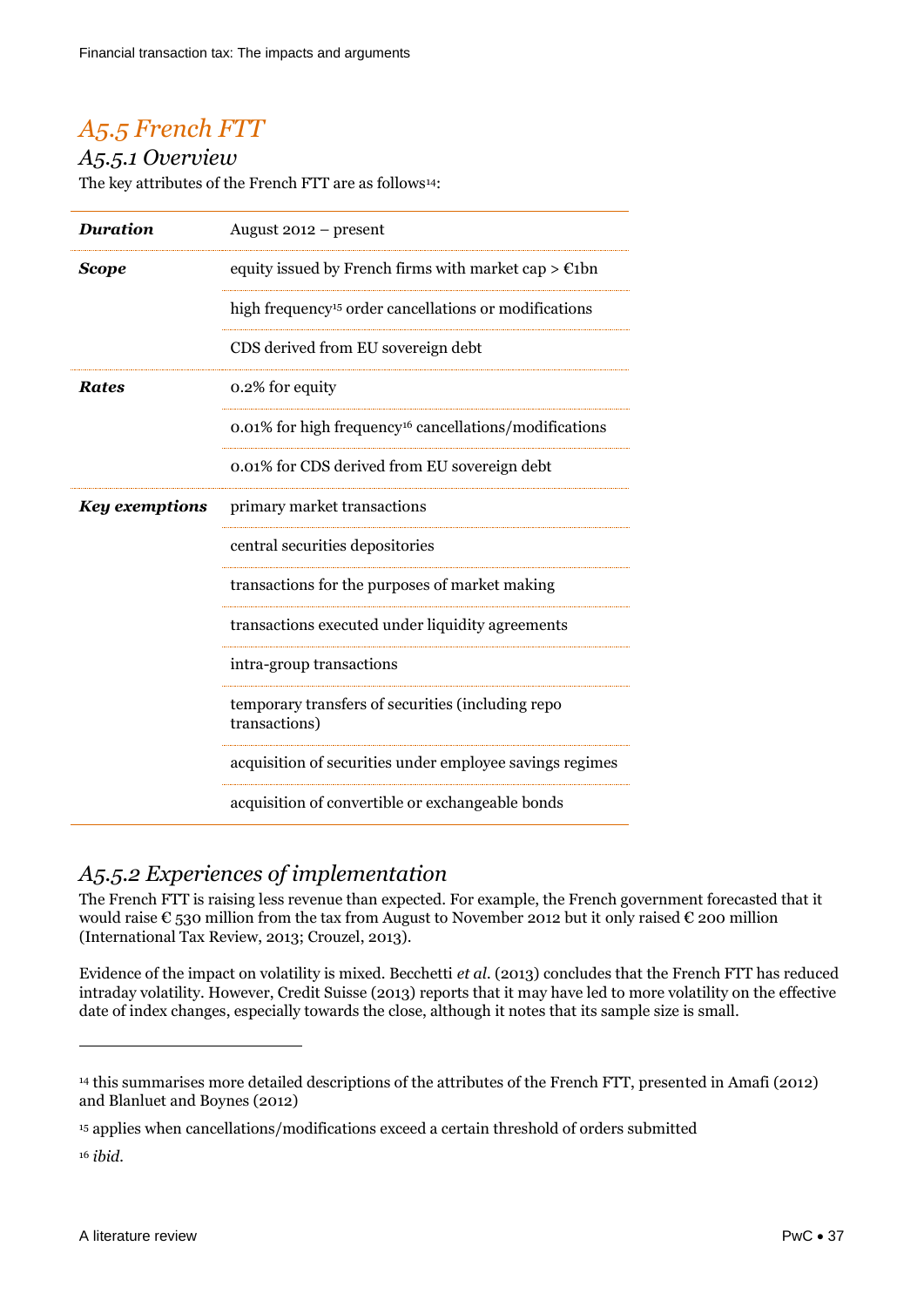The evidence on the volume of trading is also mixed, as outlined below.

On the one hand, TABB Group (2013) reports that the French FTT had a only a "limited impact" on equity trading volume, stating that French equity turnover as a percentage of market share fell from 17.3% in 2011 to 15.3% in 2012. This finding is echoed by Credit Suisse (2013), which reports that there was an immediate decline in August 2012 but that this was followed by a sharp recovery in September 2012 (although 40% of the recovery centred on just 5 French stocks).

On the other hand, as shown in the table below, CEPII (2013) finds that equities eligible for the French FTT (those of companies registered in France and with a market capitalisation in excess of €1 billion) experienced a larger fall in trading volume than equities of other similar companies. This conclusion is echoed by Becchetti *et al*. (2013), who find that the tax led to a significant reduction in trading volumes, and Alcaraz and Maujean (2013), who report that French equity trading declined by 15% more than other European equity trading by September 2013 according to calculations by NYSE Euronext.

#### *Table 3: Comparing the percentage change in trading volume for equity subject to the French FTT and other equity (February 2012 – January 2013)*

| Change in trade volume,<br>Feb 2012 - Jan 2013  | Euronext 100 | <b>Next 150</b> |
|-------------------------------------------------|--------------|-----------------|
| French, market cap $> \text{\textsterling}1$ bn | $-20\%$      | $-30\%$         |
| French, market cap $\epsilon$ C1bn              |              | -20%            |
| Not French                                      | $-10\%$      | $-10\%$         |

Source: CEPII (2013)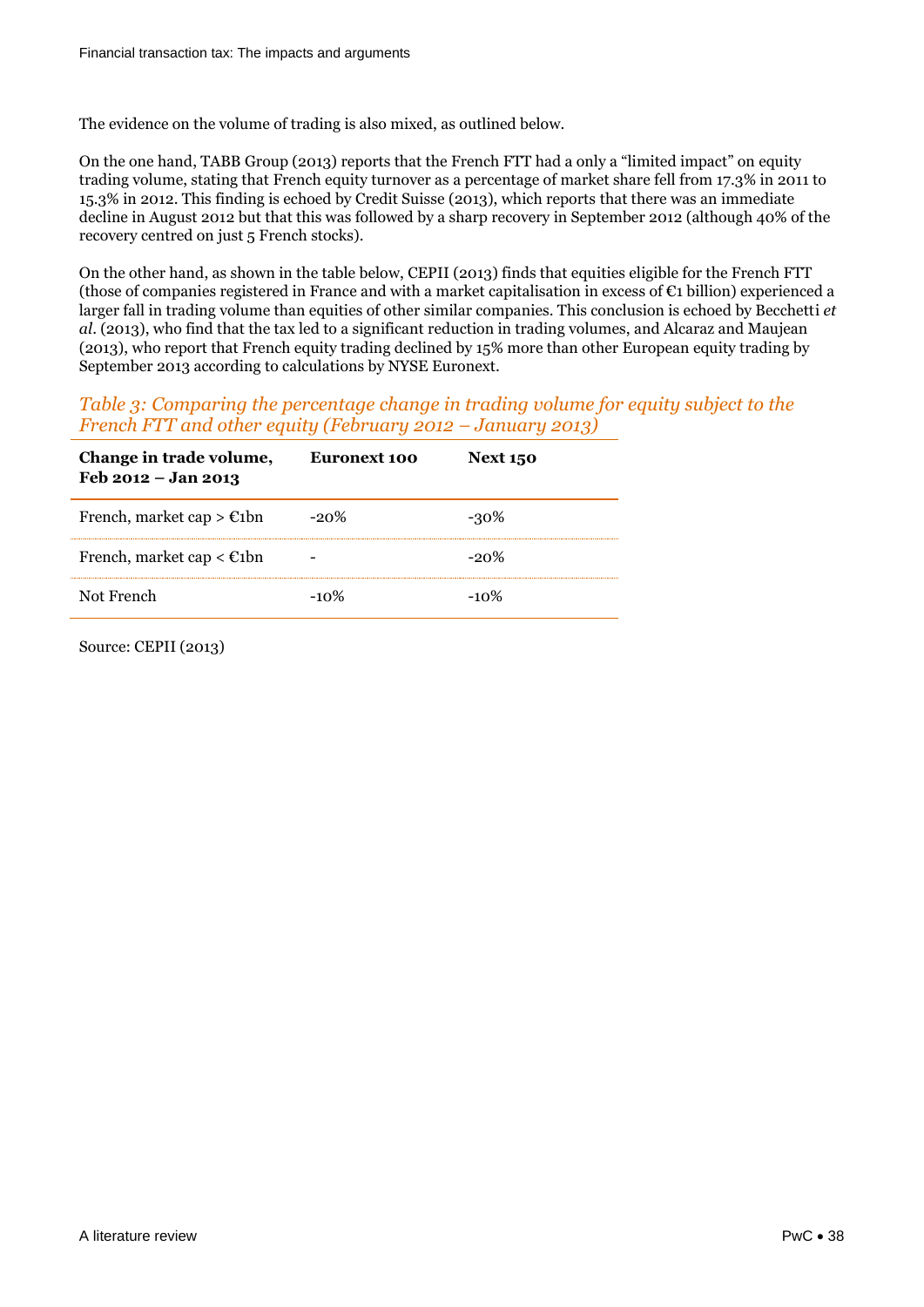# *A5.6 Hungarian FTT*

#### *A5.6.1 Overview*

The key attributes of the Hungarian FTT are as follows:

| <b>Duration</b>       | January 2013 - present                                                                                                        |
|-----------------------|-------------------------------------------------------------------------------------------------------------------------------|
| <b>Scope</b>          | bank transfers                                                                                                                |
|                       | payments                                                                                                                      |
|                       | direct debits                                                                                                                 |
|                       | deposits                                                                                                                      |
|                       | withdrawals                                                                                                                   |
| <b>Rates</b>          | 0.3% for all transactions except cash withdrawals                                                                             |
|                       | 0.6% for cash withdrawals                                                                                                     |
|                       | cap of HUF 6,000 ( $\approx$ €20) applies to all transactions<br>under the scope of the tax except for withdrawals            |
| <b>Key exemptions</b> | transfers between accounts held at the same bank by the<br>same person                                                        |
|                       | cash pooling in bank account held by the corporations in<br>the same financial institution                                    |
|                       | transactions between the current account and the<br>investment account held by the same individual in the<br>same institution |

### *A5.6.2 Experiences of implementation*

The Hungarian FTT is currently raising less revenue than expected. For example, the Hungarian government forecasted that it would raise HUF 82 billion from the tax in the first four months of 2013 but it only raised HUF 38.8 billion (Hungarian Ministry for National Economy, 2013a and 2013b). A one-off FTT was introduced in 2013 to raise additional revenue in light of the shortfall between forecast revenue and actual revenue for the first four months of 2013 (Fitch Ratings, 2013). The rate of this additional FTT was set at 208% of the FTT paid by banks during January-April 2013 (Fitch Ratings, 2013).

Evidence on other effects of the Hungarian FTT is currently scarce. However, the Hungarian Minister for National Economy is reported<sup>17</sup> to have said:

*"market players had reacted rather swiftly to the new levy and they rationalised their transactions"*

There is also anecdotal evidence that companies have relocated some of their financial activity overseas.

<sup>17</sup> See Portfolio.hu (2013)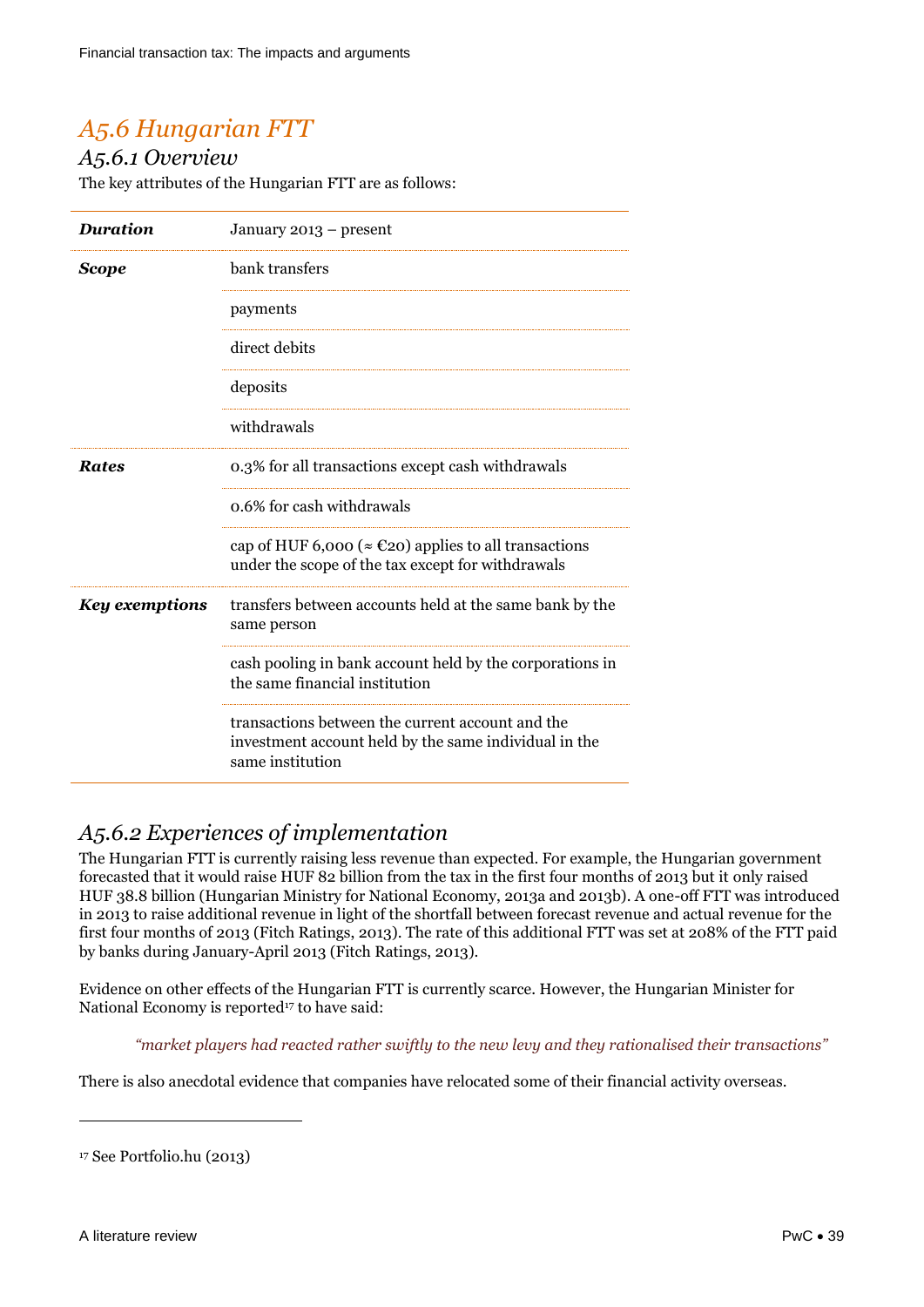# *A5.7 Italian FTT*

#### *A5.7.1 Overview*

The key attributes of the Italian FTT are as follows:

| <b>Duration</b>       | March $2013$ – present                                                                                        |
|-----------------------|---------------------------------------------------------------------------------------------------------------|
| <b>Scope</b>          | equity (issued in Italy)                                                                                      |
|                       | from March 1st 2013, high frequency trading (HFT <sup>18</sup> ) on<br>equity (issued in Italy)               |
|                       | from September 1st 2013, derivatives and HFT of<br>derivatives                                                |
| <b>Rates</b>          | 0.1% for equity traded on exchanges (0.12% prior to<br>January 1st 2014)                                      |
|                       | 0.2% for equity traded OTC (0.22% prior to January 1st<br>2014)                                               |
|                       | 0.02% for HFT (effective September 1st 2013)                                                                  |
|                       | lump sum on equity derivatives linked to type of contact<br>and notional value (effective September 1st 2013) |
| <b>Key exemptions</b> | transactions with 'institutional' counterparties                                                              |
|                       | transactions for the purposes of market making                                                                |
|                       | transactions executed under liquidity contracts                                                               |
|                       | pension funds or compulsory social security institutions<br>established in EU or EEA Member States            |

### *A5.7.2 Experiences of implementation*

Although the first payment deadline was October 16th 2013, it is currently too early to say how much revenue the Italian FTT is raising. This is partly because the Italian authorities have not yet made an announcement on the amount raised, and partly because some companies have experienced delays in establishing systems and procedures for making the FTT payments.

However, as outlined below, there are early indications that the Italian FTT has led to a decline in trading volumes.

The TABB Group (2013) claims the impact of the Italian FTT has been more severe than for the French FTT due to the wider scope of the tax. It states that, according to Thomson Reuters, Italian average daily turnover fell by 38% between the start of 2013 and 12th March 2013, whereas across Europe it rose by 2.64% over the same period. However, when interpreting these findings it must be borne in mind that during this period Italy was

<sup>18</sup> 2013 Stability Law defines HFT as electronically sending, cancelling or modifying orders that exceeds a threshold determined by a decree of the Ministry of Economy and Finance.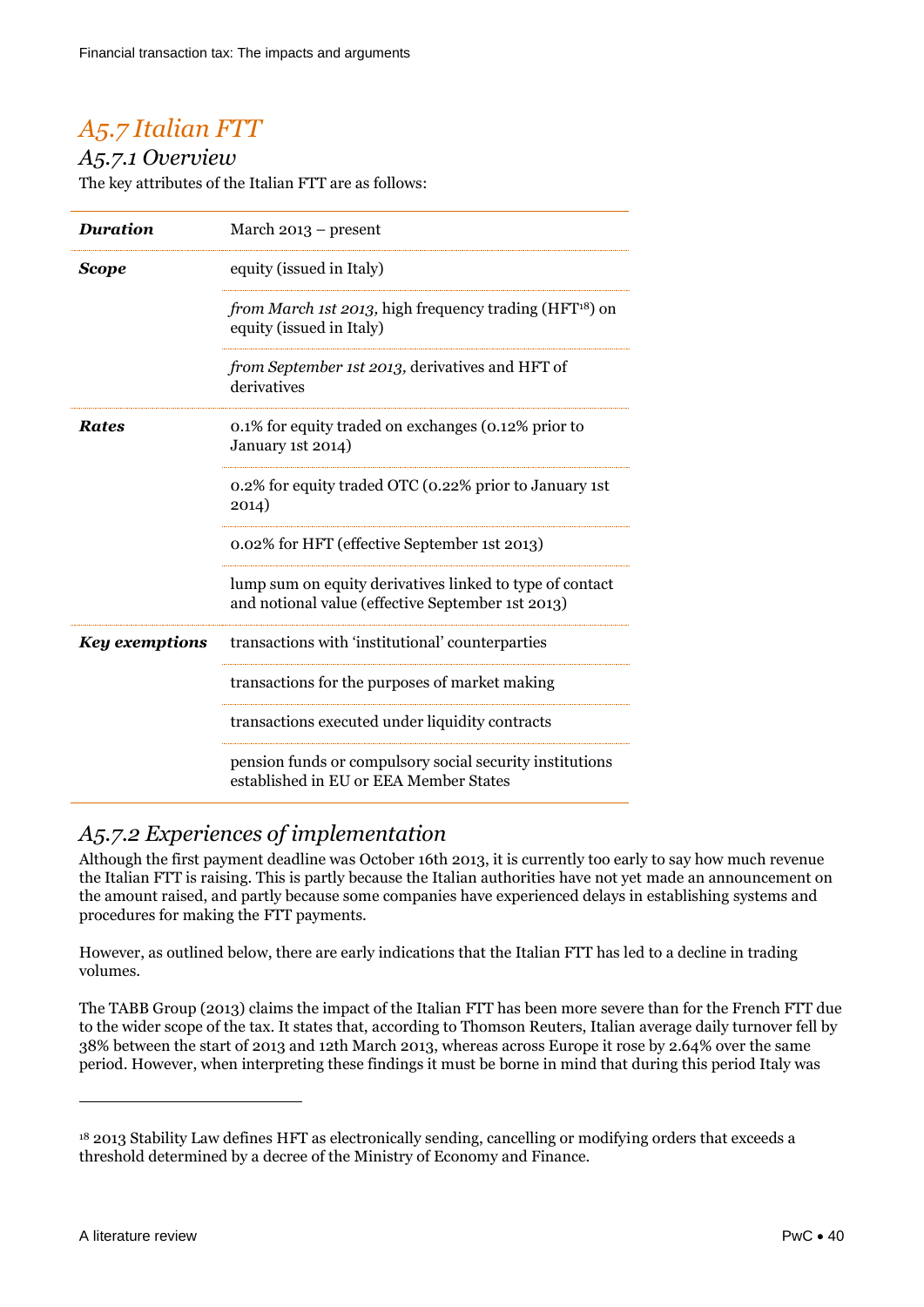experiencing a significant political transition, which could have influenced investment decisions in the Italian financial markets.

Analysing data from Borsa Italiana, the Italian stock exchange, also suggests that trading volumes have fallen. As shown in the table below, average daily equity trading volumes fell by 8% between February 2013 and March 2013, whereas in the previous year they fell by 3% over the same period. Furthermore, between January 2013 and April 2013 a fall of 16% was observed, compared to a 9% rise over the same period in the previous year.

*Table 4: Comparing the percentage change in trading volume for equity subject to the Italian FTT and other equity (February 2012 – January 2013)*

| Change in average daily<br>equity trading volumes | <b>February to March</b> | <b>January to April</b> |
|---------------------------------------------------|--------------------------|-------------------------|
| 2013                                              |                          | $-16%$                  |
| 2012                                              | -3%                      | ۹%                      |

*Source: Borsa Italiana (2012-2013), Di Vittorio (2013), Zacaner (2013)*

### *A5.8 Summary*

This annex has shown that a number of countries are currently implementing FTTs or have implemented them in the past, with varying experiences across the nations considered. This is by no means a comprehensive examination of all historical and contemporary FTTs, but is has illustrated that several countries have collected significantly less revenue than initially expected, which has been generally linked to a considerable fall in trading volume. Of the countries considered, the most adverse experience of implementing a FTT appears to be Sweden, where only 3% of expected revenue was generated (Campbell and Froot, 1993), with trading volumes of futures falling by 98% and bonds by 85% (Wrobel, 1996). The UK's experience with stamp duty has been less problematic despite an Oxera study (2007) estimating that stamp duty causes a GDP loss of between 0.24% - 0.78% per year, however it may influence investor preference for direct equity investments.

Though the causes of the heterogeneity in the nature and magnitude of the economic impacts have yet to be established empirically, it is clear to see that the imposition of a FTT creates significant implications for the economy of an implementing jurisdiction. Indeed, drawing from the experiences of historical and contemporary national FTTs, it can be seen that the EC's proposal has the potential to generate economic impacts that deviate considerably from those predicted in the impact assessments. However, as the discussion in previous annexes has shown, the likely direction of deviation has been the subject of considerable debate.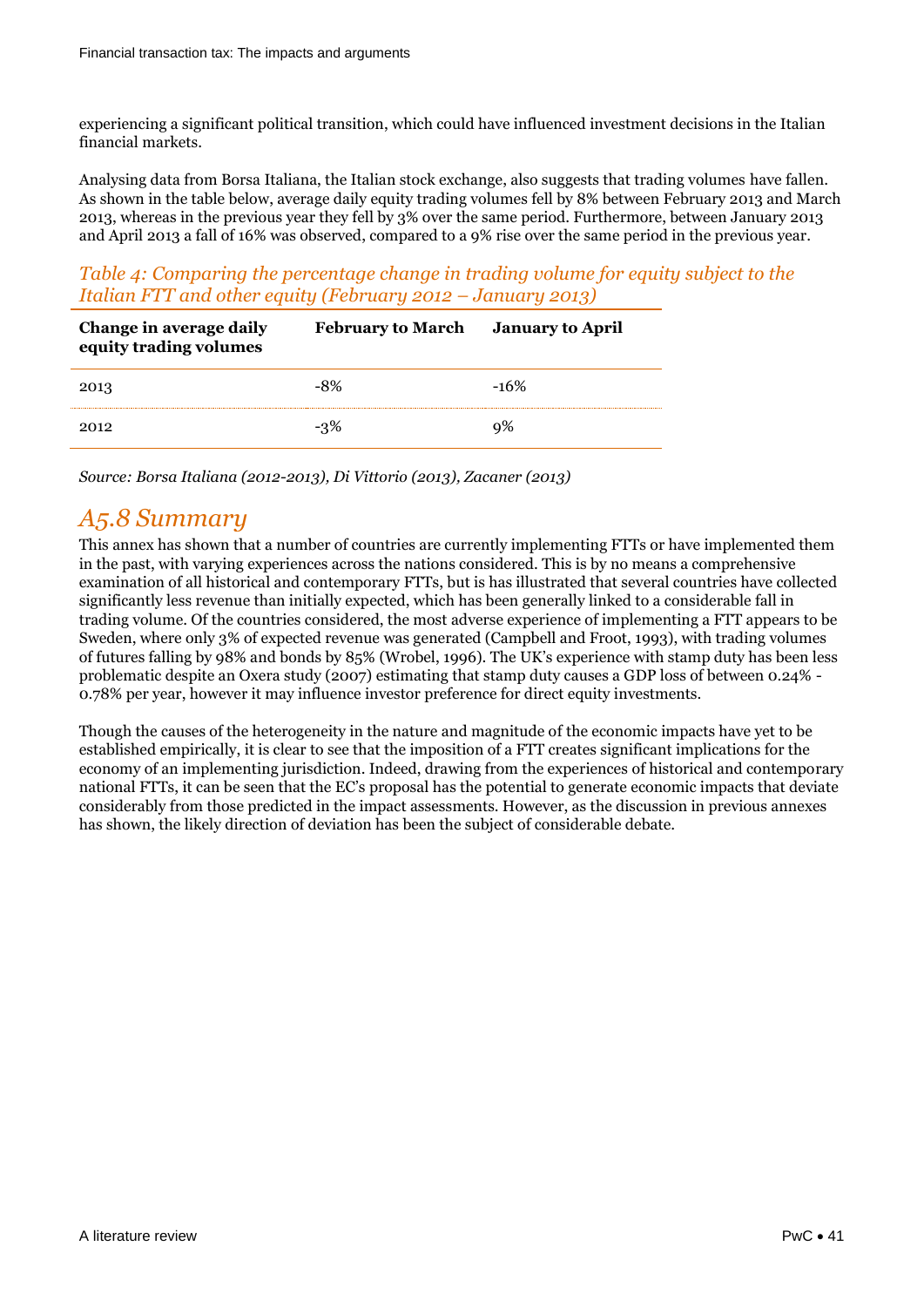# <span id="page-43-0"></span>*Annex 6 – Bibliography*

Adam, S. (2011) 'VAT and Financial Services', in J. Mirrlees (Ed.) *Tax by Design: The Mirrlees Review*, Oxford: Oxford University Press: 197 – 215

AIMA (2012) 'AIMA Research Note – financial transaction tax: an assessment of the European Commission's proposed financial transaction tax'

Alcarez, M. and Maujean, G. (2012) 'Les volumes à Paris déjà affectés par la taxe sur les transactions', *Les Echos*, 27 September

Amafi (2012) *Financial Transaction Tax (FTT): Assessment of the mechanism in the 2012 Supplementary Budget Act*, Paris: Association française des marchés financiers

Anthony, J.; Biljlsma, M.; Elbourne, A.; Lever, M. and Zwart, G. (2012) *Financial transaction tax: review and assessment*, CPB Discussion Paper 202, The Hague: CPB Netherlands Bureau for Economic Policy Analysis

Baltagi, B.; Li, D. and Li, Q. (2006) 'Transaction Tax and Stock Market Behavior: Evidence from an Emerging Market', *Empirical Economics* 31.2: 393–498

Bank of America Merrill Lynch (2013) *Market Structure and Regulatory Change*, Charlotte: Bank of America

Barker, A. (2013) 'Europe financial transaction tax hits legal wall', *Financial Times,* 10 September

Becchetti, L.; Ferrari, M. and Trenta, U. (2013) *The impact of the French Tobin tax*, CEIS Research Paper 266, Rome: Centre for Economic and International Studies

Bierbrauer, F. (2013) *Financial Transaction Taxes and Financial Stability*, working paper, 2 July

Biljlsma, M.; Lever, M.; Anthony, J. and Zwart, G. (2011) *An evaluation of the financial transaction tax*, CPB Background Paper, The Hague: CPB Netherlands Bureau for Economic Policy Analysis

Blanluet, G. and de Boynes, N. (2012) 'Premières réflexions autour de la taxe sur les transactions financiers', *Bulletin Joly Bourse* 2013.10: 444

Blundell-Wignall, A. and Atkinson, P. (2011) 'Global SIFIs, Derivatives and Financial Stability', *Financial Market Trends,* Paris: Organisation for Economic Co-Operation and Development: 2011.1

Bond, S., Hawkins, M. and Klemm, A. (2004) *Stamp Duty on Shares and its Effect on Share Prices*, Institute for Fiscal Studies: WP04/11

Borsa Italiana (2012-2013) *Monthly Update* (various issues), Analisie Statistiche, Borsa Italiana

Buckley (2012), part of Schäfer *et al.* (2012) 'The financial transaction tax: Boon or bane?', *Intereconomics* 47.2: 76-103

BUSINESSEUROPE (2012a) *Enhanced Cooperation on Financial Transaction Tax*, letter to Vassos Shiarly, Brussels: BUSINESSEUROPE, 8 November

—— (2012b) Financial Transaction Tax Impact Assessment, Brussels: BUSINESSEUROPE, 14 March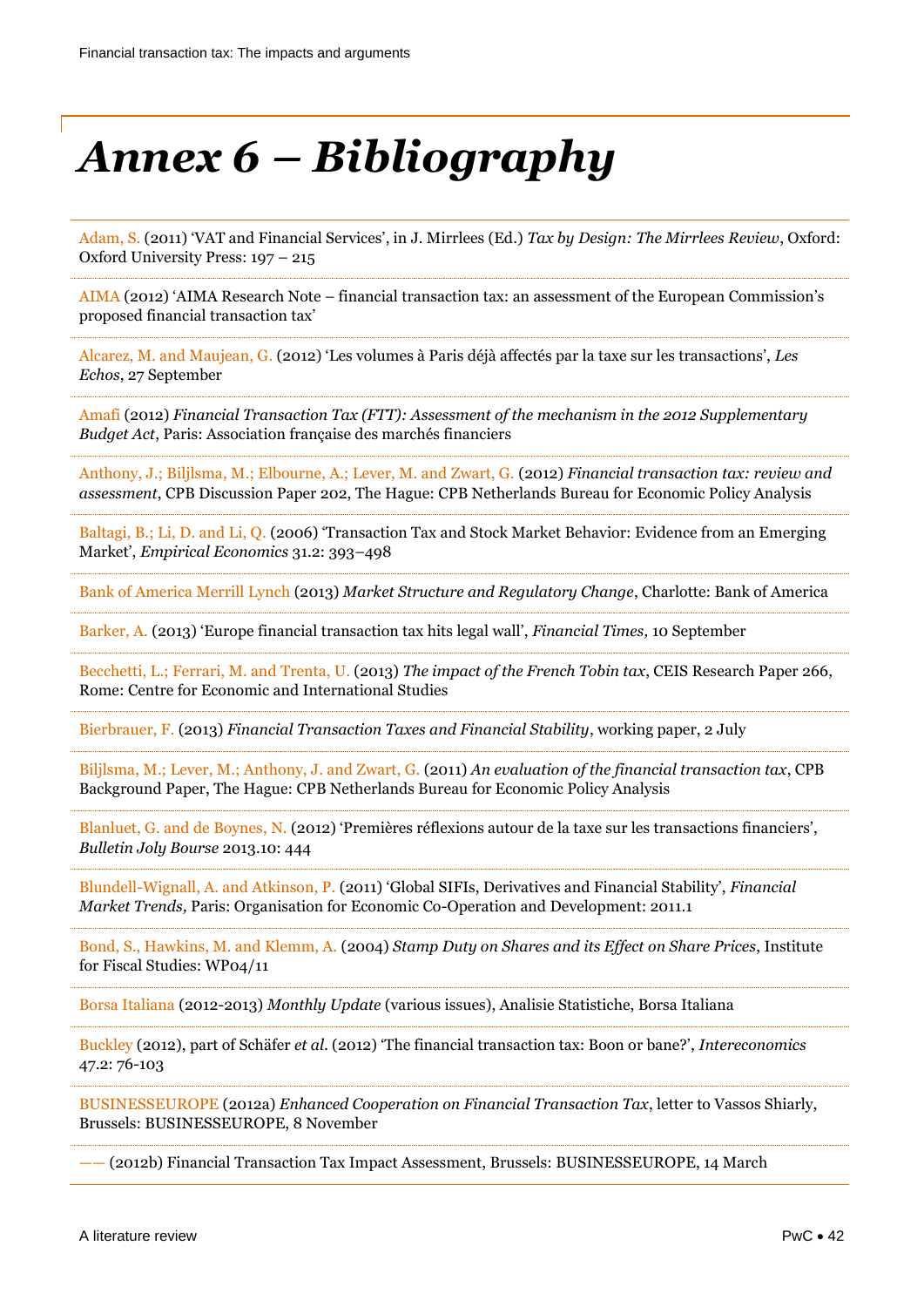—— (2013) Financial Transactions Tax Proposals remain a Threat to Growth and Jobs, Brussels: BUSINESSEUROPE, 14 February

Campbell, J.Y. and Froot, K.A. (1993) 'International Experience with Securities Transaction Taxes', in J. Frankel (ed.), *The Internationalisation of Equity Markets*, Chicago/London: University of Chicago Press: 277– 308

Capelle-Blanchard, G. and Havrylchyk, O. (2013) *Securities Transaction Tax and Market Behaviour: Evidence from Euronext,* paper presented at *30th International Symposium on Money, Banking and Finance,* Poitiers; University of Poitiers, 31 May

CBI (2013) F*inancial Transaction Tax*, CBI Position Paper, London: Confederation of Business Industry

CEPR (2013) *Statements of Support for a Financial Transaction Tax (FTT),* Washinton DC: Center for Economic and Policy Research

CEPII (2013) *Taxer les Transactions Financières n'a pas d'Incidence sur la Volatilité des Marchés,* La Lettre du CEPII 311, Paris: Centre d'Etudes Prospectives et d'Informations Internationales

CME Group (2010) *Impact of Tobin Taxes*, Chicago: CME Group

Comotto, R (2013) *Collateral damage: the impact of the Financial Transaction Tax on the European repo market and its consequences for the financial markets and the real economy*, prepared for the International Capital Markets Association European Repo Council

Chou, R.; and G. Wang (2006) 'Transaction Tax and Market Quality of the Taiwan Stock Index Futures', *Journal of Futures Markets*, Vol. 26 (12), pp. 1195–1216

Credit Suisse (2012) *Europe's Dalliance with FTTs*, Zurich: Credit Suisse

—— (2013) *Impact of French Financial Transaction Tax*, Zurich: Credit Suisse

Crouzel, C. (2013) 'La recette décevante de la taxe Tobin', *Le Figaro,* 3 March

Culp, C. L. (2010) 'Financial transaction taxes: benefits and costs', *Compass Lexecon*

de la Feria, R. and Lockwood, B. (2010) 'Opting for opt-in? An evaluation of the European Commission's Proposals for reforming VAT on Financial Services', *Fiscal Studies,* 31(2): 171-202

Di Vittorio (2013) "La Tobin tax manca il gettito", *ItaliaOggi*, 26 April

Deutsches Aktieninstitut & Oliver Wyman (2013). *Die Finanztransaktionssteuer – ein politischer Irrweg? Auswirkungen auf private Haushalte und Unternehmen in Deutschland,* Frankfurt am Main: Deutsches Aktieninstitut & Oliver Wyman

EBF (2012), Re: EBF report on the proposed FTT directive, Brussels: European Banking Federation.

EFAMA (2011) 'EFAMA's comments on the Commission's proposal for a Council Directive on a common system of financial transaction tax'

EFAMA (2013) 'Potential Impact of the new version of the FTT on the UCITS Industry', *Brussels: European Fund and Asset Management Association*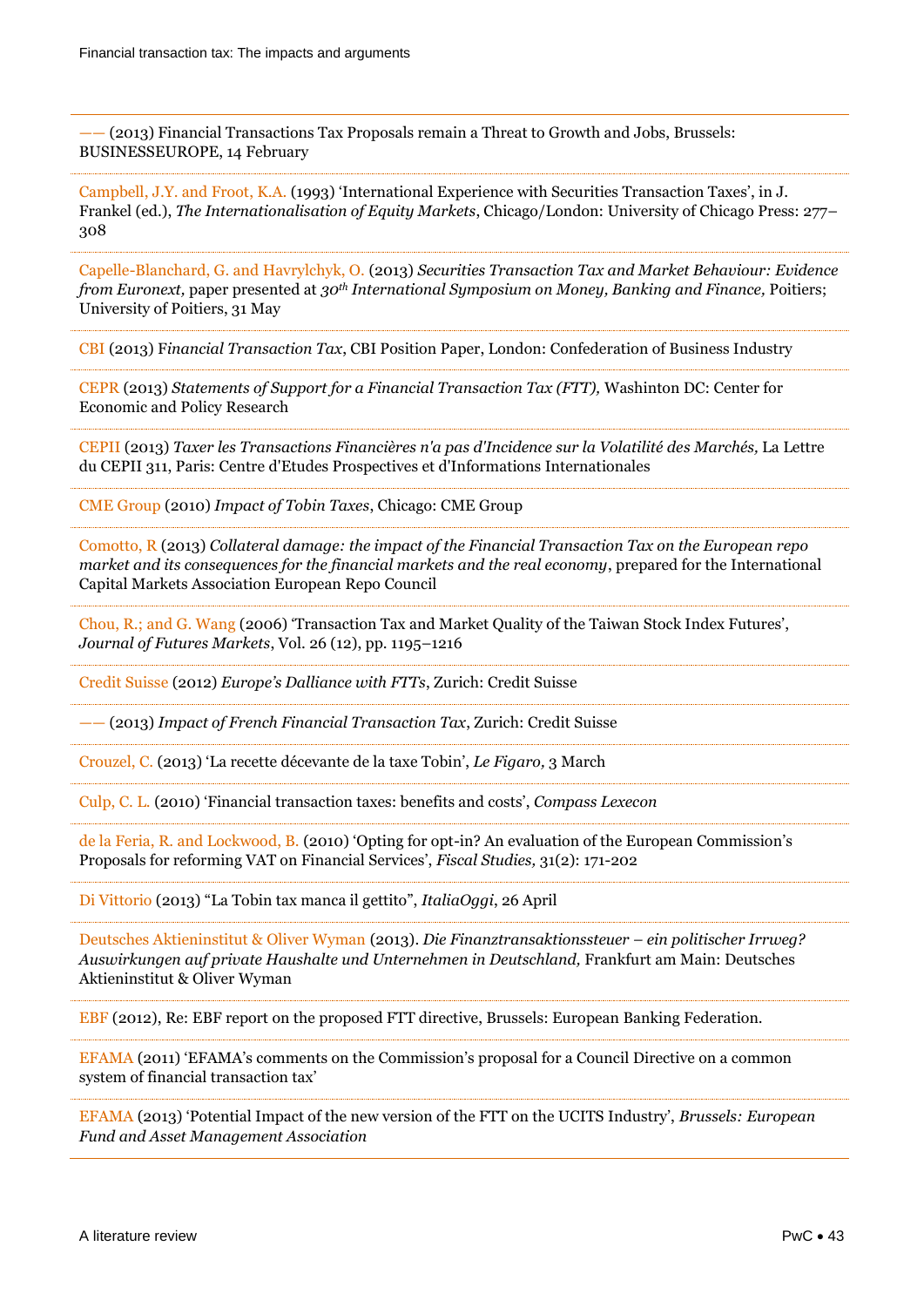Englisch, J.; Vella, J. and Yevgenyeva, A. (2013 ) 'The Financial Transaction Tax Proposal Under the Enhanced Cooperation Procedure: Legal and Practical Considerations', *British Tax Review* 2013.2: 223-259

Erturk, K. A. (2006) 'On the Tobin Tax'*, Review of Political Economy 18.1:*71-78

ESRI (2012) 'The EU financial transaction tax proposal: a preliminary evaluation', *Central Bank of Ireland*

European Commission (2011a) 1st proposal on the financial transaction tax ( $COM/2011/594$ ), Brussels: Taxation and Customs Union, European Commission

- (2011b) 1<sup>st</sup> impact assessment on the financial transaction tax (SEC/2011/1102), Brussels: Taxation and Customs Union, European Commission

—— (2011c) 'Financial transaction tax: making the financial sector pay its fair share', European Commission Press Release, Brussels: Taxation and Customs Union, European Commission

—— (2012) 'Quarterly report on the Euro area: Volume 11 No. 3', Brussels: Taxation and Customs Union, European Commission

 $(2013a)$  2<sup>nd</sup> proposal on the financial transaction tax  $(COM/2013/71)$ , Brussels: Taxation and Customs Union, European Commission

—— (2013b) 2nd impact assessment on the financial transaction tax (SWD/2013/28), Brussels: Taxation and Customs Union, European Commission, accessed on 9 July 2013

—— (2013c) 'Taxation of the Financial Sector' (EC website on the FTT), Brussels: Taxation and Customs Union, European Commission

EUROPEX (2013). 'The Financial Transaction Tax 7 Energy Trading', *Brussels:* Association of European Energy Exchanges

Fitch Ratings (2013). *New Hungarian Bank Taxes May Weaken Foreign Commitment.* London: Fitch Ratings, 3 July

Gilchrist, S.; V. Yankov and E. Zakrajsek (2009) 'Credit Market Shocks and Economic Fluctuations: Evidence from Corporate Bond and Stock Markets', *Journal of Monetary Economics*, Vol. 56, pp. 471-493

Goldman Sachs (2013) *Financial transaction tax: how severe?*, investment research, New York: Goldman Sachs

Gottfried, P. and Wiegard, W. (1991) 'Exemption versus zero rating: A hidden problem of VAT', *Journal of Public Economics,* 46.3: 307-328

Griffith-Jones, S. and Persaud, A. (2012a) *Why Critics Are Wrong About a Financial Transactions Tax*, europeanvoice.com, March

—— (2012b) *Financial Transaction Taxes*, paper prepared for the Committee on Economic and Monetary Affairs of the European Parliament in 6th February 2012

Habermeier, K. and Kirilenko, A.A. (2003) 'Securities Transaction Taxes and Financial Markets', *IMF Staff Papers* 50.3: 165–80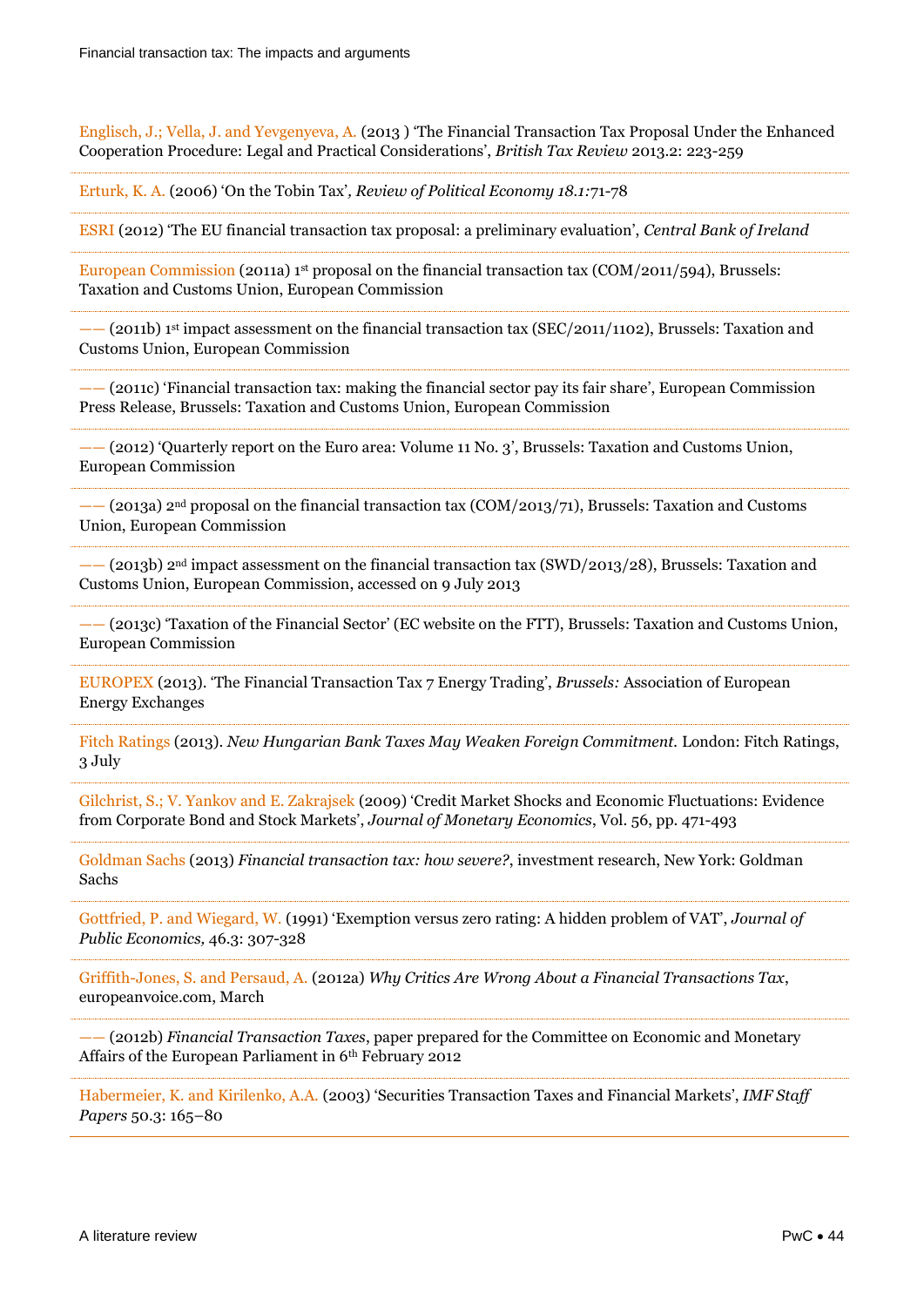Honohan, P. and Yoder, S. (2010) *Financial Transactions Tax. Panacea, Threat or Damp Squib?*, World Bank Policy Research Working Paper 5230, Washington DC: The World Bank

House of Lords EU Committee (2013) *EMs 6442/13 and 15390/12: Financial Transaction Tax*, letter from Lord Boswell to Greg Clark MP, London: House of Lords European Union Select Committee

Hu, S. (1998) 'The effects of the stock transaction tax on the stock market – experiences from Asian markets', *Pacific-Basin Finance Journal*

Hungarian Ministry for National Economy (2013a) *Everything hinges on growth in Hungary - EcoMin Varga*, Budapest: Ministry for National Economy

—— (2013b) "*TÁJÉKOZTATÓ: az államháztartás központi alrendszerének 2013. április végi helyzetéről*", Budapest: Ministry for National Economy

IBFed (2013) *Re: IBFed Comments on the European Commission's proposal for a Council Directive implementing enhanced cooperation in the area of financial transaction tax*, letter from Sally Scutt to Michael Noonan, Pinner: International Banking Federation

IMF (2010a) *A Fair and Substantial Contribution by the Financial Sector: Interim Report for the G-20*, Washington DC: International Monetary Fund

—— (2010b) *A Fair and Substantial Contribution by the Financial Sector: Final Report for the G-20*, Washington DC: International Monetary Fund

International Tax Review (2013) *FTT fails to meet revenue predictions, but succeeds in lowering volume of transactions*, London: International Tax Review

Japan Securities Research (1992) *Securities Markets in Japan*, Tokyo: Japan Securities Research Institute

Jones, C. M. and Seguin, P.J. (1997) 'Transaction costs and price volatility: evidence from commission deregulation', *American Economic Review*

Johannsen, A., Heady, C., Arnold, J., Brys, B. and L. Varita (2008) 'Taxation and economic growth' OECD Economics Department Working paper No. 620

Kawakami, N. (2002) *The difference in taxation on financial transactions between Japan and the United States - Can the U.S. system and theory be the model?*, Working Paper 216, Columbia: Centre on Japanese Economy and Business

Gemmell, N., Kneller, R. and Sanz. I, (2013) 'The growth effects of corporate and personal tax rates in the OECD', *Victoria University Wokring Paper*

The Law Society (2011) *Adoption of the Financial Transactions Tax by part of the European Union only*, Joint Transparency Register number: 38020227042-38, London: The Law Society of England and Wales

—— (2013) *Financial Transaction Tax*, European brief, London: The Law Society of England and Wales

Letter to G20 Finance Ministers by '1,000 economists' (2011) reproduced in The Guardian newspaper, 13 April

Liu, S. (2007). 'Securities Transaction Tax and Market Efficiency: evidence from the Japanese Experience', *Journal of Financial Services Research* 32.3: 161-176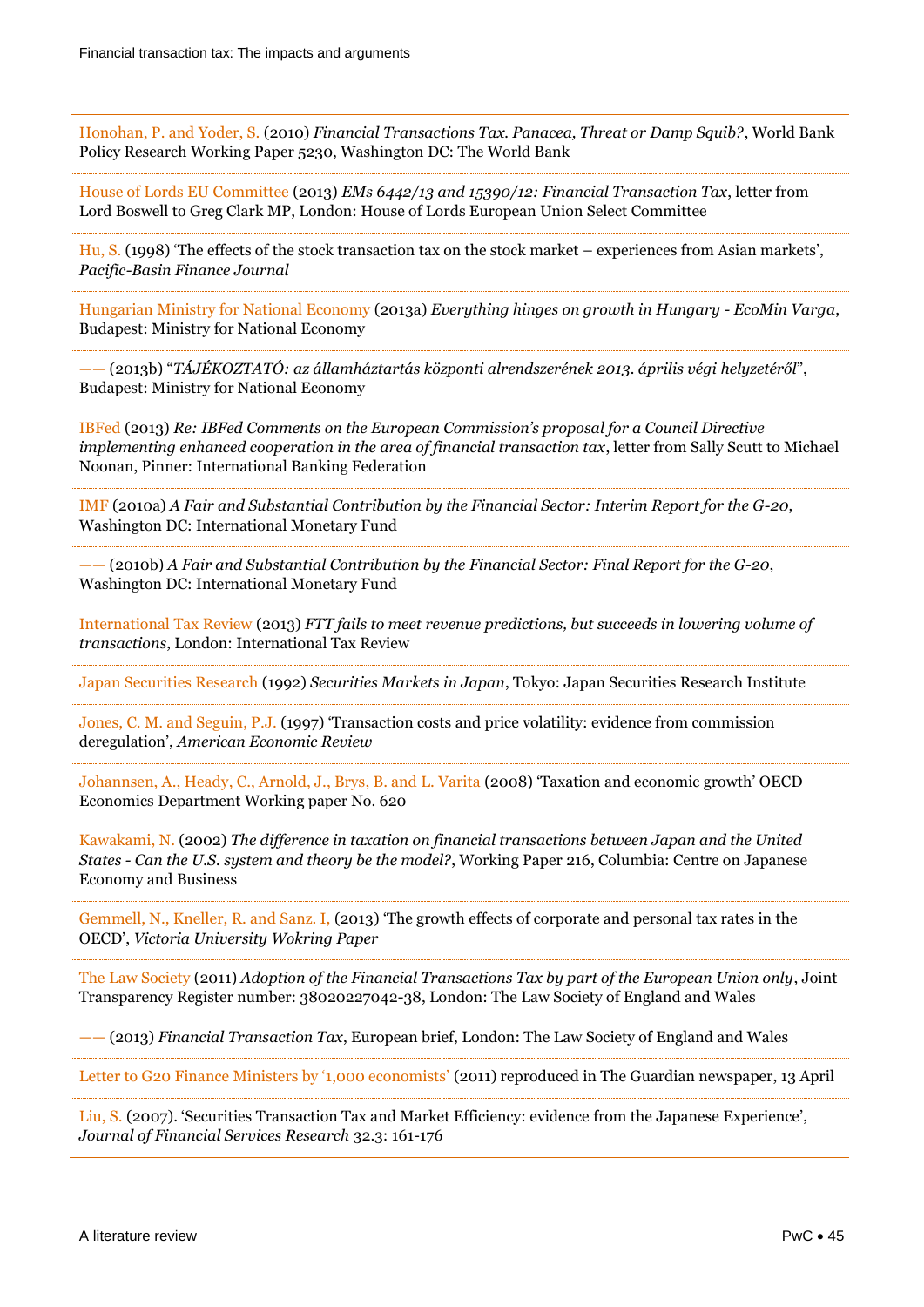London Economics (2013) *The Impact of a Financial Transaction Tax on Corporate and Sovereign Debt*, prepared for International Regulatory Strategy Group: London

Malkiel, B. G. and Sauter, G. U. (2009) 'A Transaction Tax Would Hurt All Investors', New York: *Wall Street Journal*, 8 December

Mannaro, K.; Marchesi, M. and Setzu, A. (2008) 'Using an Artificial Financial Market for Assessing the Impact of Tobin-Like Transaction Taxes', *Journal of Economic Behavior and Organisation* 67.2: 445–62

Matheson, T. (2011) *Taxing Financial Transactions: Issues and Evidence,* IMF Working Paper WP/11/54, Washington DC: International Monetary Fund

Mayert, A. and Wegner, G. (2010) 'Motivation and Design of a Tax on Financial Transactions (FTT)', The Social Sciences Institute of the Evangelical Church in Germany

McConnell J. (1995) 'Securities Transaction Taxes: What Would Be Their Effects on Investors and Portfolios?', *Catalyst Institute*

McCulloch, N. and Pacillo, G. (2011) *The Tobin tax: a review of the evidence*, IDS Research Report 68, Brighton: Institute of Development Studies

Millar, A. (2012) *A Financial Transaction Tax – Review of Impact Assessments*, prepared for International Regulatory Strategy Group: London

OBR (2013) *Economic and Fiscal Outlook*. March 2013: Office of Budget Responsibility

OECD (2010) *Tax Policy Reform and Economic Growt.* OECD Tax Policy Studies No. 20. OECD Publishing

Oliver Wyman (2012) *Proposed EU Commission Financial Transaction Tax Impact Analysis on Foreign Exchange Markets*, New York: Oliver Wyman

—— (2013) *The Impact of the EU-11 Financial Transaction Tax on End-Users,* prepared for the Association for Financial Markets in Europe: London

Oxera (2007) *Stamp Duty: its impact and the benefits of its abolition*, Oxford: Oxera

—— (2011) *What would be the economic impact of the proposed financial transaction tax on the EU? Review of the European Commission's economic impact assessment*, Oxford: Oxera

—— (2012) *What would be the economic impact on the EU of the proposed financial transaction tax? Review of the European Commission's latest commentary*, Oxford: Oxera

—— (2013) *Analysis of European Commission staff working document on the proposed Financial Transaction Tax*, Oxford: Oxera

Pellizzari, P. and Westerhoff, F. (2009) 'Some Effect of Transaction Taxes under Different Microstructures', *Journal of Economic Behaviour and Organisation* 72.3: 850–63

Persaud, A. (2013) 'Europe should embrace a financial transaction tax', *Financial Times*, 28 May

Phylaktis, K. and Aristidou, A. (2007) 'Security transaction taxes and financial volatility: Athens stock exchange', *Applied Financial Economics*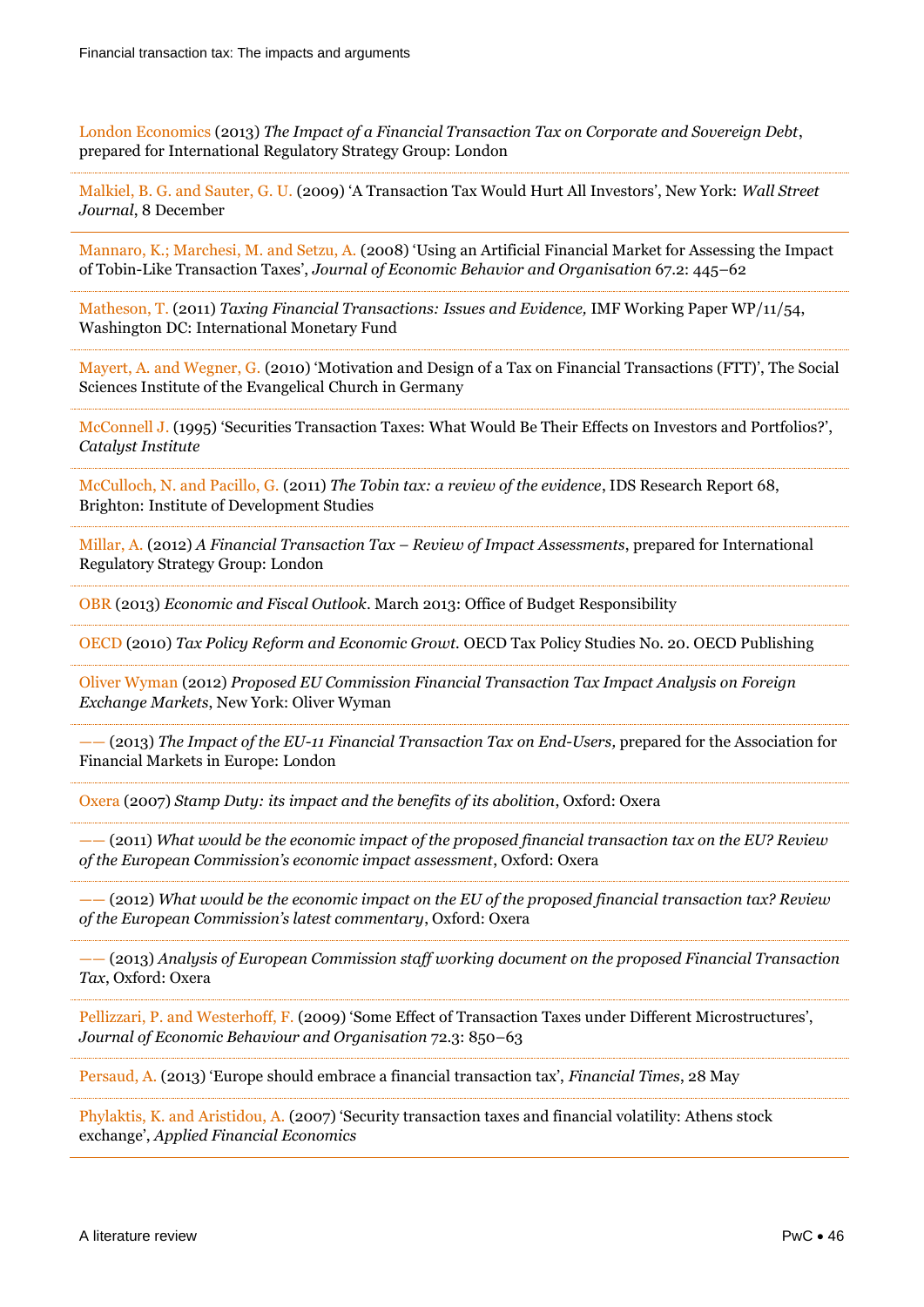Pollin, R. (2010) *Comments on: Feasibility and Impact of a Financial Transaction Tax*, presentation at World Bank/IMF Annual Meeting, 9 October

Pomeranets, A. (2012) 'Financial transaction taxes: international experiences, issues and feasibility', *Bank of Canada Review*

Pomeranets, A. and Weaver, D. (2011) 'Security transaction taxes and market quality', *Bank of Canada Working Paper*

Poncelet, M. (2013) 'French and EU financial transaction taxation: ''Grasp all, lose all''?', *Tax Planning International*, 15.4: 8-11

Portfolio.hu (2013) *Hungary FTT revenues fall greatly behind target*, Budapest: Portfolio.hu

PwC (2013) *An overview of the taxes generated by the European Financial Services Sector: An Assessment for the Association for Financial Markets in Europe*, prepared by PwC, London: PricewaterhouseCoopers

PwC (2011) *How the EU VAT exemptions impact the banking sector: Study to assess whether banks enjoy a tax advantage as a result of the EU VAT exemption system.* London: PricewaterhouseCoopers

Reuters (2013). *IMF has doubts on trading tax, suggests other levies.* Milan: Reuters, 15 July

Roll, R. (1989) 'Price volatility, international market links, and their implications for regulatory policies', *Journal of Financial Services Research*

Saporta, V. and Kan, K. (1997) *The Effects of Stamp Duty On the Level and Volatility of UK Equity Prices*, issued by the Bank of England, London: Bank of England

Schäfer, D. (2012), part of Schäfer *et al.* (2012) 'The financial transaction tax: Boon or bane?', *Intereconomics* 47.2: 76-103

Schulmeister, S. (2011) 'A general financial transactions tax: motives, effects and implementation', *Austrian Institute of Economic Research*

Schulmeister, S. (2012), part of Schäfer *et al.* (2012) 'The financial transaction tax: Boon or bane?', *Intereconomics* 47.2: 76-103

Schulmeister, S.; Schratzenstaller, M. and Picek, O. (2008) *A General Financial Transaction Tax: Motives, Revenues, Feasibility and Effects*, report commissioned by Ecosocial Forum Europe, co-financed by Federal Ministry of Finance and Federal Ministry of Economics and Labour, Vienna: WIFO

Singh, K. (2004) *Equitable Equity: India Introduces Securities Transaction Tax*, New Delhi: Madhyam

Summers, L. H. and Summers, V. P. (1989) 'When Financial Markets Work Too Well: A Cautious Case For a Securities Transaction Tax', *Journal of Financial Services Research* 3:261-286

TABB Group (2013) *RE: European Financial Transaction Tax – Data from TABB Group*, e-mail from Rebecca Healey, Senior Analyst at TABB Group, to Rose M Crabtree, published on the House of Lords EU Committee website, Massachusetts: TABB Group

Umlauf, S. R. (1993) 'Transaction taxes and the behaviour of the Swedish stock market', *Journal of Financial Economics*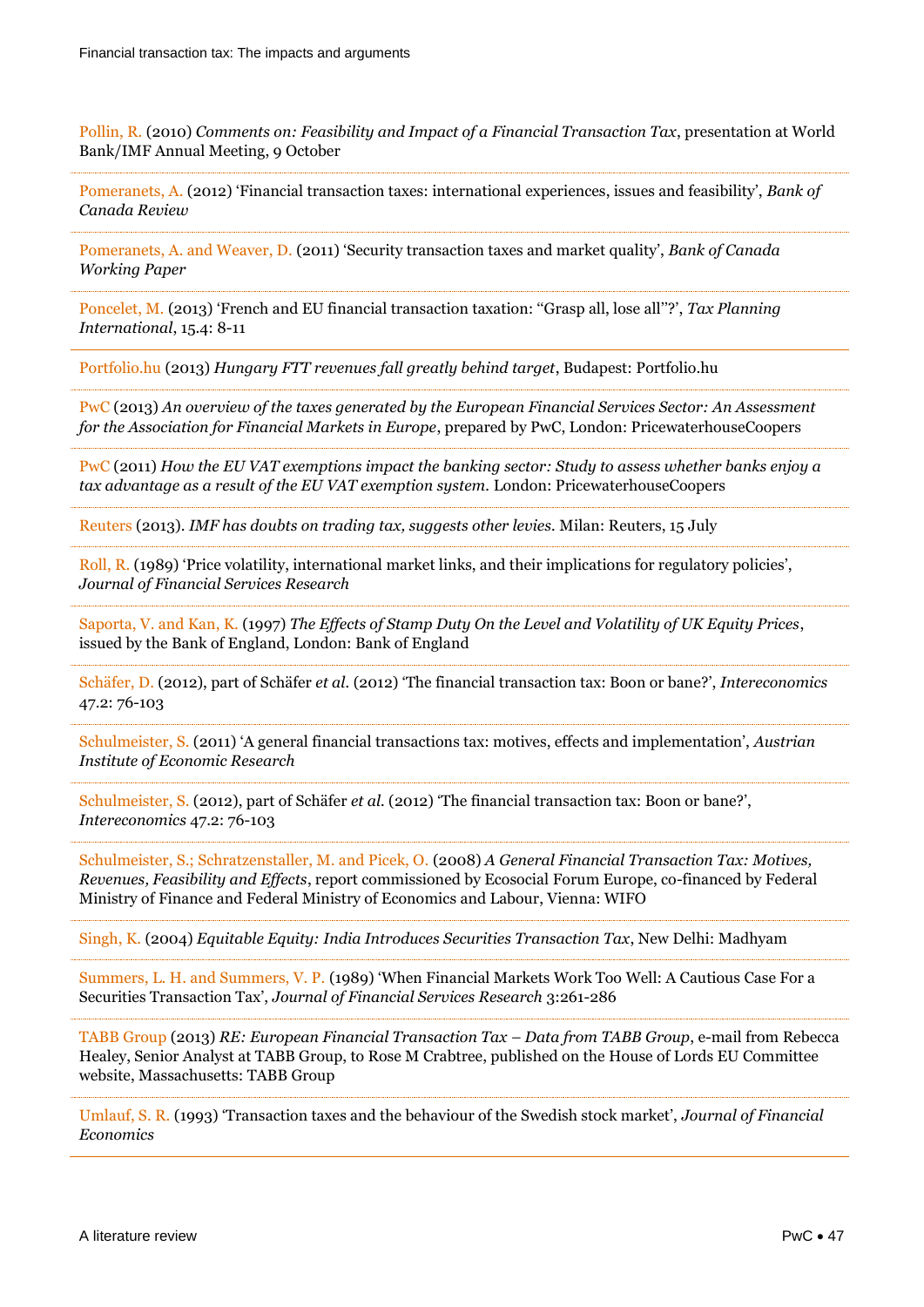Vella, J. (2012), part of Schäfer *et al.* (2012) 'The financial transaction tax: Boon or bane?', *Intereconomics* 47.2: 76-103

Vella, J. (2013) in Evidence Session No.1 of the inquiry on the financial transaction tax by the House of Lords EU Committee, 19 March

von Weizsäcker, J. and Darvas, Z. (2010) *Financial Transaction Tax: Small is Beautiful* (PE 429.989 IP/A/ECON/NT/2009-08), Brussels: Directorate-General for Internal Policies, European Parliament

Wang, G. and J. Yau (2000) 'Trading Volume, Bid-Ask Spread, and Price Volatility in Futures Markets', *Journal of Futures Markets*, Vol. 20 (10), pp. 943–970

Wang, G.; J. Yau, and T. Baptiste (1997) 'Trading Volume and Transaction Costs in Futures Markets', *Journal of Futures Markets*, Vol. 17 (7), pp. 757–780

Westerhoff, F. and Dieci, R. (2006) 'The Effectiveness of Keynes–Tobin Transaction Taxes When Heterogeneous Agents can Trade in Different Markets: A Behavioural Finance Approach', *Journal of Economic Dynamics and Control* 30.2: 293–322

Worstall, T. (2011) *The case against a financial transactions tax*, IEA Current Controversies Paper No. 33, London: The Institute of Economic Affairs

Wrobel (1996) *Financial Transactions Taxes: the International Experience and the Lessons for Canada*, Parliamentary Research Branch (PRB) Background Paper BP-419E, Ottawa: Library of Parliament

Zancaner, L. (2013) 'Tobin Tax, il primo bilancio a Piazza Affari. Tengono gli scambi interni ma scendono i volumi dall'estero', *Il Sole 24 Ors*, 17 May

Zhang, L. (2001) 'The Impact of Transaction Tax on Stock Markets: Evidence from an Emerging Market', unpublished MS research paper, Greenville: Department of Economics, East Carolina University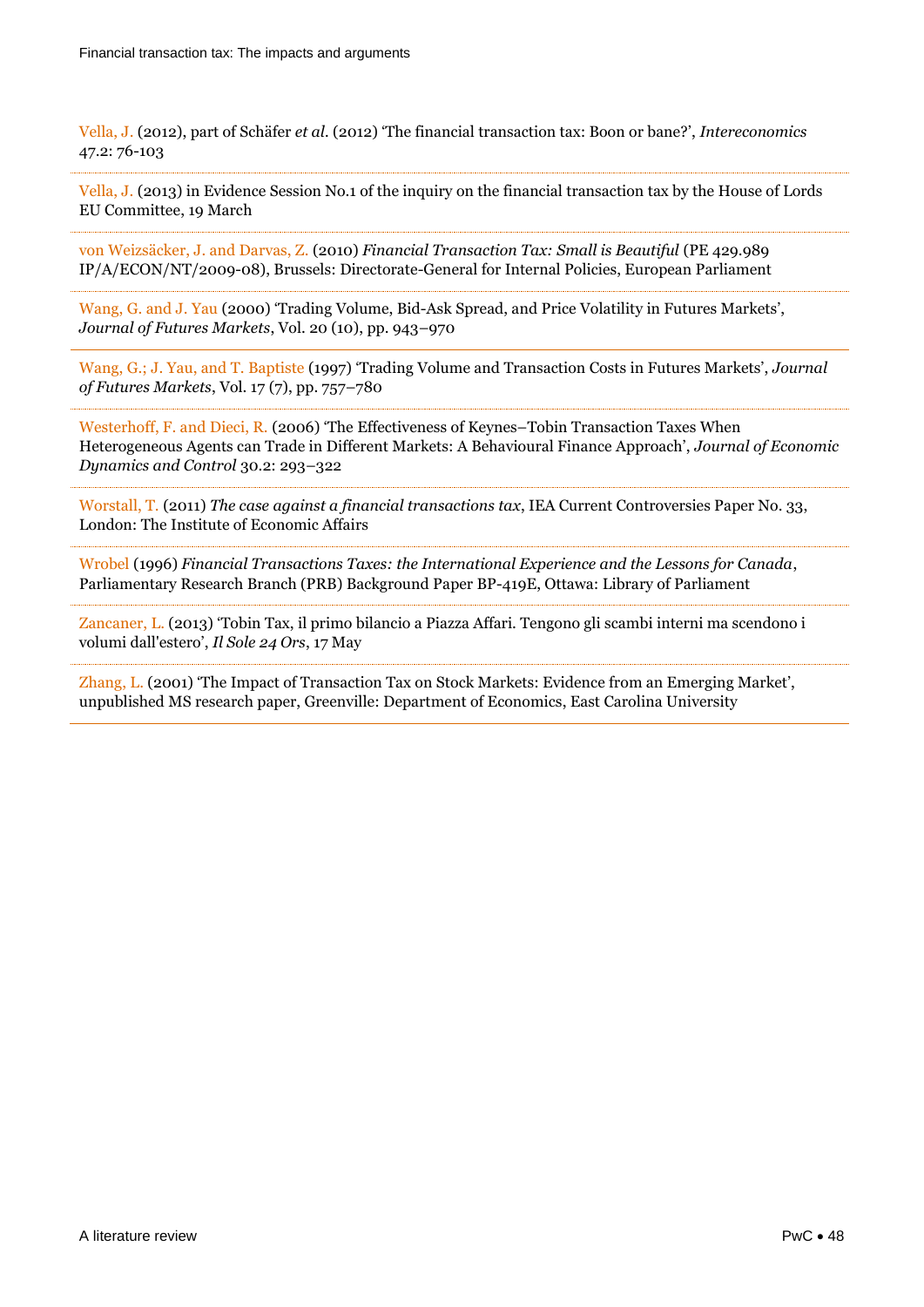# <span id="page-50-0"></span>*Annex 7 – List of commissioning organisations*

**Financial transaction tax: The impacts and arguments** was prepared by PricewaterhouseCoopers LLP (PwC) and was jointly commissioned by the following European business associations:

| <b>Alternative Investment Management</b><br>Association (AIMA)     | Association des Banques et Banquiers,<br>Luxembourg (ABBL)       |  |
|--------------------------------------------------------------------|------------------------------------------------------------------|--|
| Association of British Insurers (ABI)                              | Association for Financial Markets in Europe<br>(AFME)            |  |
| Association of Foreign Banks (AFB)                                 | The Association of the Luxembourg Fund<br>Industry (ALFI)        |  |
| British Bankers' Association (BBA)                                 | <b>CME Group</b>                                                 |  |
| Confederation of British Industry (CBI)                            | European Banking Federation (EBF)                                |  |
| FIA European Principal Traders Association<br>(FIA EPTA)           | Futures and Options Association (FOA)                            |  |
| Ibec (formerly the Irish Business and<br>Employers' Confederation) | ICE Group, Inc                                                   |  |
|                                                                    |                                                                  |  |
| <b>International Capital Market Association</b><br>(ICMA)          | <b>International Regulatory Strategy Group (IRSG)</b>            |  |
| <b>International Securities Lending Association</b><br>(ISLA)      | <b>International Swaps and Derivatives Association</b><br>(ISDA) |  |
| <b>Investment Management Association (IMA)</b>                     | Irish Banking Federation (IBF)                                   |  |
| Irish Funds Industry Association (IFIA)                            | MEFF Exchange / BME Clearing                                     |  |
| Mouvement des entreprises de France<br>(MEDEF)                     | Paris EUROPLACE                                                  |  |
| <b>Swedish Securities Dealers Association</b><br>(SSDA)            | Wealth Management Association (WMA)                              |  |